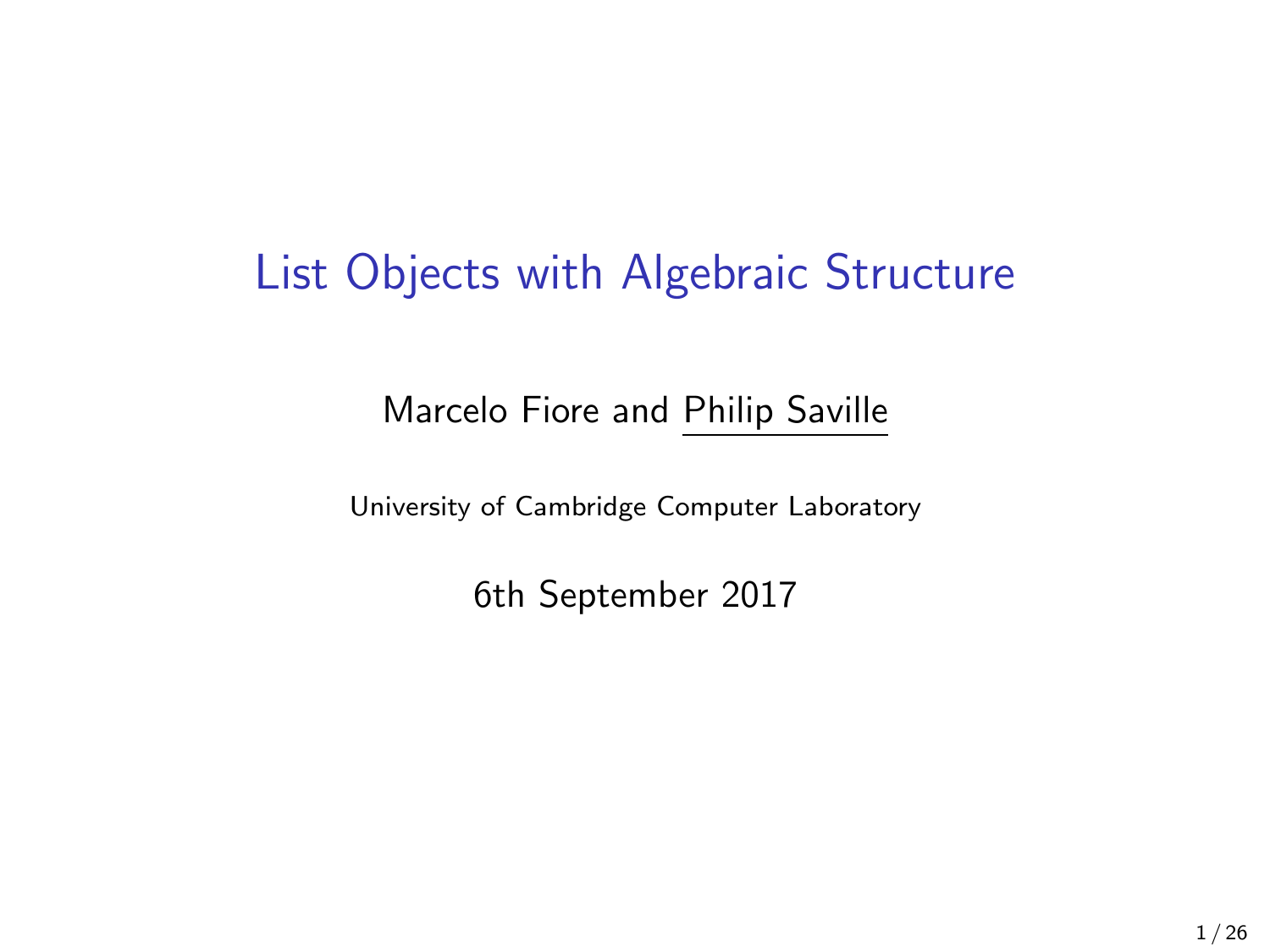A unifying framework for many diverse examples of list objects with algebraic structure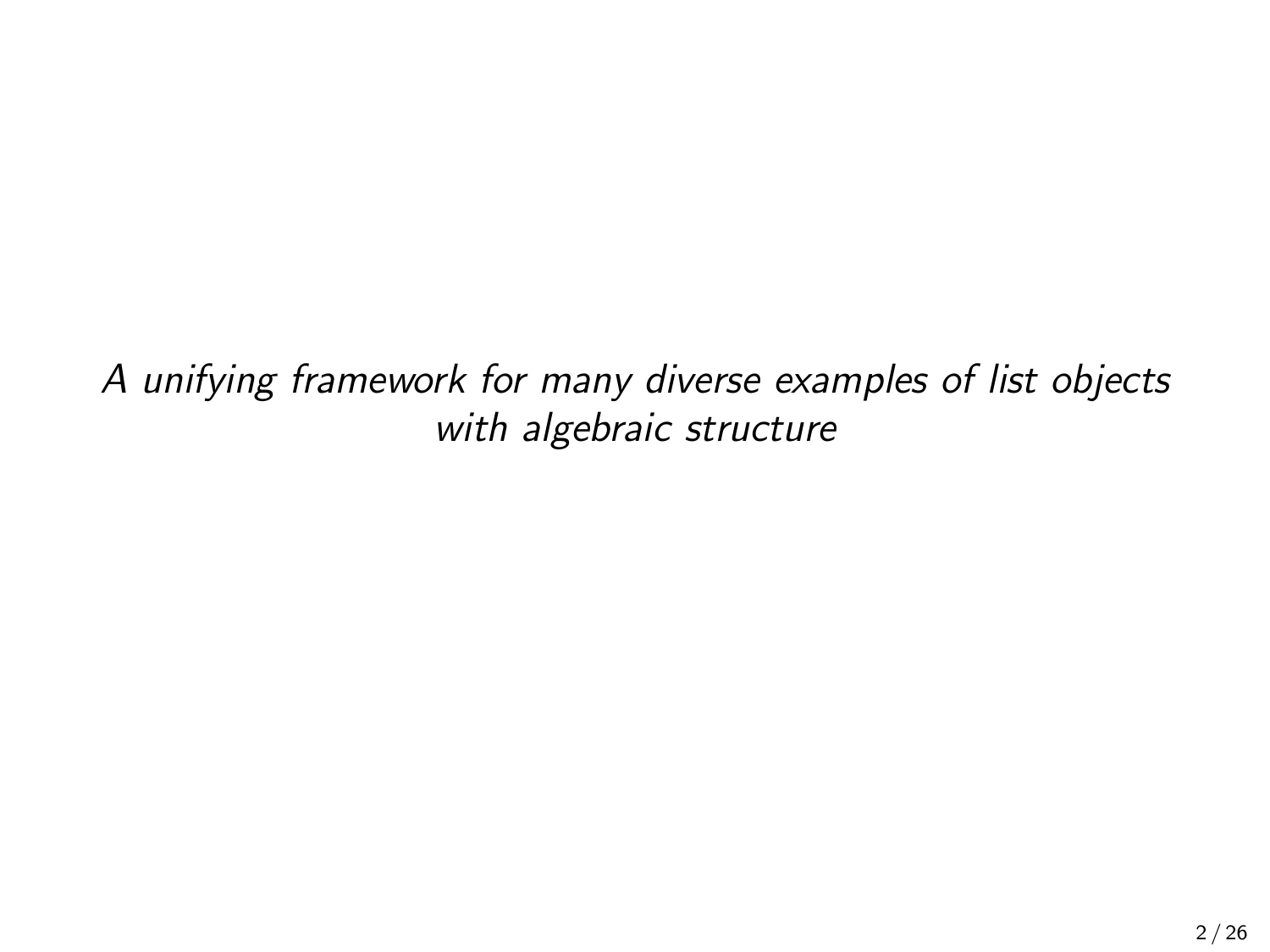# Notions of natural number in Cpo

Flat natural numbers,  $\mu A.(1 + A)$ :

Lazy natural numbers,  $\mu A.(1 + A)$ :

Strict natural numbers,  $\mu A.A_{\perp}$ :

· · ·

1

0

⊥



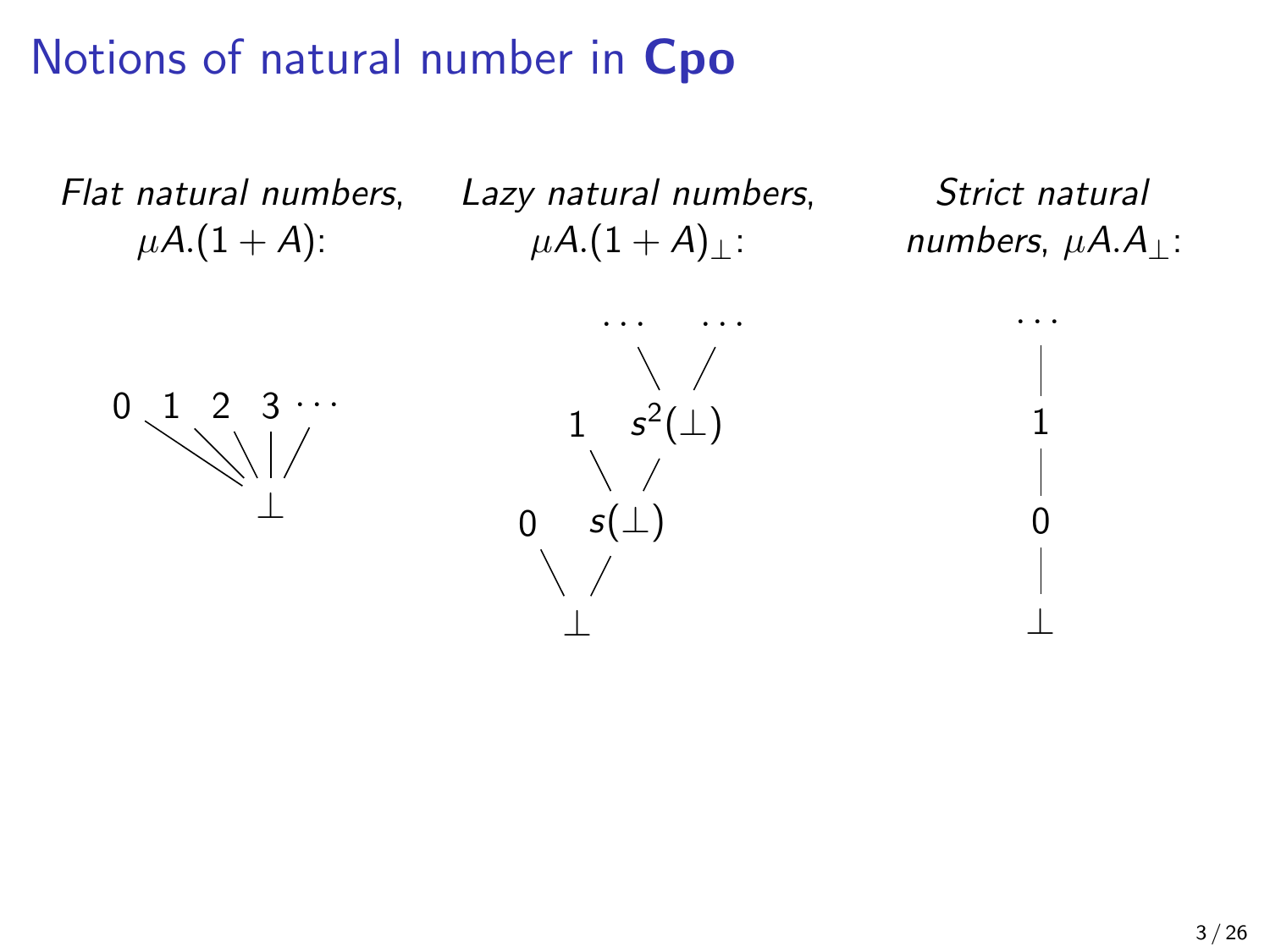# Notions of natural number in Cpo



Our contribution: all these are natural numbers objects with algebraic structure.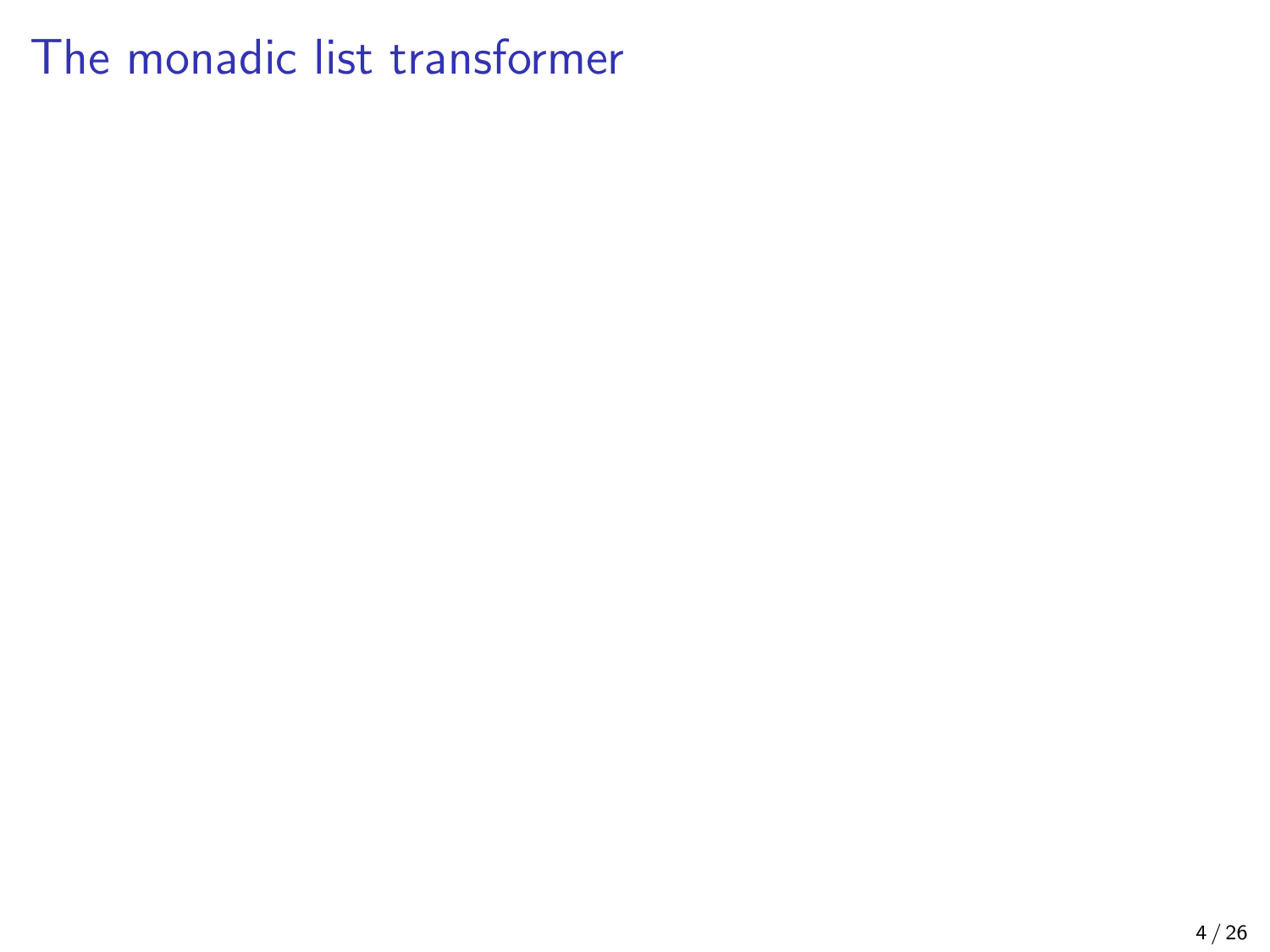We want to model effects as *monads*.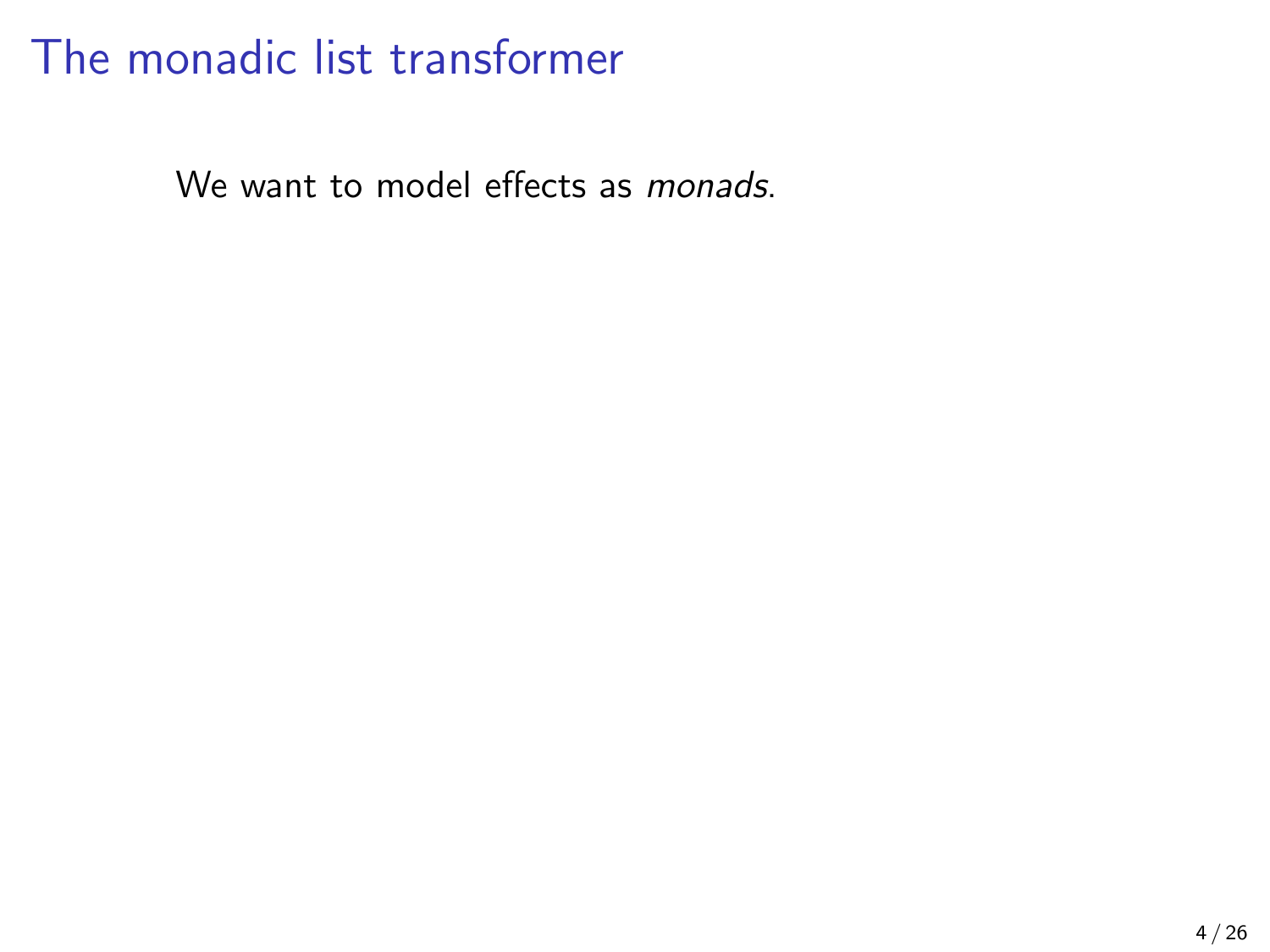We want to model effects as *monads*.

Problem: monads do not compose straightforwardly!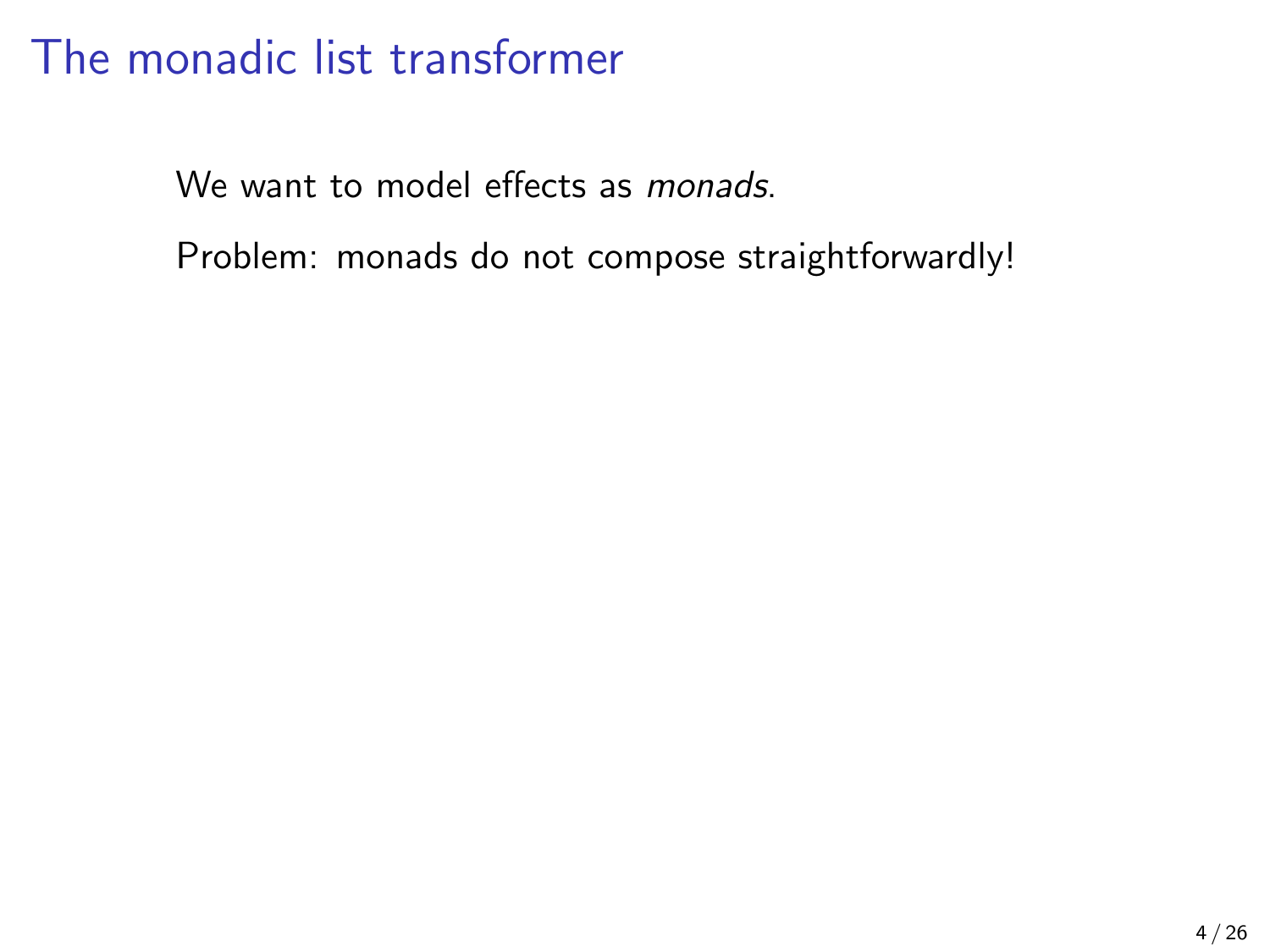We want to model effects as *monads*.

Problem: monads do not compose straightforwardly!

Want to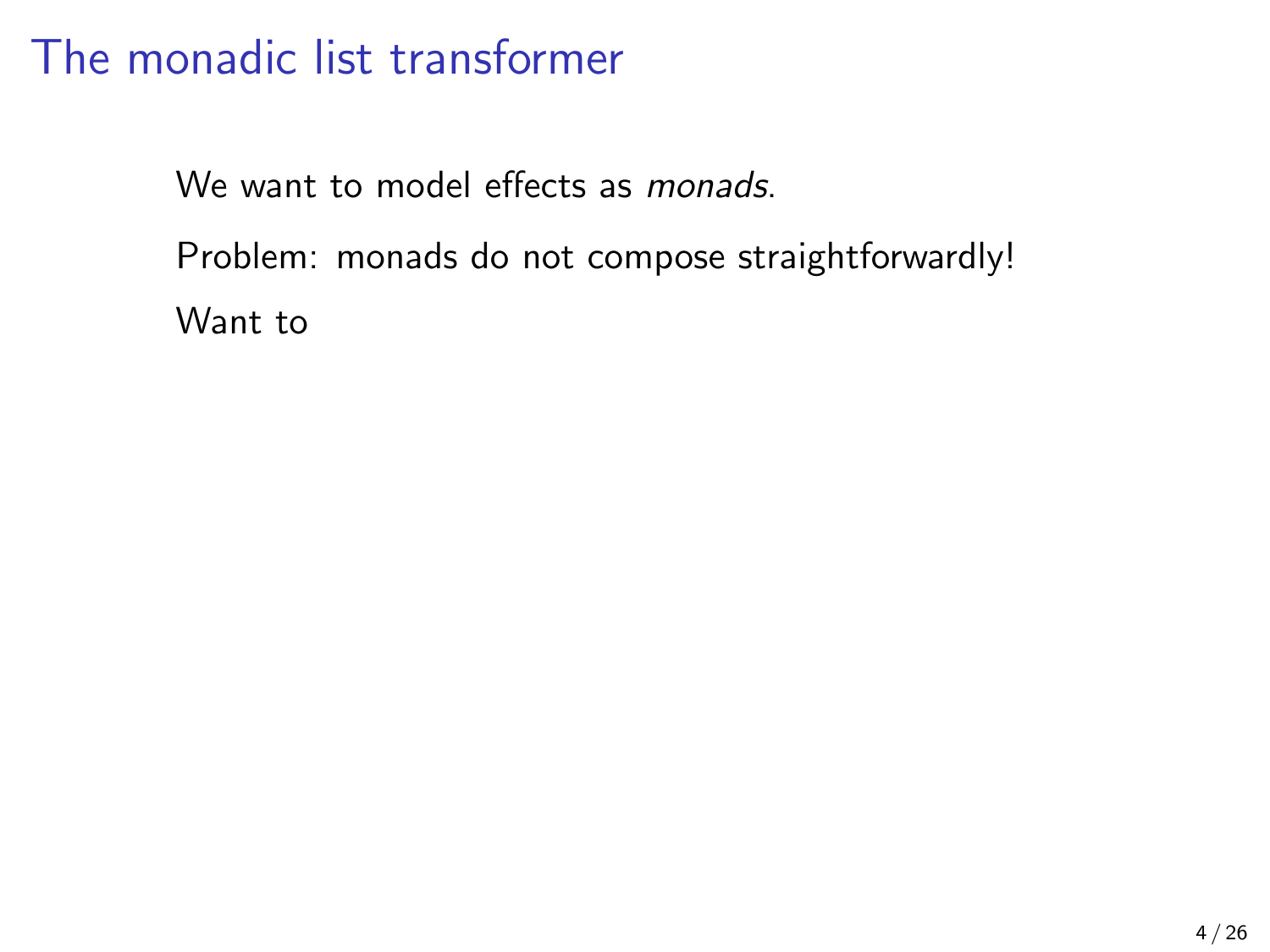We want to model effects as *monads*.

Problem: monads do not compose straightforwardly!

Want to

 $\blacktriangleright$  Build new monads from old, while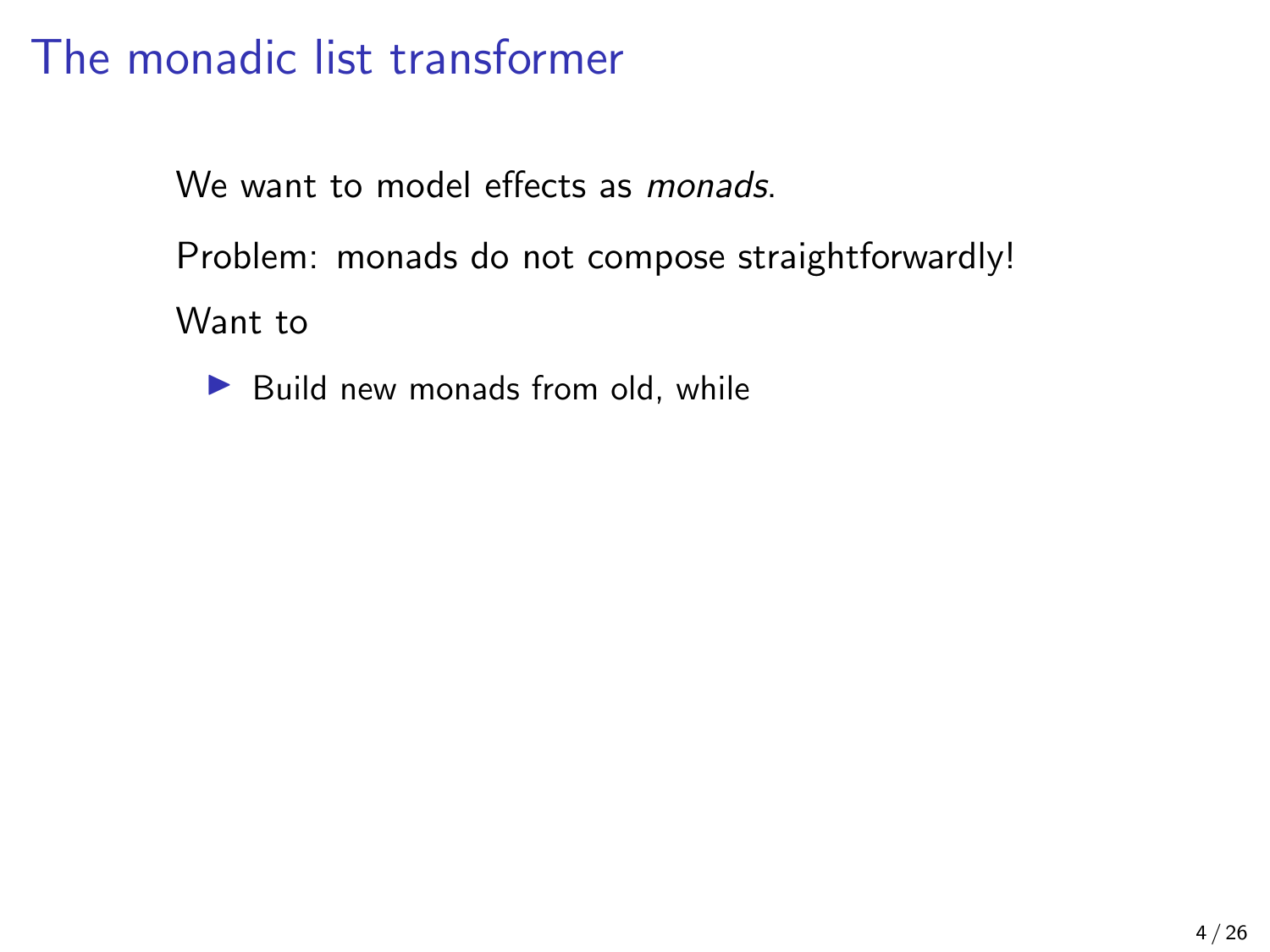We want to model effects as *monads*.

Problem: monads do not compose straightforwardly!

Want to

 $\blacktriangleright$  Build new monads from old, while

 $\blacktriangleright$  Lifting the operations from our old monad to the new one.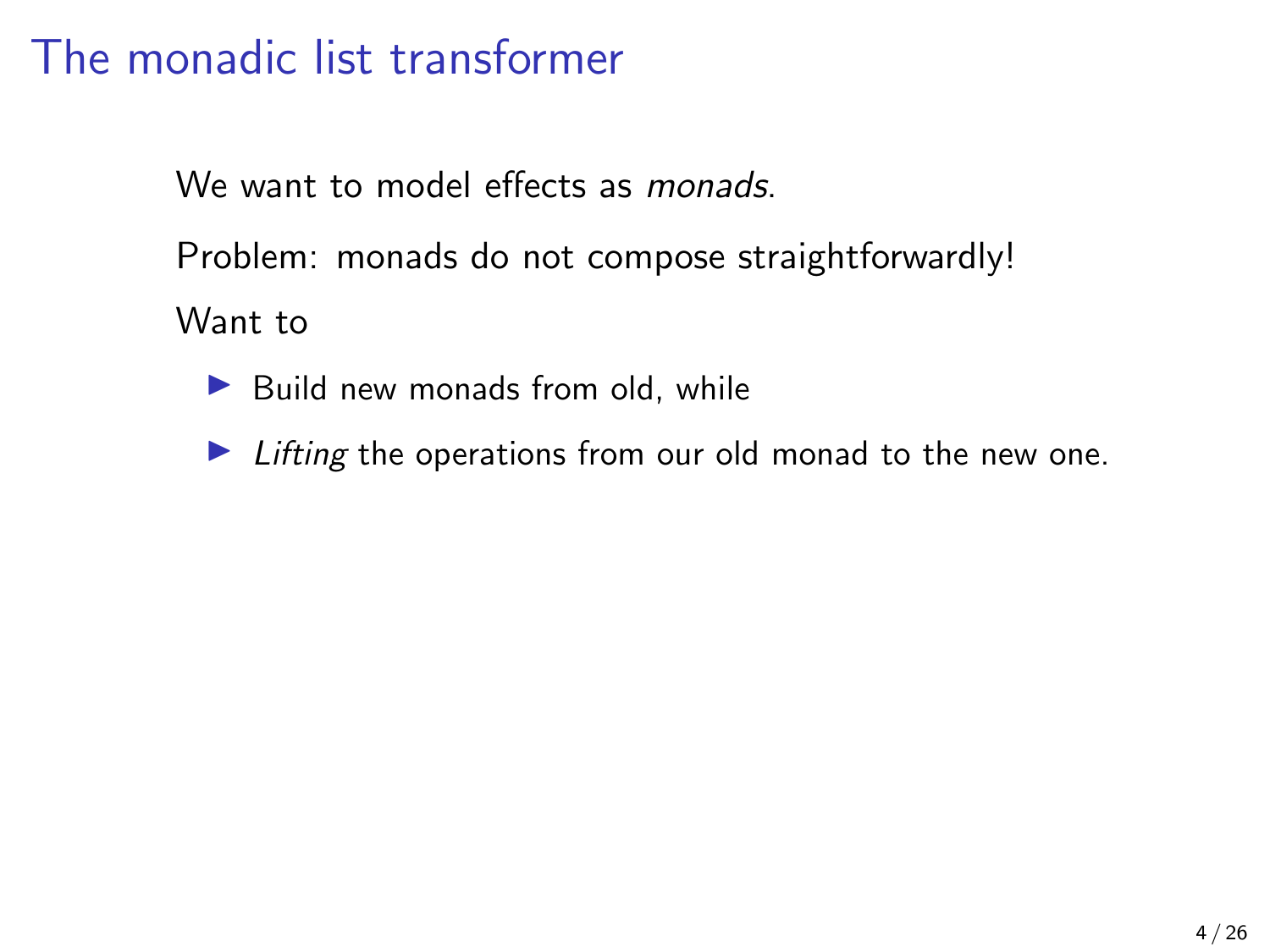We want to model effects as *monads*.

Problem: monads do not compose straightforwardly!

Want to

 $\blacktriangleright$  Build new monads from old, while

 $\blacktriangleright$  Lifting the operations from our old monad to the new one.

### **Definition**

The *list transformer* of Jaskelioff takes a monad  $\overline{T}$  to the monad Lt(T)X :=  $\mu$ A.T(1 + X × A).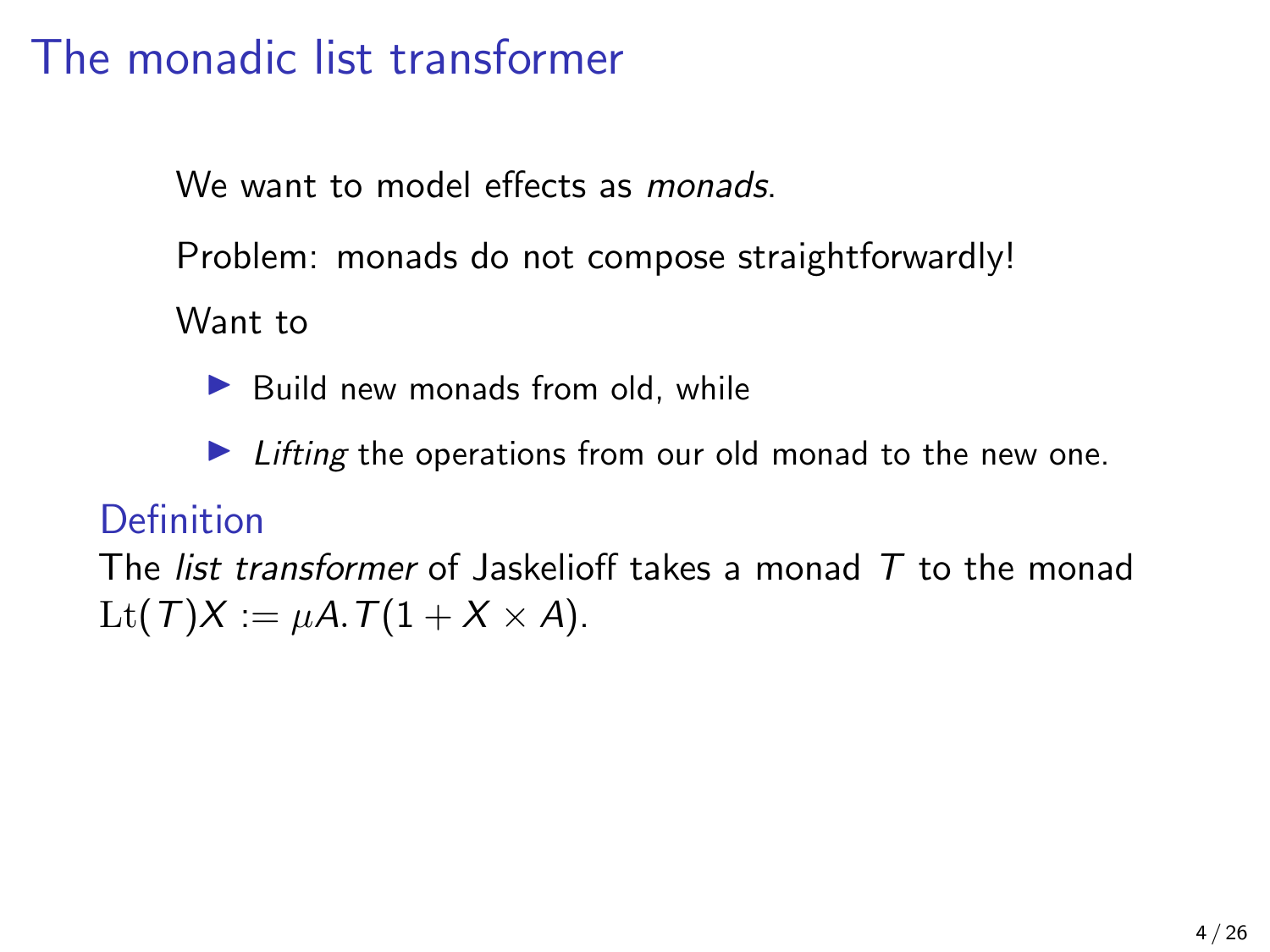We want to model effects as *monads*.

Problem: monads do not compose straightforwardly!

Want to

 $\blacktriangleright$  Build new monads from old, while

 $\blacktriangleright$  Lifting the operations from our old monad to the new one.

### Definition

The *list transformer* of Jaskelioff takes a monad  $\overline{T}$  to the monad Lt(T)X :=  $\mu$ A.T(1 + X × A).

### Our contribution: universal description as a list object with algebraic structure.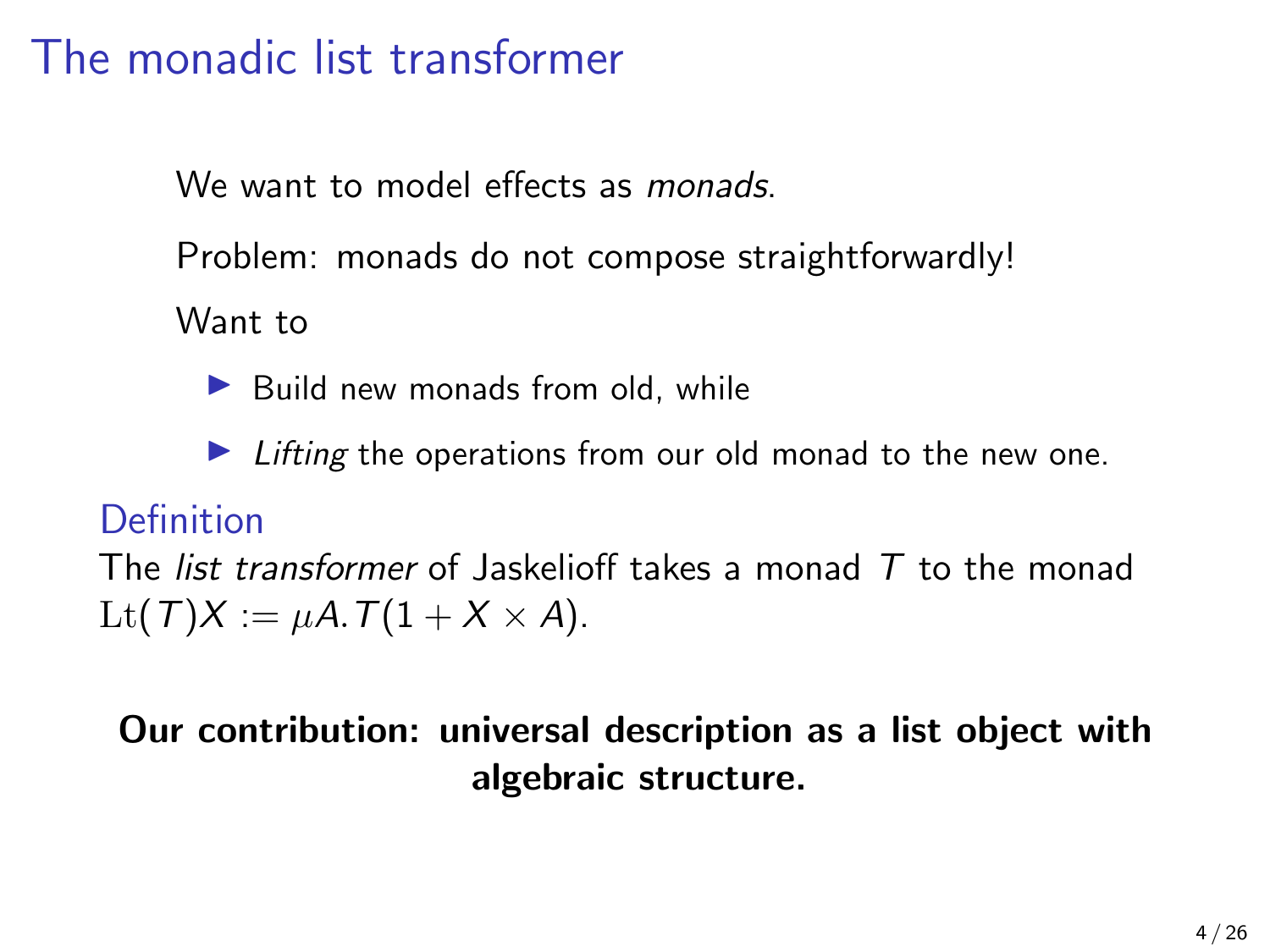To build the abstract syntax of a type system...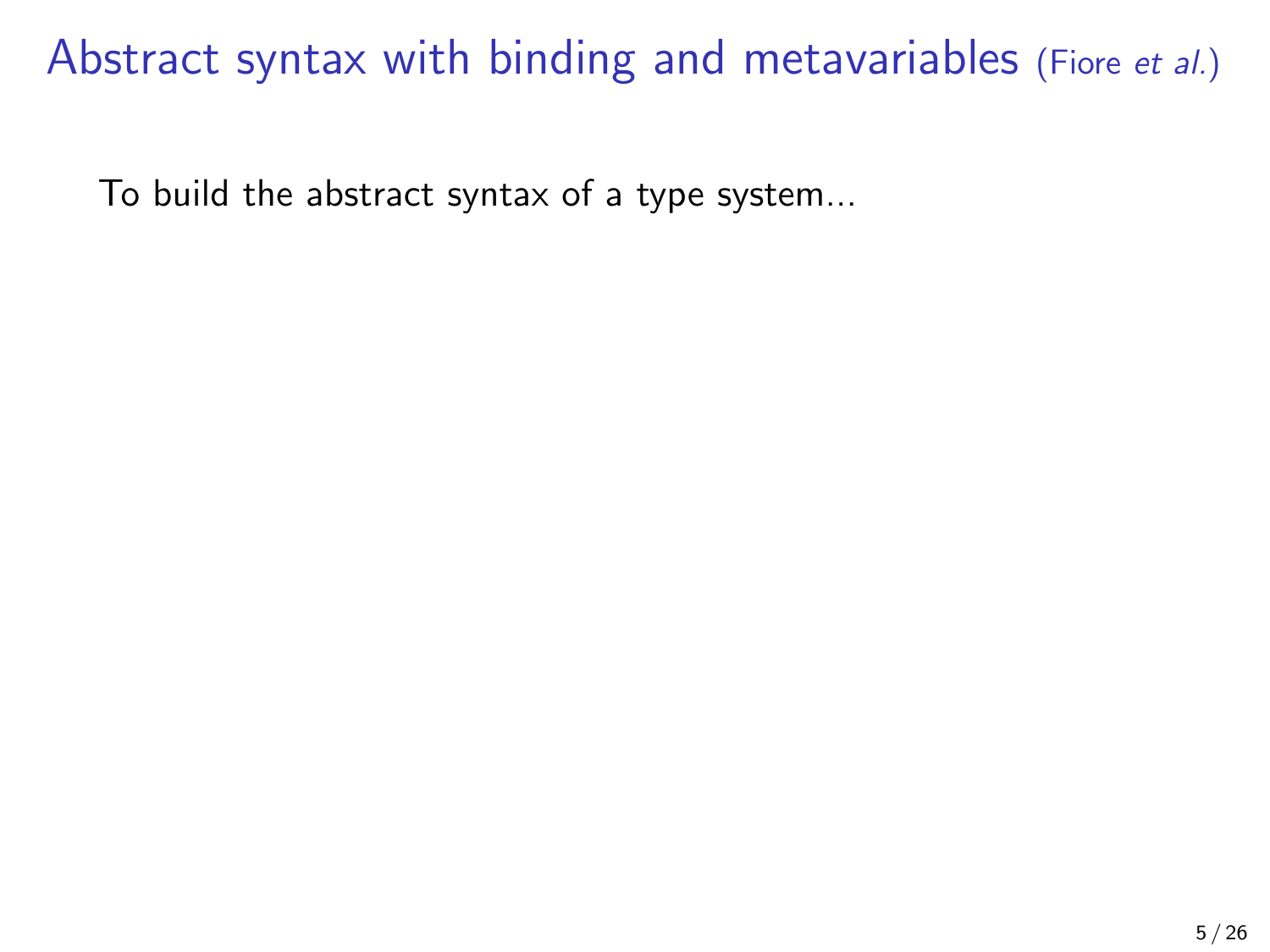To build the abstract syntax of a type system...

Without binding: freely generate the terms from the rules and basic terms. Constructors modelled as algebras.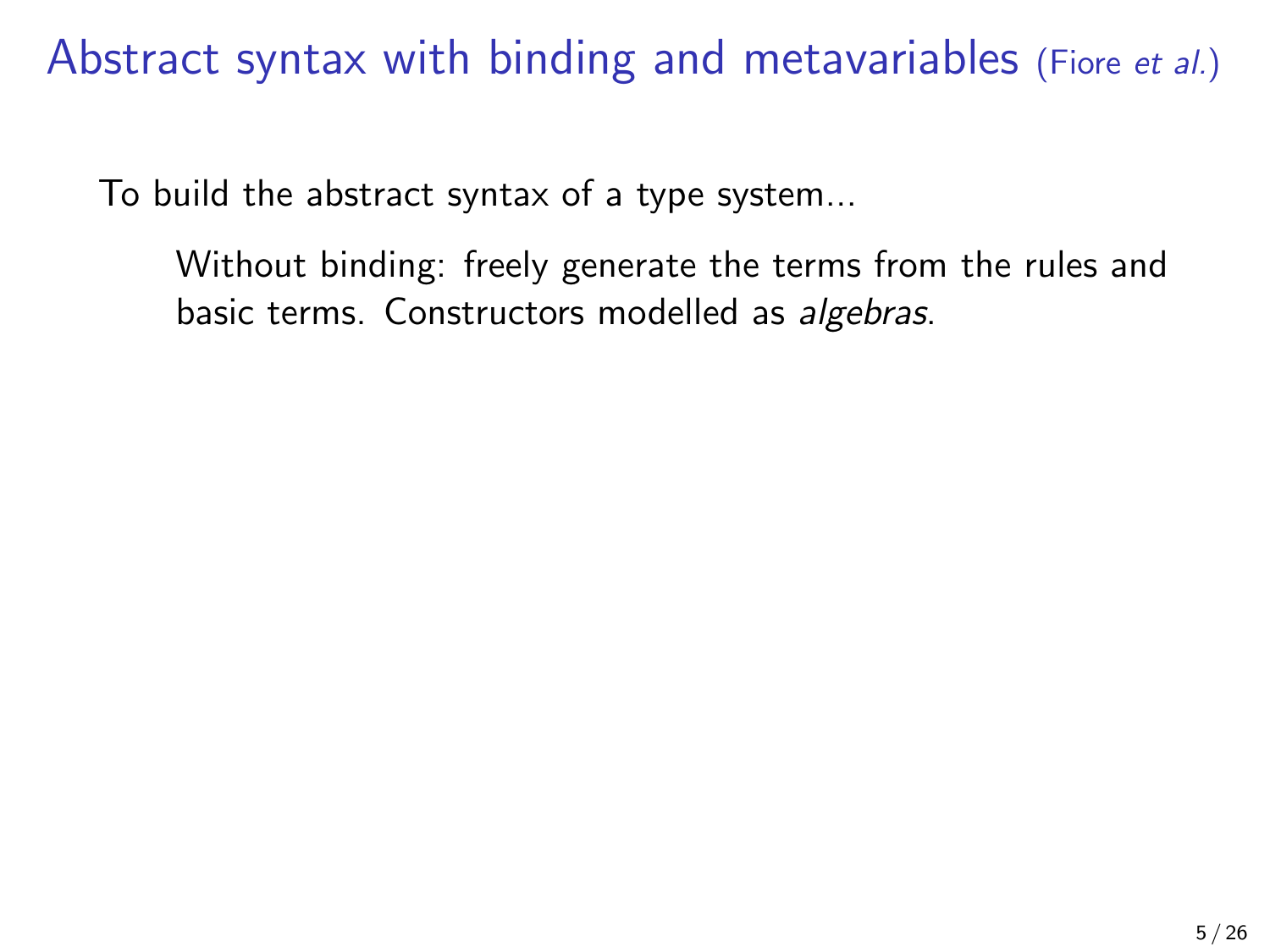To build the abstract syntax of a type system...

Without binding: freely generate the terms from the rules and basic terms. Constructors modelled as algebras.

With binding: freely generate the algebra with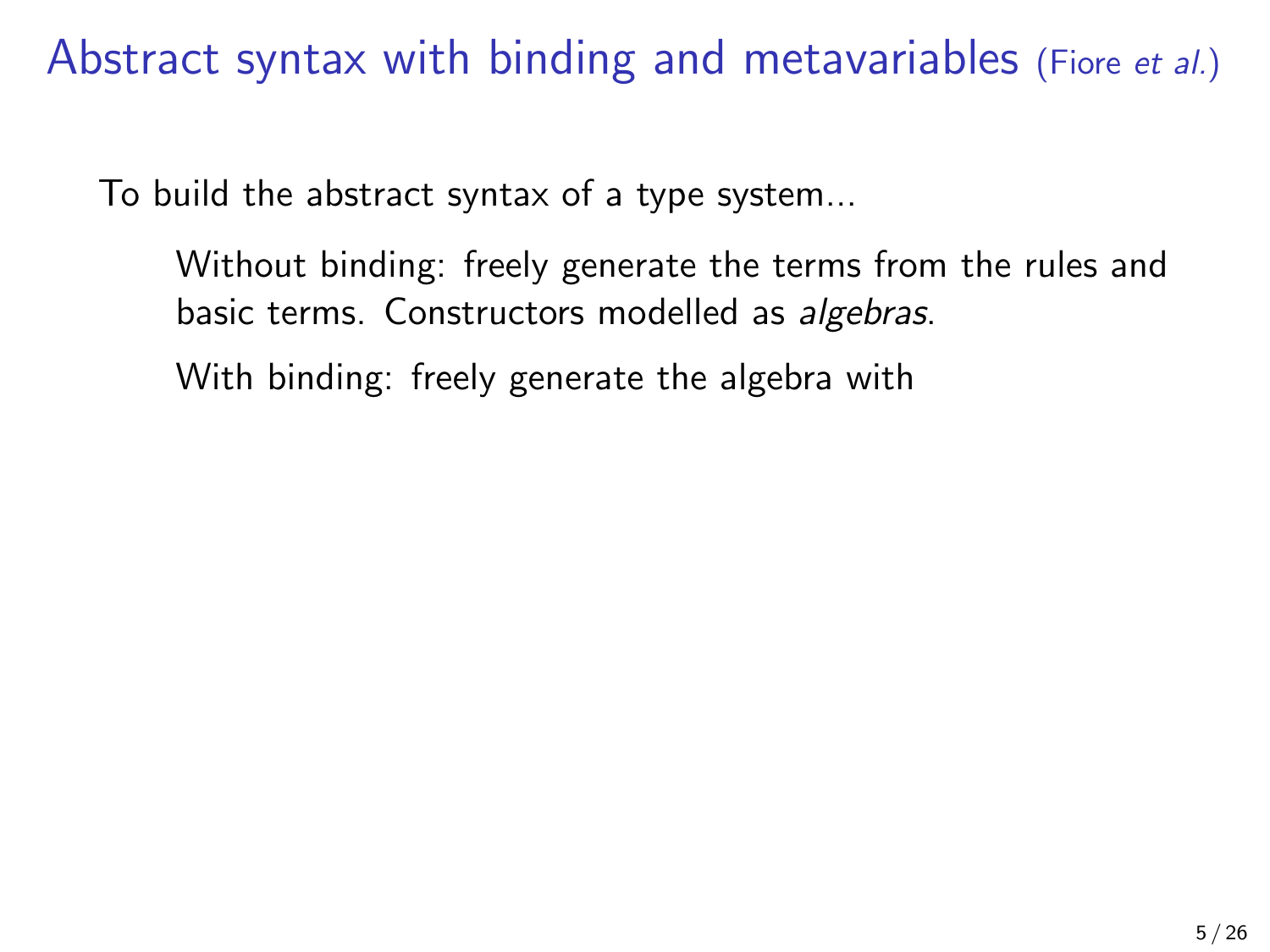To build the abstract syntax of a type system...

Without binding: freely generate the terms from the rules and basic terms. Constructors modelled as algebras.

With binding: freely generate the algebra with

 $\blacktriangleright$  A *monoid structure* modelling binding,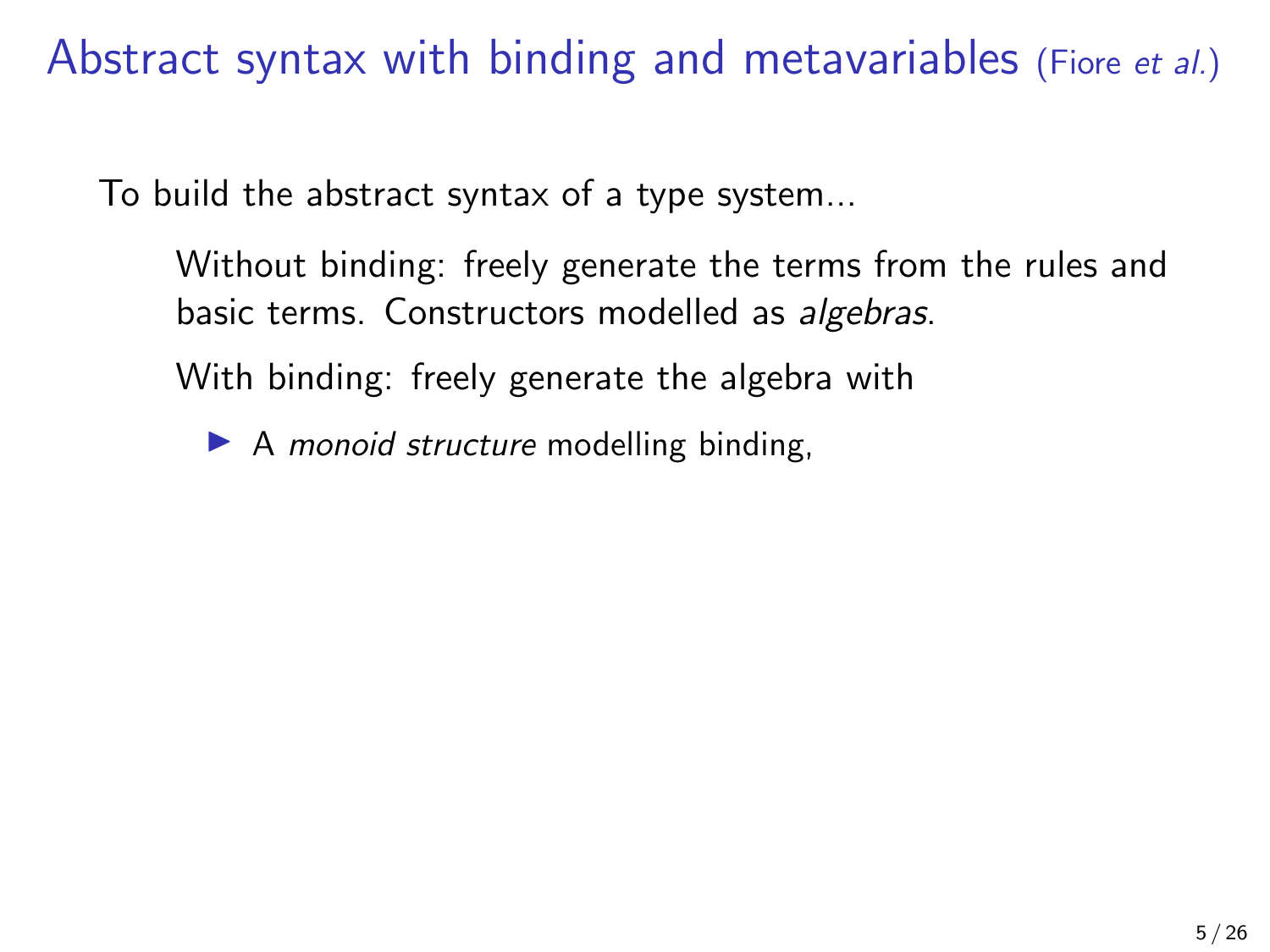To build the abstract syntax of a type system...

Without binding: freely generate the terms from the rules and basic terms. Constructors modelled as algebras.

With binding: freely generate the algebra with

 $\blacktriangleright$  A *monoid structure* modelling binding,

 $\triangleright$  A compatibility law between binding and constructors, so that e.g.  $\text{app}(\sigma, \tau)[x \mapsto \omega] = \text{app}(\sigma[x \mapsto \omega], \tau[x \mapsto \omega]).$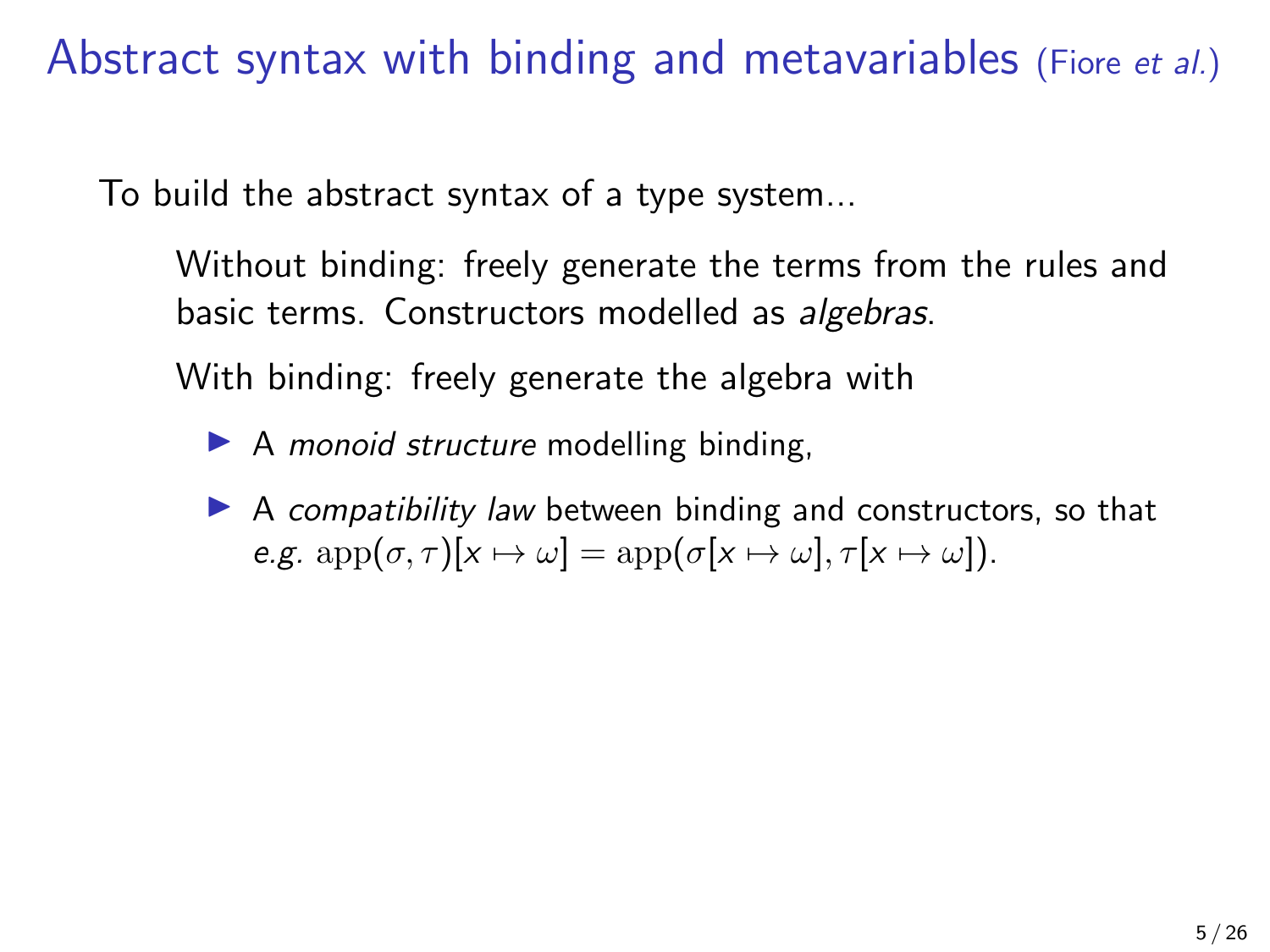To build the abstract syntax of a type system...

Without binding: freely generate the terms from the rules and basic terms. Constructors modelled as algebras.

With binding: freely generate the algebra with

 $\blacktriangleright$  A *monoid structure* modelling binding,

 $\triangleright$  A compatibility law between binding and constructors, so that e.g.  $\text{app}(\sigma, \tau)[x \mapsto \omega] = \text{app}(\sigma[x \mapsto \omega], \tau[x \mapsto \omega]).$ 

Abstract syntax  $=$  free such structure  $=$  a list object with algebraic structure.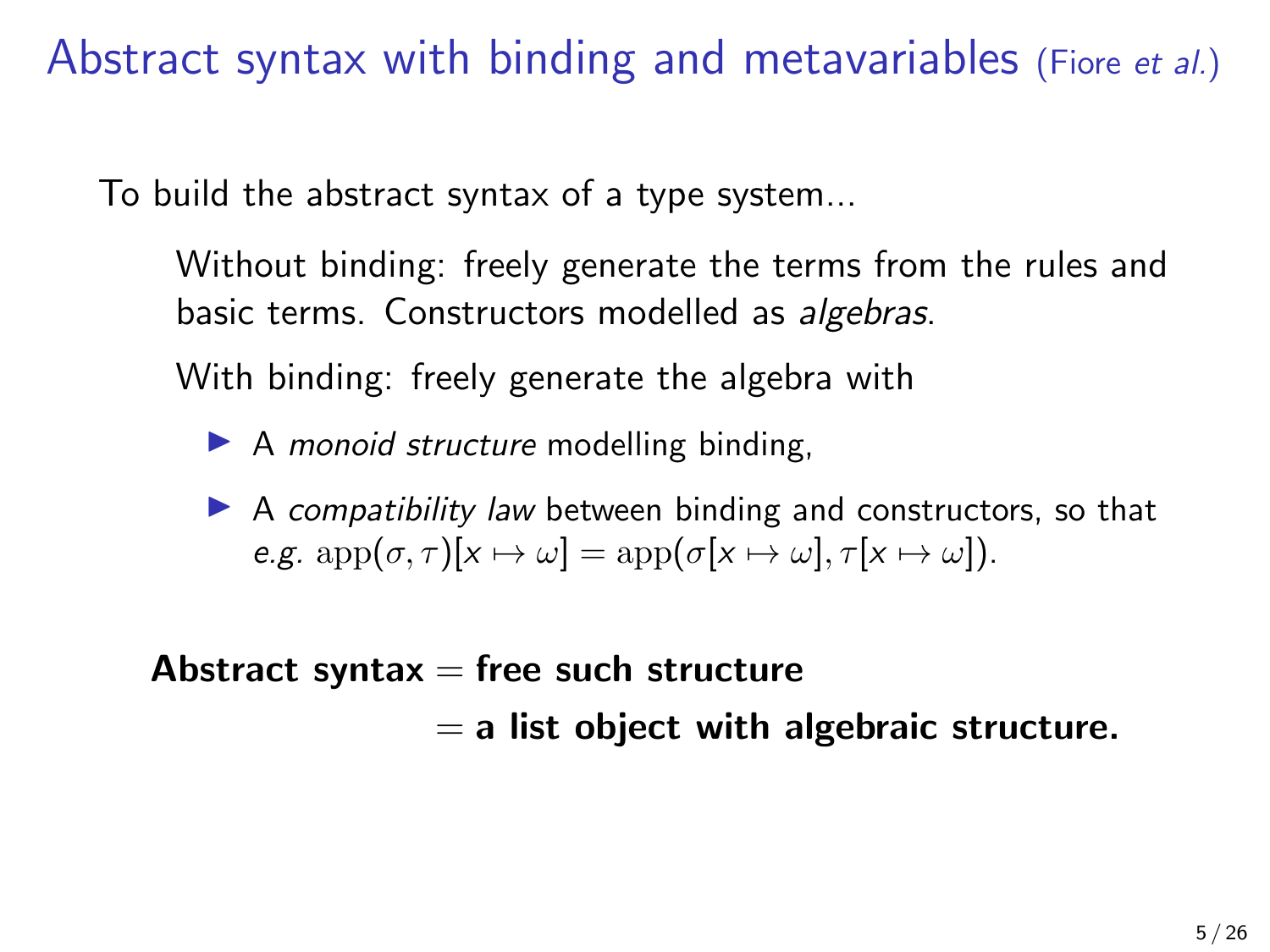### A unifying framework for many diverse examples of list objects with algebraic structure

- $\triangleright$  Notions of natural numbers in domain theory,
- $\blacktriangleright$  The monadic list transformer.
- $\triangleright$  Abstract syntax with binding and metavariables,
- $\blacktriangleright$  Algebraic operations,
- $\blacktriangleright$  Instances of the Haskell MonadPlus type class,
- $\blacktriangleright$  Higher-dimensional algebra.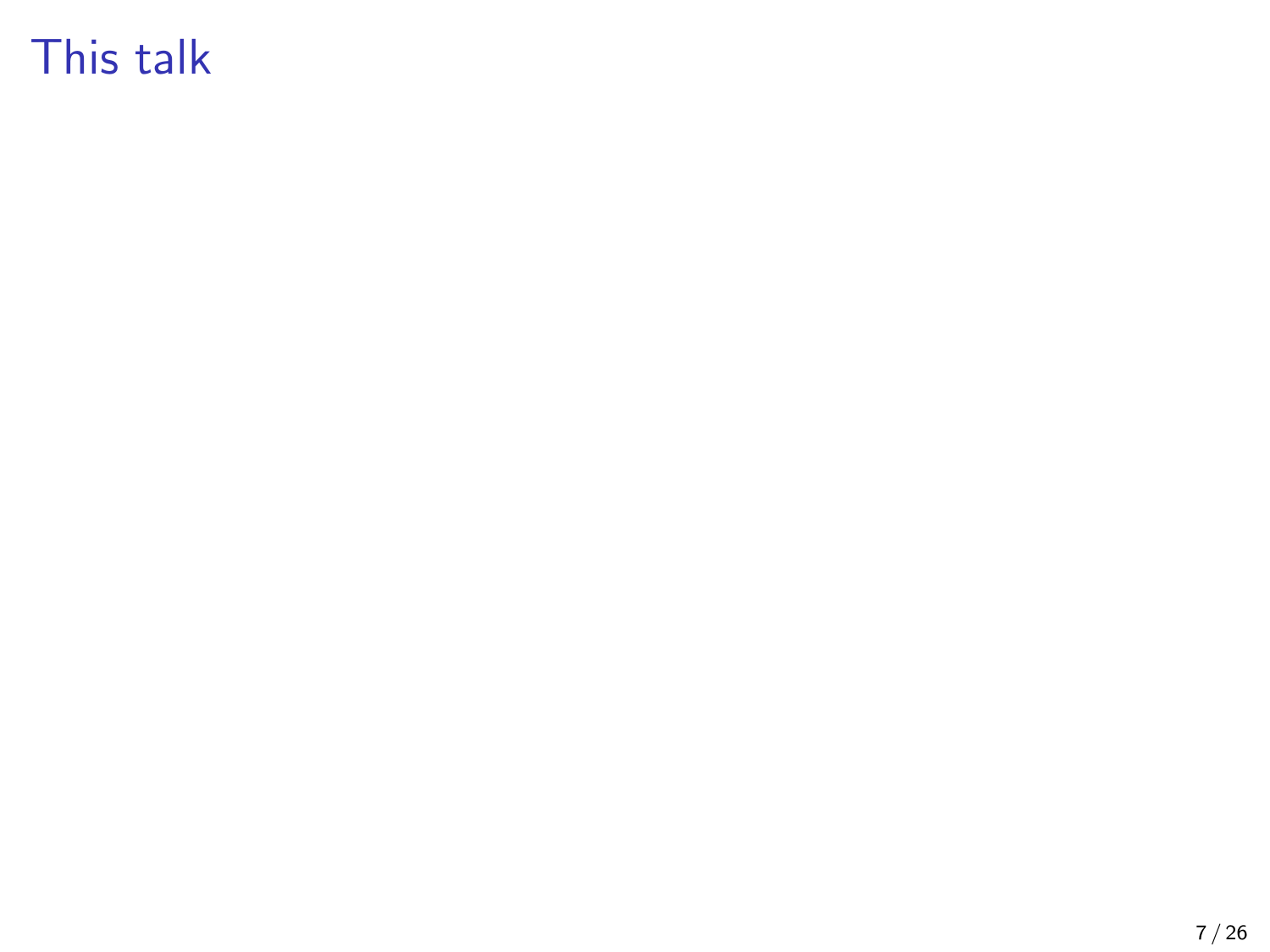list objects

 $\rightsquigarrow$   $T$ -list objects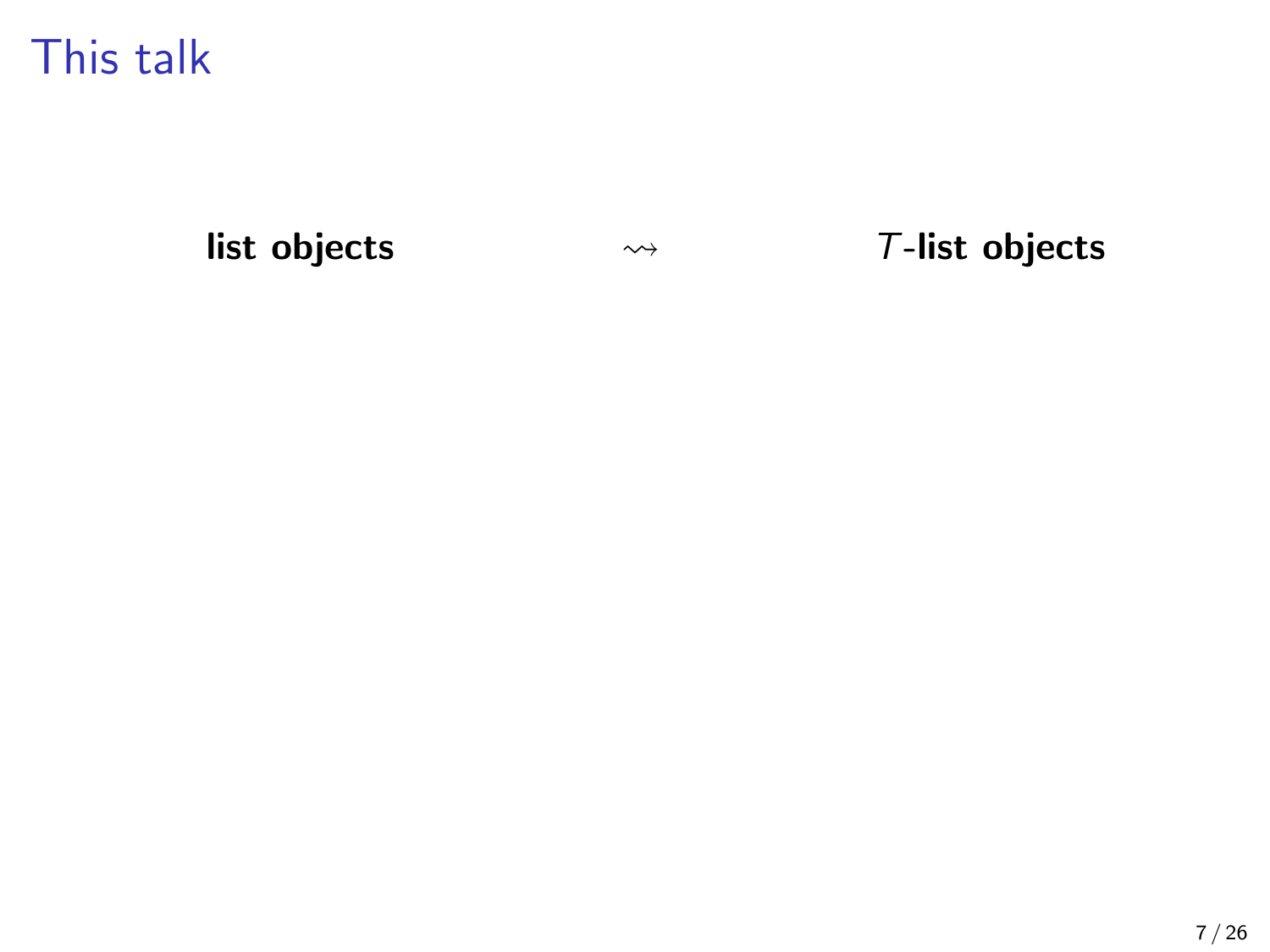list objects

#### $\rightsquigarrow$   $\triangledown$ -list objects

 $\blacktriangleright$  well-understood datatype

 $\blacktriangleright$  extends datatype of lists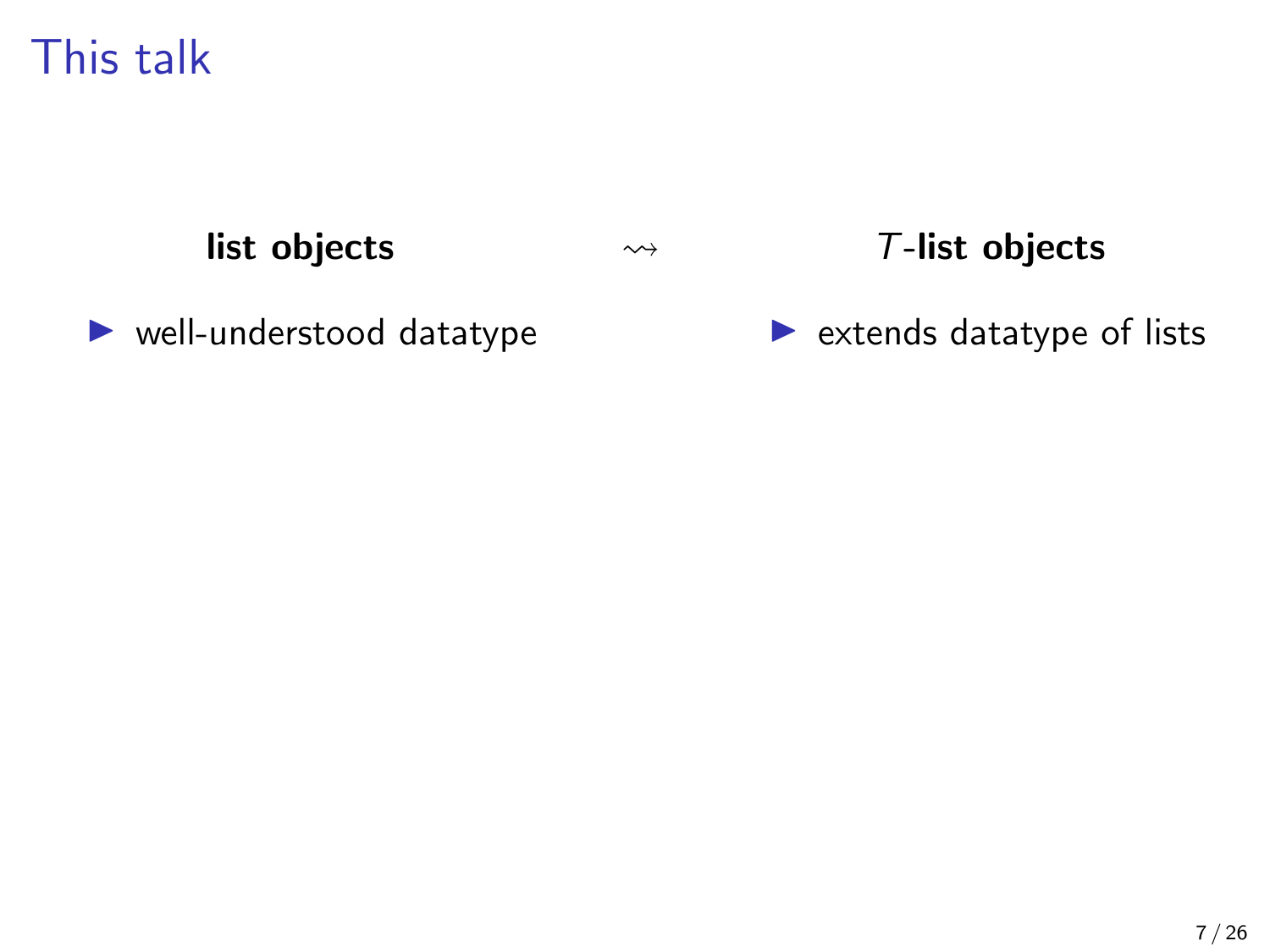#### list objects

#### $\rightsquigarrow$   $\blacksquare$   $\top$ -list objects

- $\blacktriangleright$  well-understood datatype
- $\blacktriangleright$  are free monoids

 $\blacktriangleright$  extends datatype of lists  $\blacktriangleright$  are free  $T$ -monoids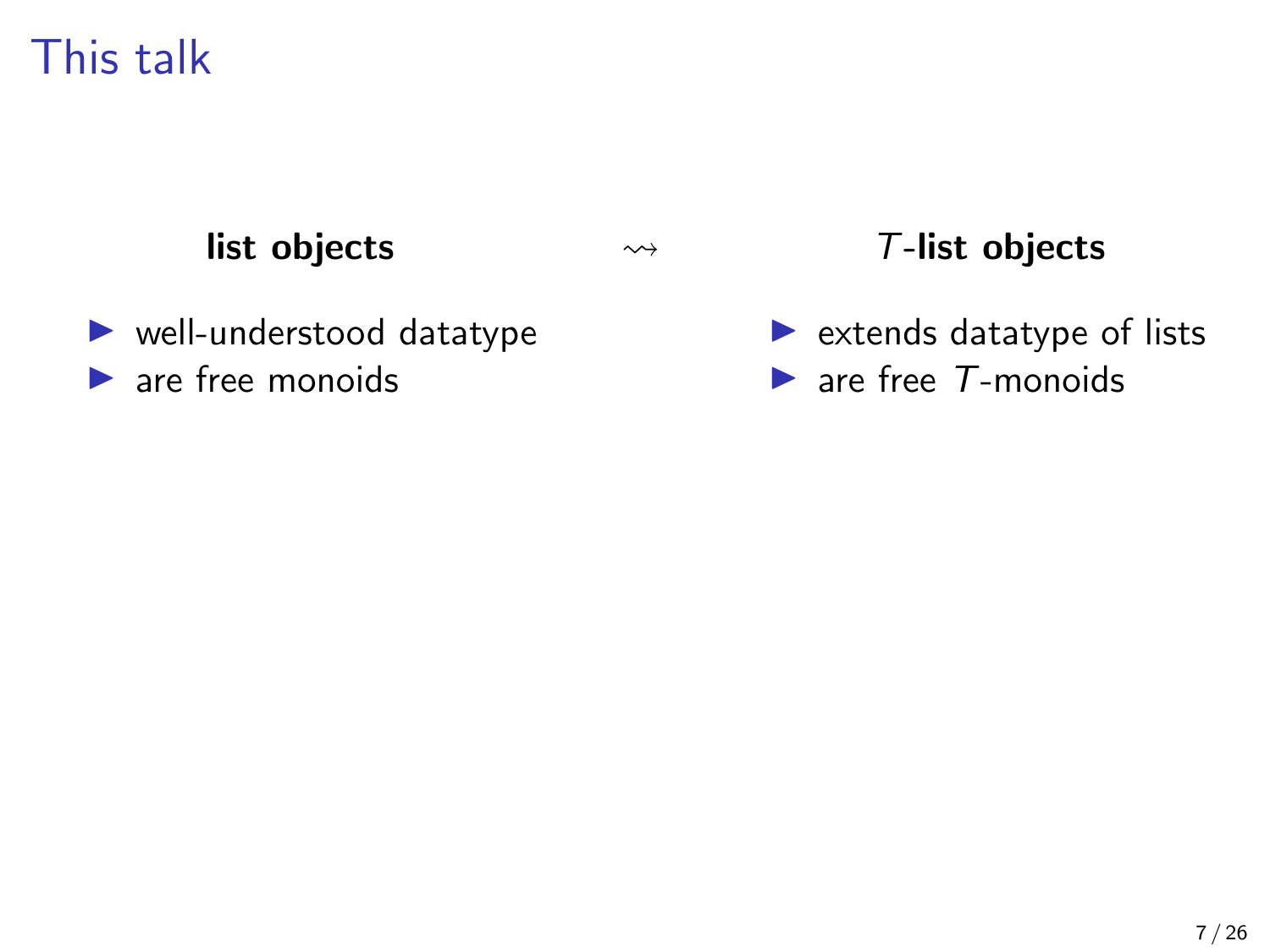### list objects

- $\blacktriangleright$  well-understood datatype
- $\blacktriangleright$  are free monoids
- $\blacktriangleright$  described by  $\mu A$ .( $I + X \otimes A$ ).

#### T-list objects

- $\blacktriangleright$  extends datatype of lists
- $\blacktriangleright$  are free  $T$ -monoids
- $\blacktriangleright$  described by  $\mu A. T(I+X\otimes A).$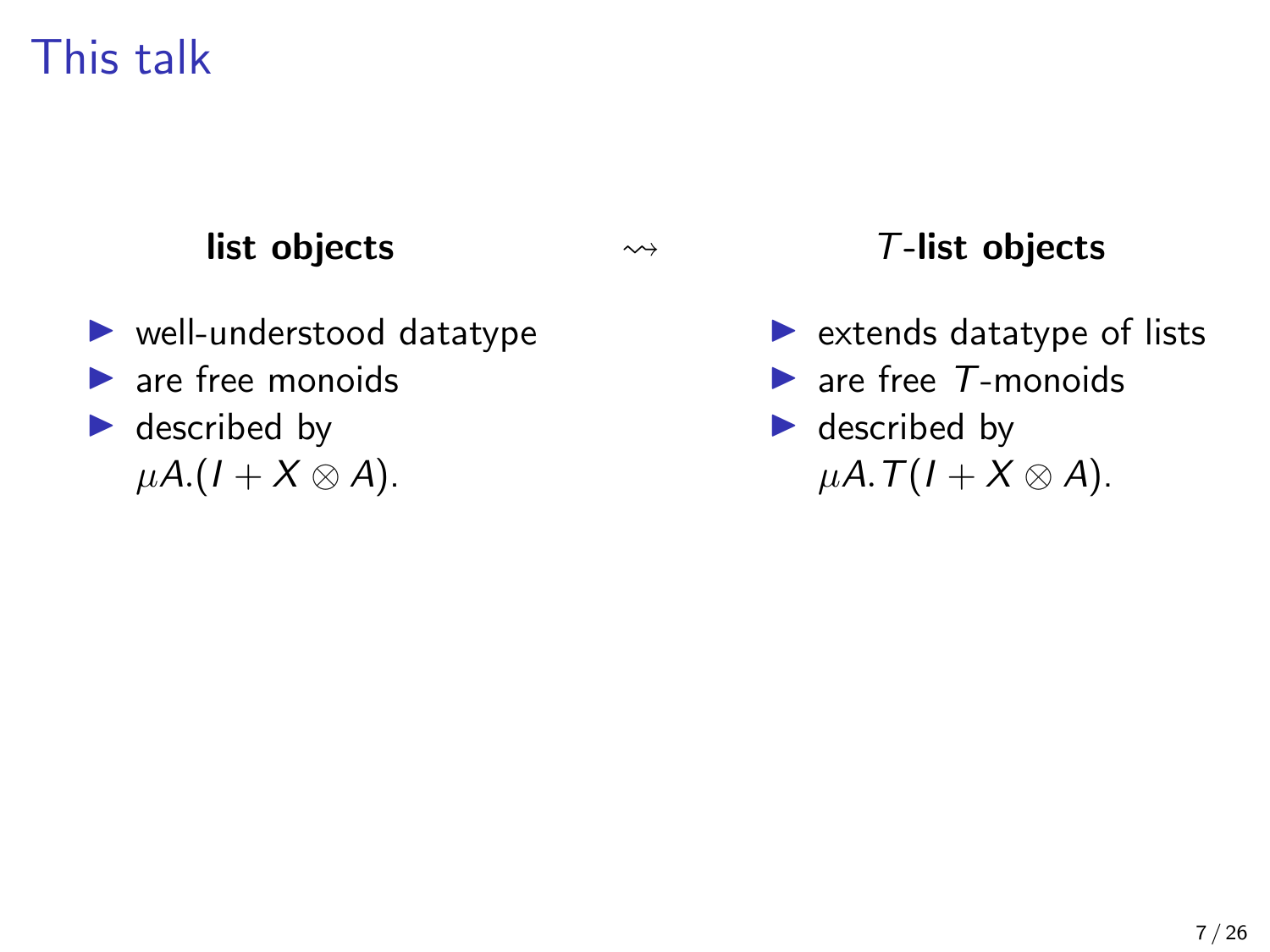#### list objects

- $\blacktriangleright$  well-understood datatype
- $\blacktriangleright$  are free monoids
- $\blacktriangleright$  described by  $\mu A$ .(1 + X  $\otimes$  A).

#### T-list objects

- $\blacktriangleright$  extends datatype of lists
- $\blacktriangleright$  are free  $T$ -monoids
- $\blacktriangleright$  described by  $\mu A. T(I+X\otimes A).$

Gives a concrete way to reason about free T-monoids.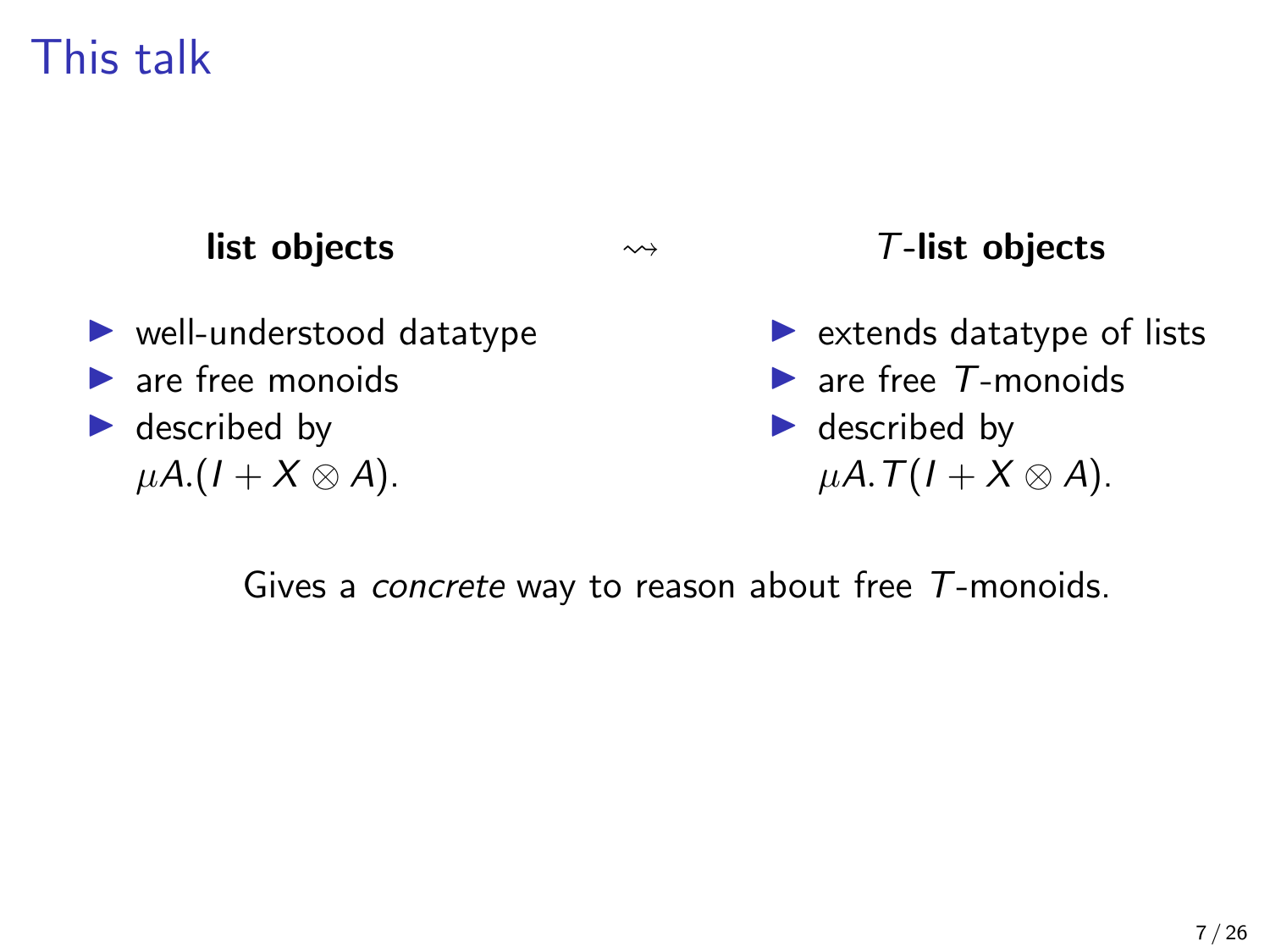#### list objects

- $\blacktriangleright$  well-understood datatype
- $\blacktriangleright$  are free monoids
- $\blacktriangleright$  described by  $\mu A$ .(1 + X  $\otimes$  A).

T-list objects

- $\blacktriangleright$  extends datatype of lists
- $\blacktriangleright$  are free  $T$ -monoids
- $\blacktriangleright$  described by  $\mu A. T(I+X\otimes A).$

Gives a concrete way to reason about free T-monoids.

Gives an algebraic structure for T-list objects.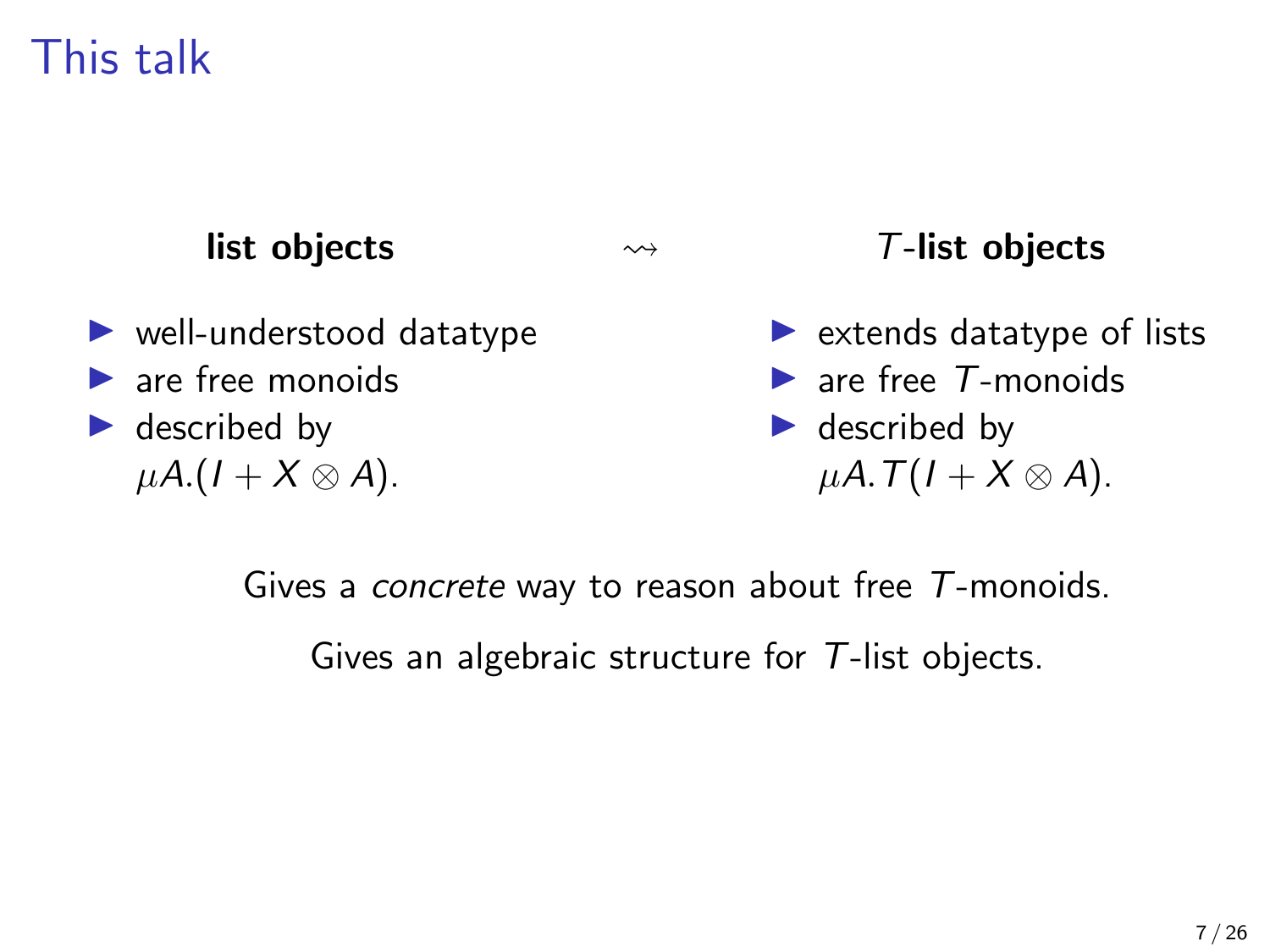A list object  $L(X)$  on X consists of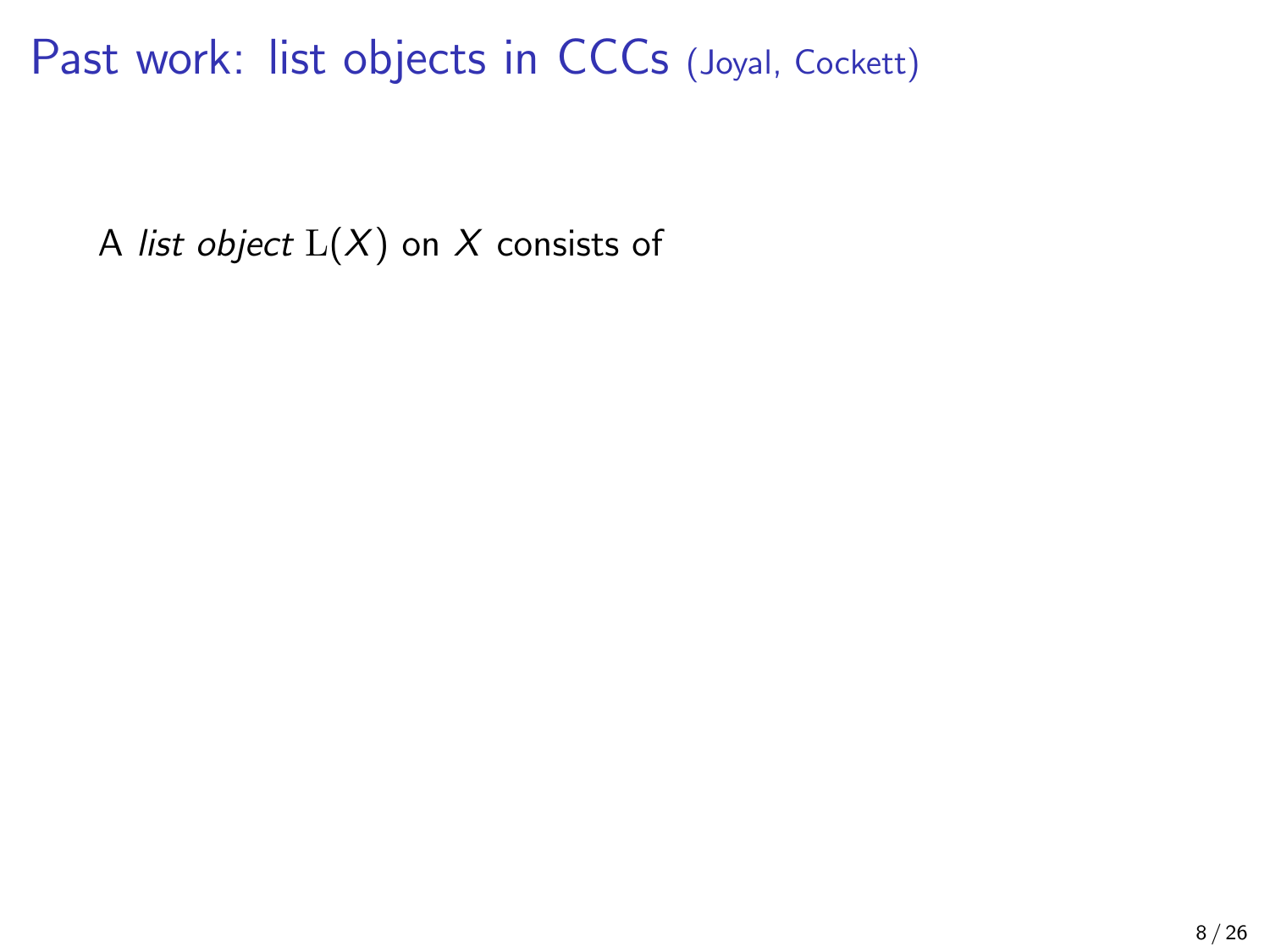A list object  $L(X)$  on X consists of

 $1 \stackrel{nil}{\longrightarrow} L(X)$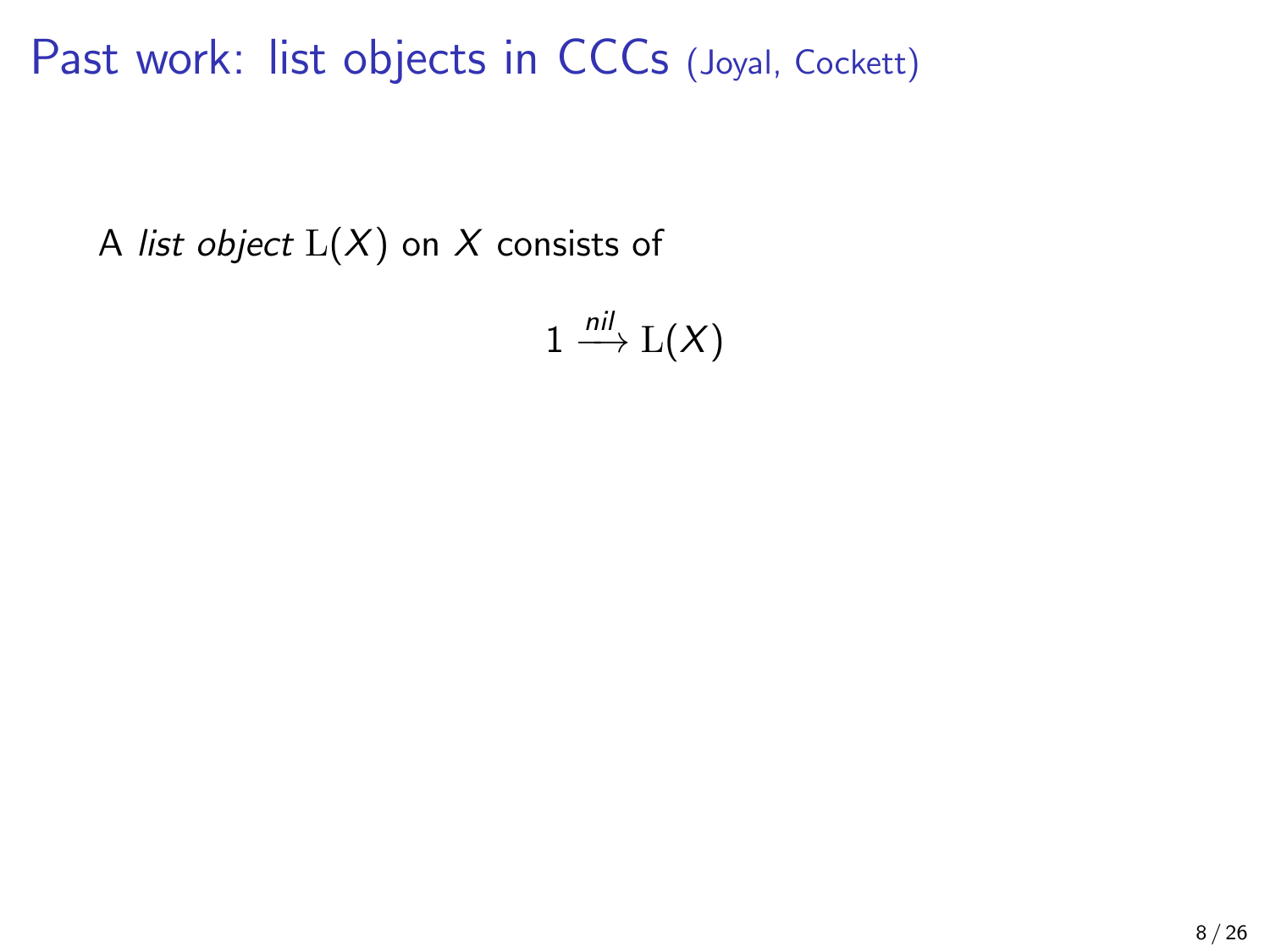A list object  $L(X)$  on X consists of

$$
1 \xrightarrow{nil} \mathrm{L}(X) \xleftarrow{cons} X \times \mathrm{L}(X)
$$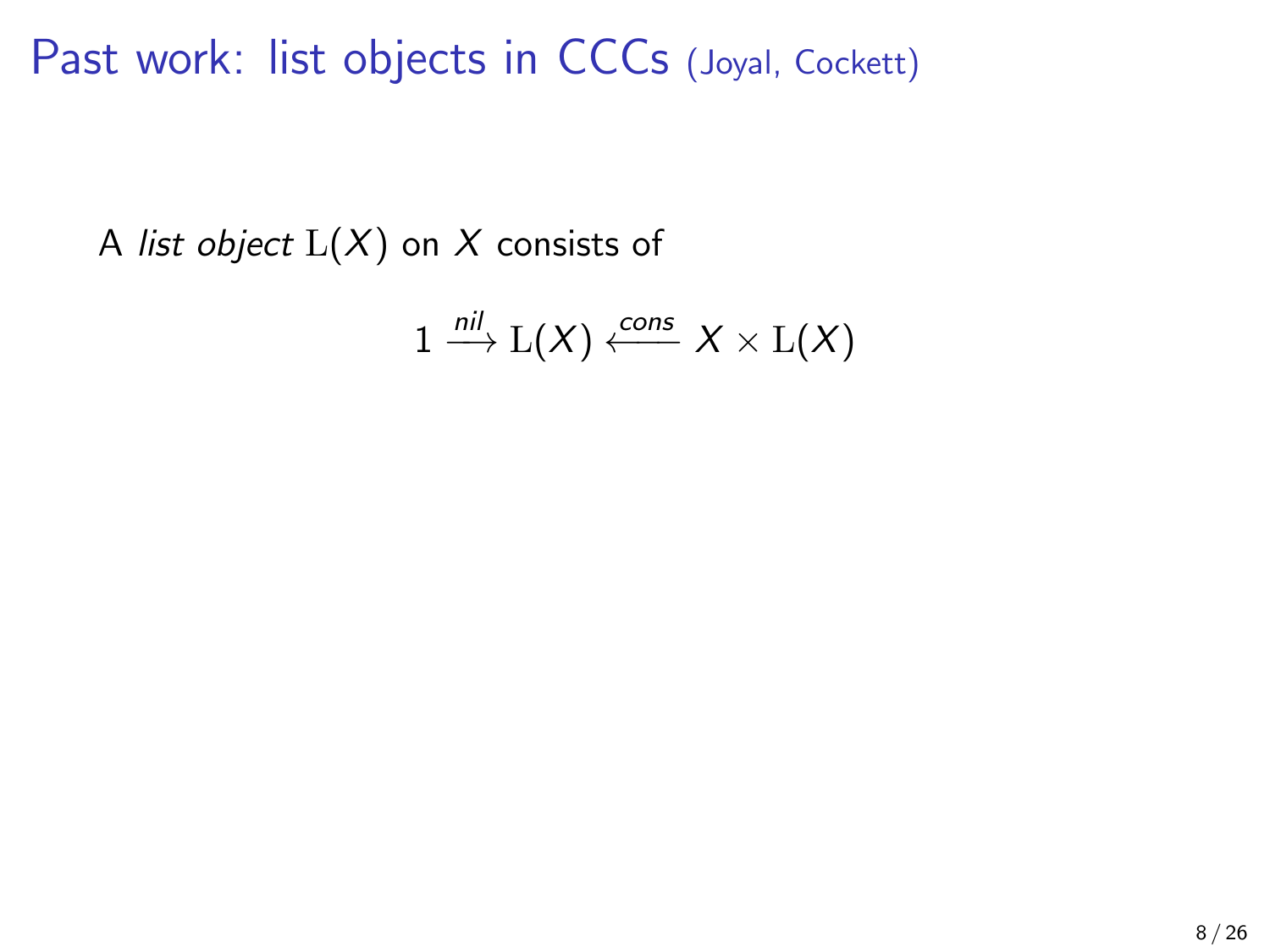A list object  $L(X)$  on X consists of

$$
1 \xrightarrow{nil} L(X) \xleftarrow{cons} X \times L(X)
$$

that is initial: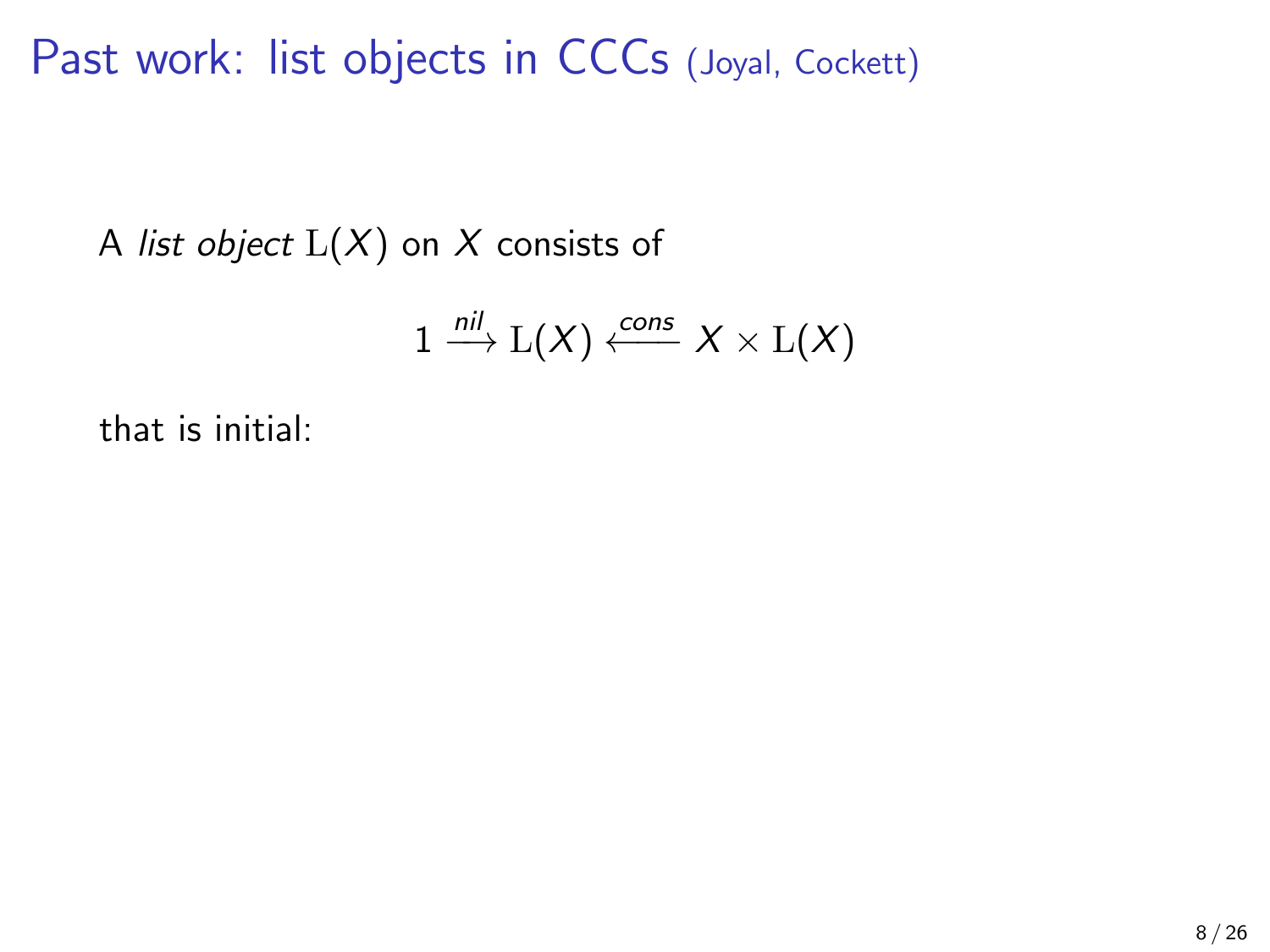A list object  $L(X)$  on X consists of

$$
1 \xrightarrow{nil} \mathrm{L}(X) \xleftarrow{cons} X \times \mathrm{L}(X)
$$

that is initial: given any (1  $\stackrel{n}{\to}$  A  $\stackrel{c}{\leftarrow}$  X  $\times$  A), there exists a unique iterator

$$
\begin{array}{ccc}\n1 & \xrightarrow{nil} & L(X) & \xleftarrow{cons} & X \times L(X) \\
\downarrow & \downarrow & \downarrow & \downarrow \\
1 & \xrightarrow{n} & A & \xleftarrow{c} & X \times A\n\end{array}
$$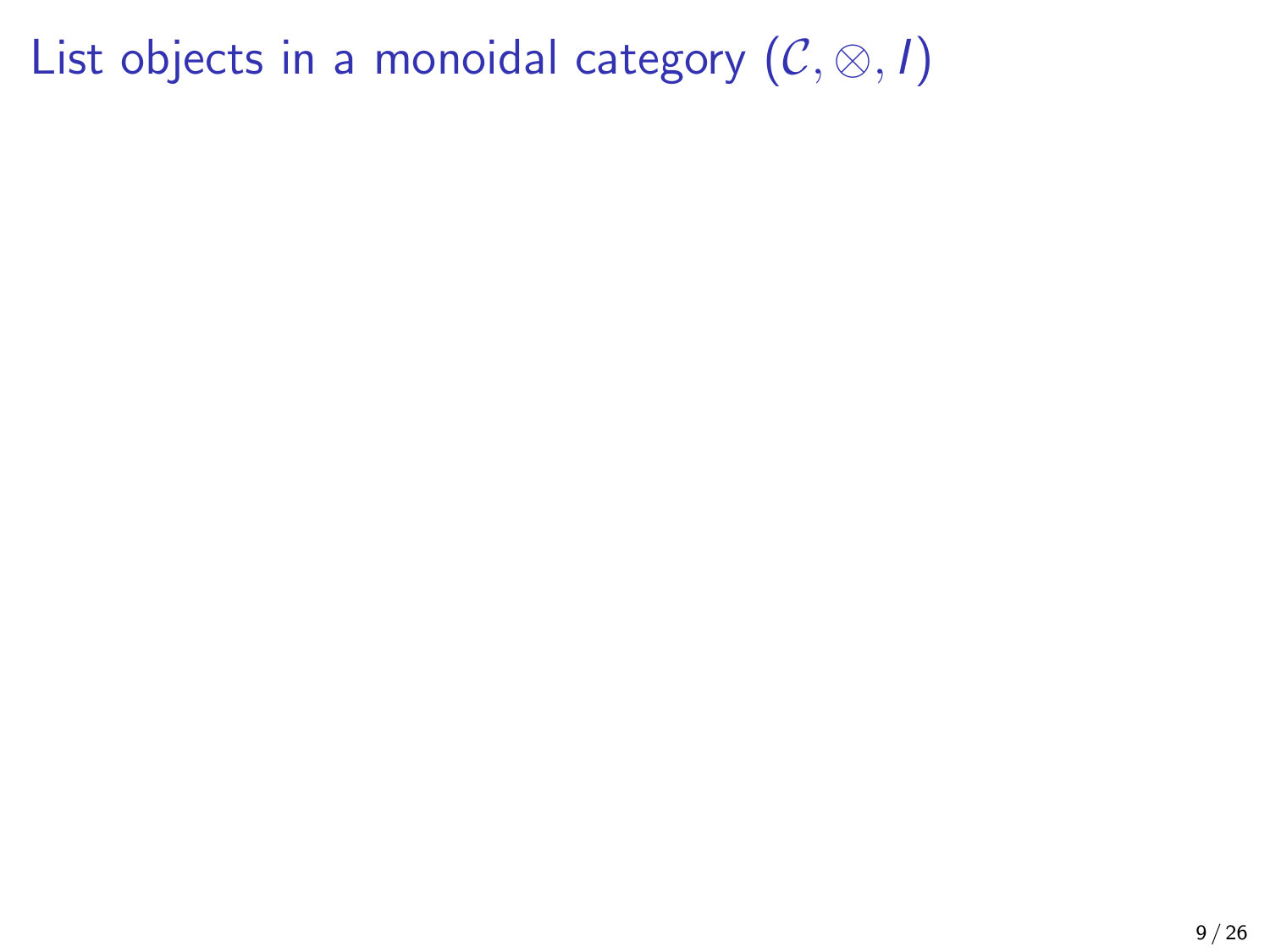A list object  $L(X)$  on X consists of

$$
I \stackrel{\textit{nil}}{\longrightarrow} {\mathrm L}(X) \stackrel{\textit{cons}}{\longleftarrow} X \otimes {\mathrm L}(X)
$$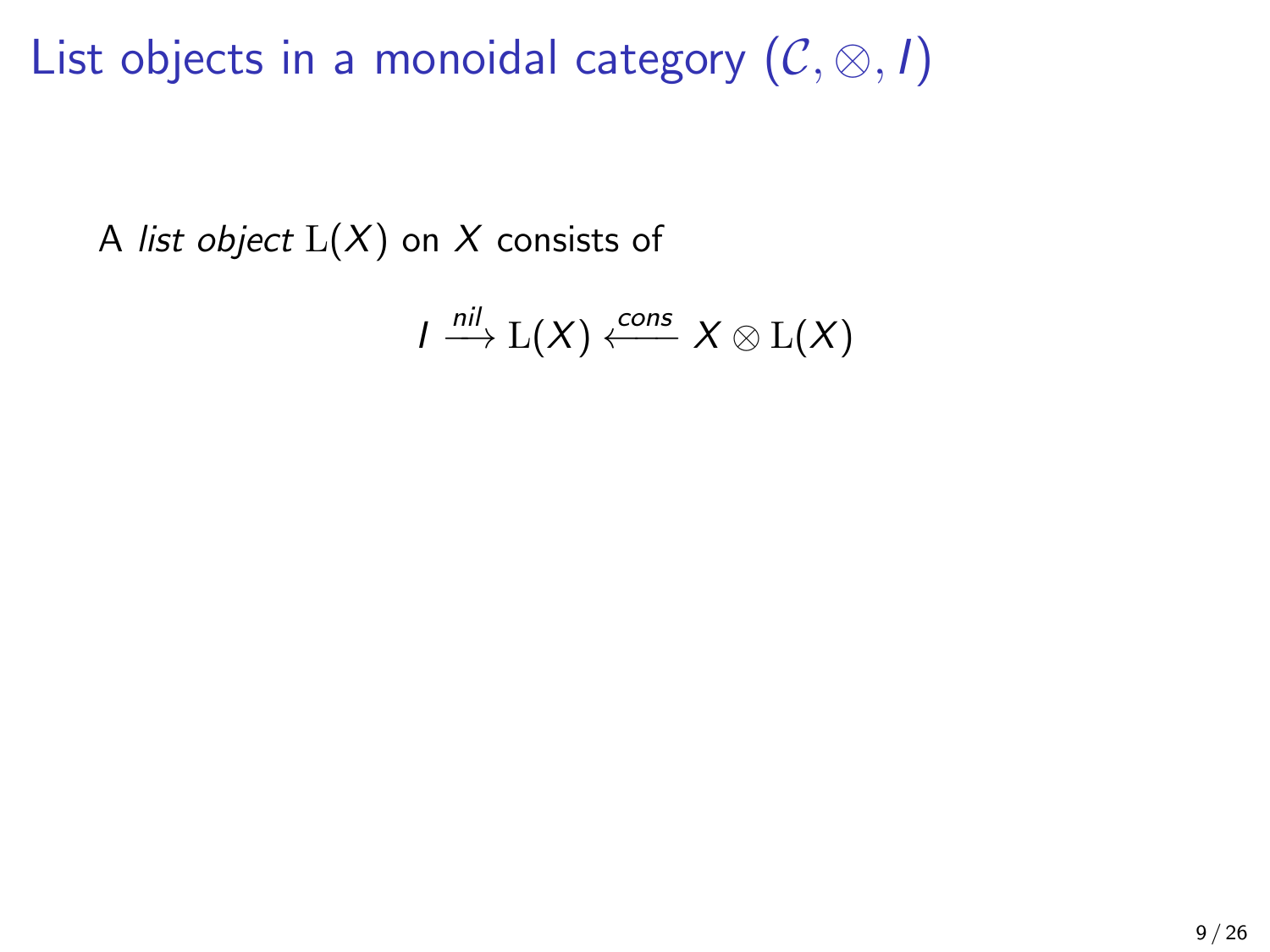A list object  $L(X)$  on X consists of

$$
I \stackrel{\textit{nil}}{\longrightarrow} {\mathrm L}(X) \stackrel{\textit{cons}}{\longleftarrow} X \otimes {\mathrm L}(X)
$$

that is parametrised initial: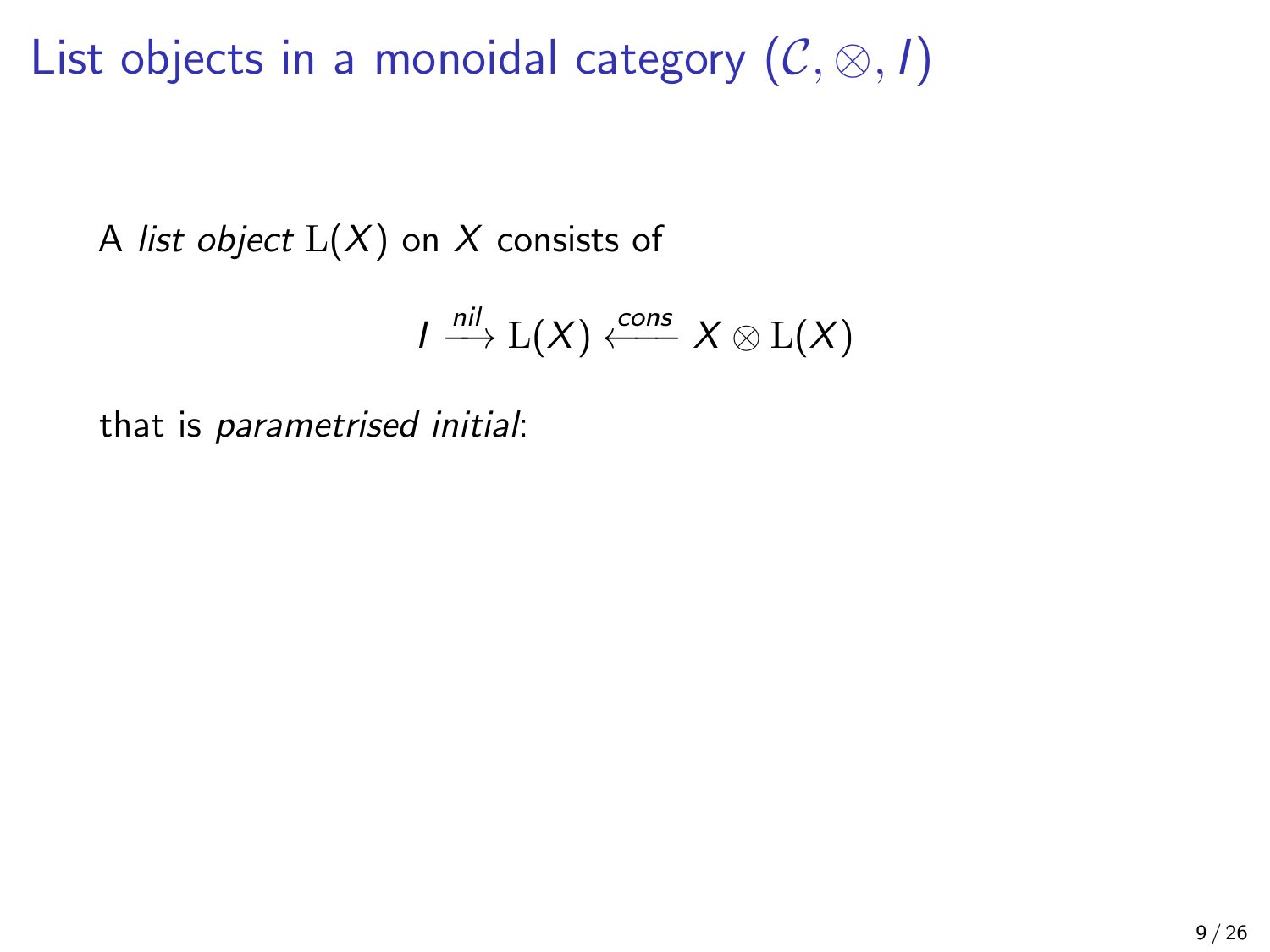A list object  $L(X)$  on X consists of

$$
I \xrightarrow{nil} \mathrm{L}(X) \xleftarrow{cons} X \otimes \mathrm{L}(X)
$$

that is *parametrised initial*: given any ( $P\stackrel{n}{\to} A\stackrel{c}{\leftarrow} X\otimes A)$ , there exists a unique iterator

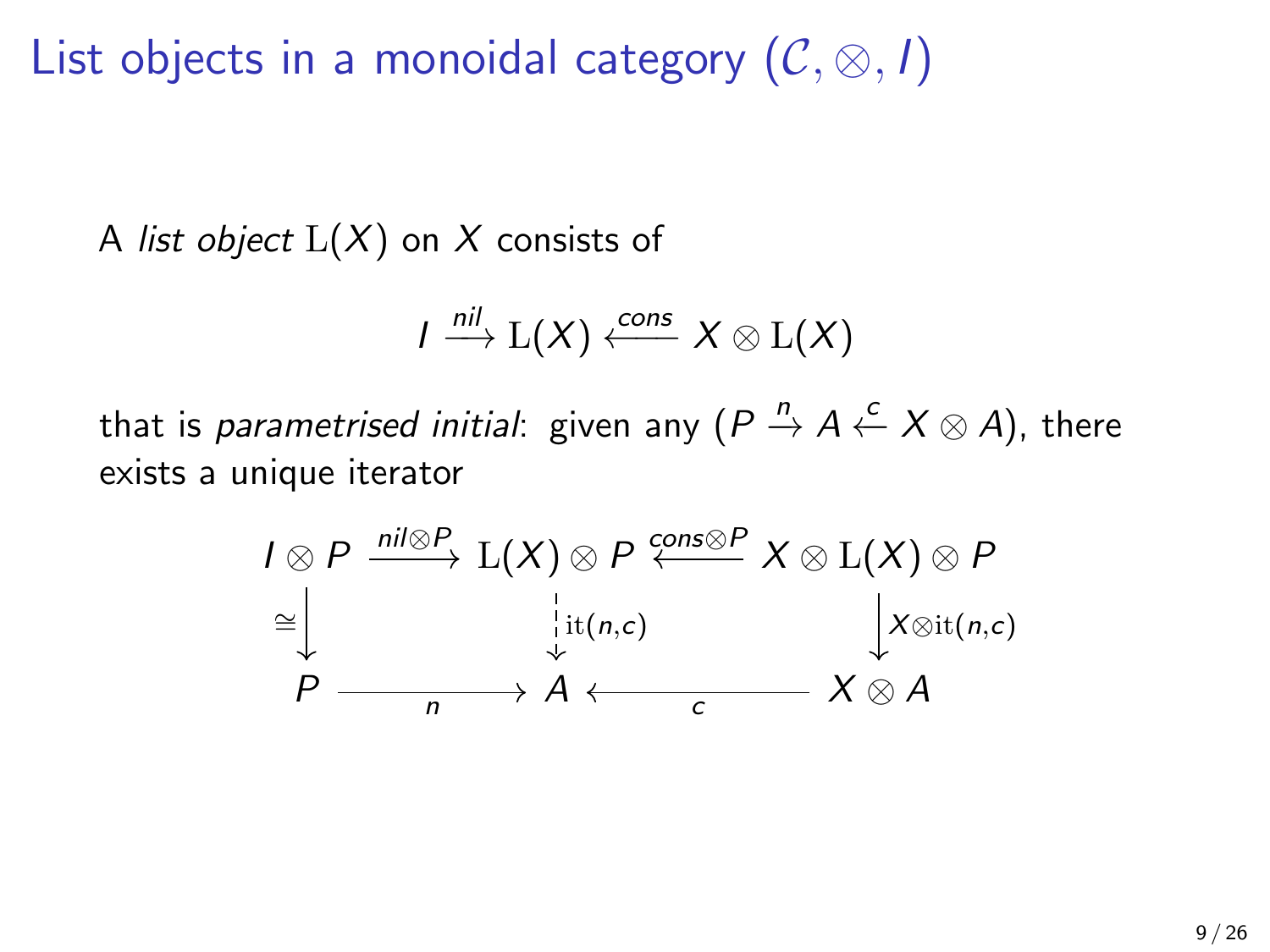#### Remark

If each  $(-) \otimes P$  has a right adjoint, parametrised initiality is equivalent to the non-parametrised version:

$$
\begin{array}{ccc}\nI & \xrightarrow{nil} & \mathcal{L}(X) & \xleftarrow{cons} & X \otimes \mathcal{L}(X) \\
\parallel & \downarrow_{\mathcal{U}(n,c)} & \downarrow_{X \otimes \mathrm{it}(n,c)} \\
I & \xrightarrow[n] & A^P & \xleftarrow[\ c \end{array}
$$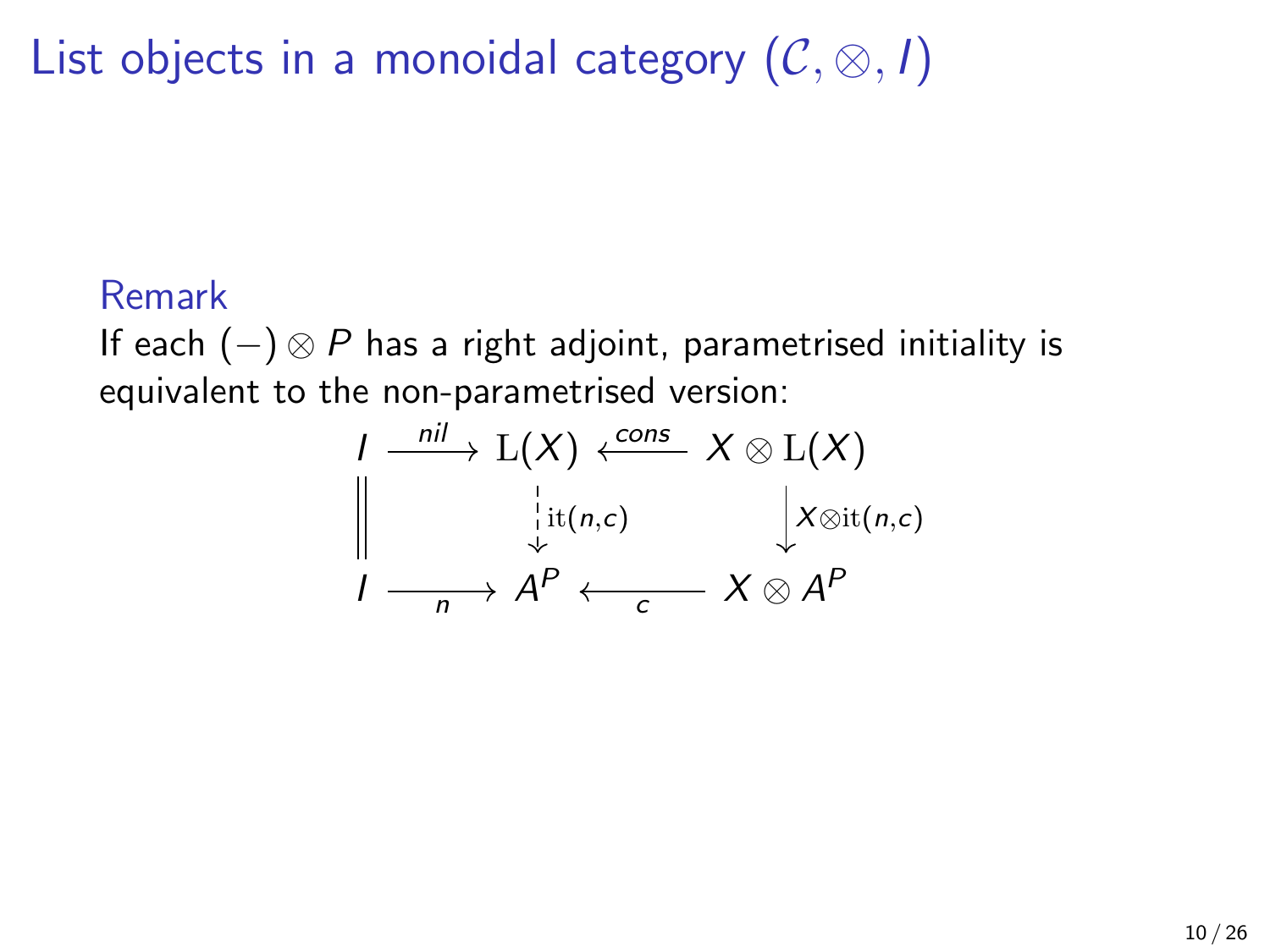List objects in a monoidal category  $(C, \otimes, I)$ 

### Connection to past work

- $\triangleright$  Closely connected to Kelly's notion of algebraically-free monoid in a monoidal category.
- $\blacktriangleright$  The list object  $L(I)$  is precisely a *left natural numbers object* in the sense of Paré and Román.  $E.g.$  the flat natural numbers  $\mu A. (1 + A)$  in Cpo.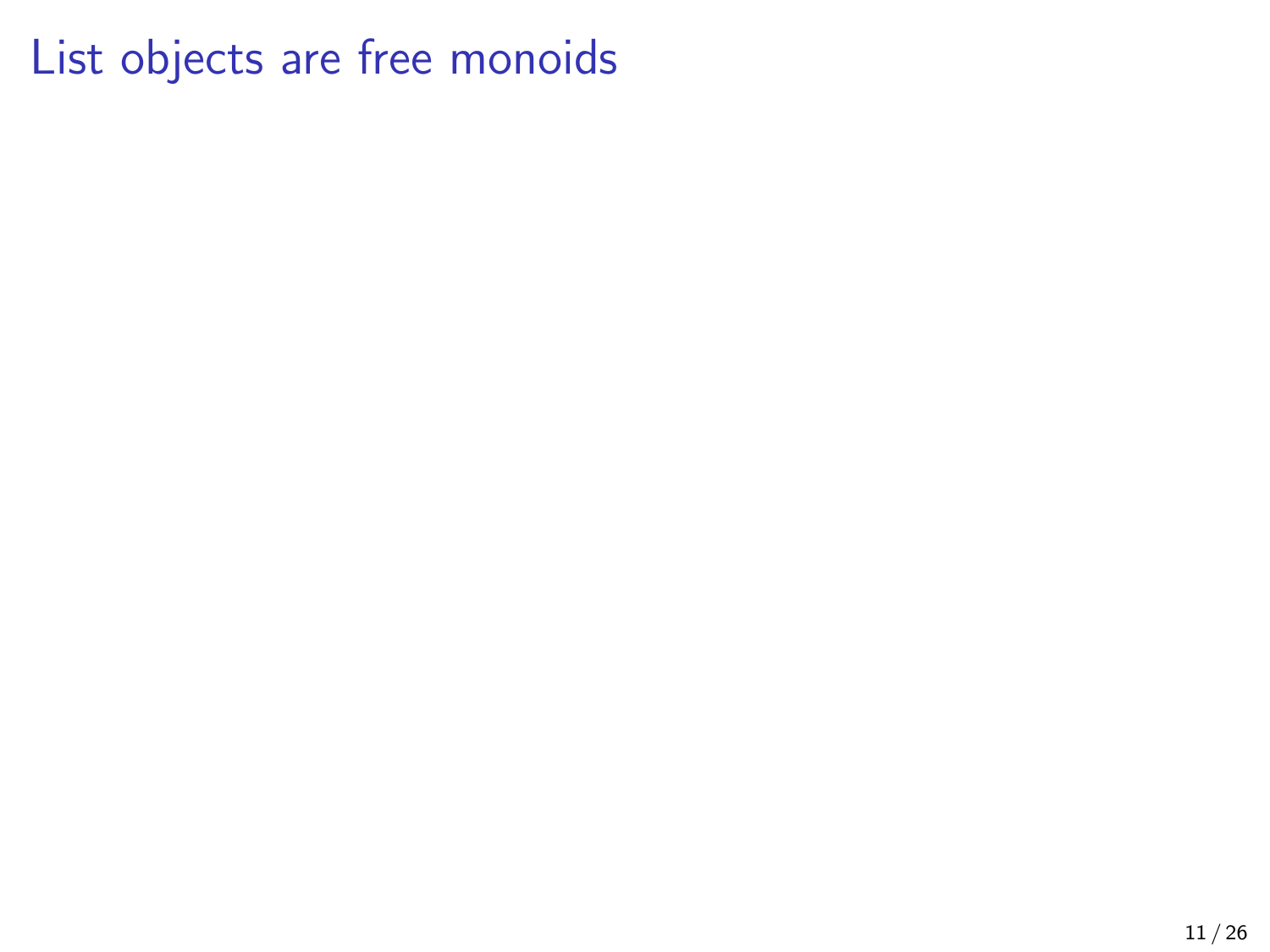### **Definition**

A monoid in a monoidal category  $(C, \otimes, I)$  is an object  $(I \stackrel{e}{\rightarrow} M \stackrel{m}{\leftarrow} M \otimes M)$  such that the multiplication m is associative and e is a neutral element for this multiplication.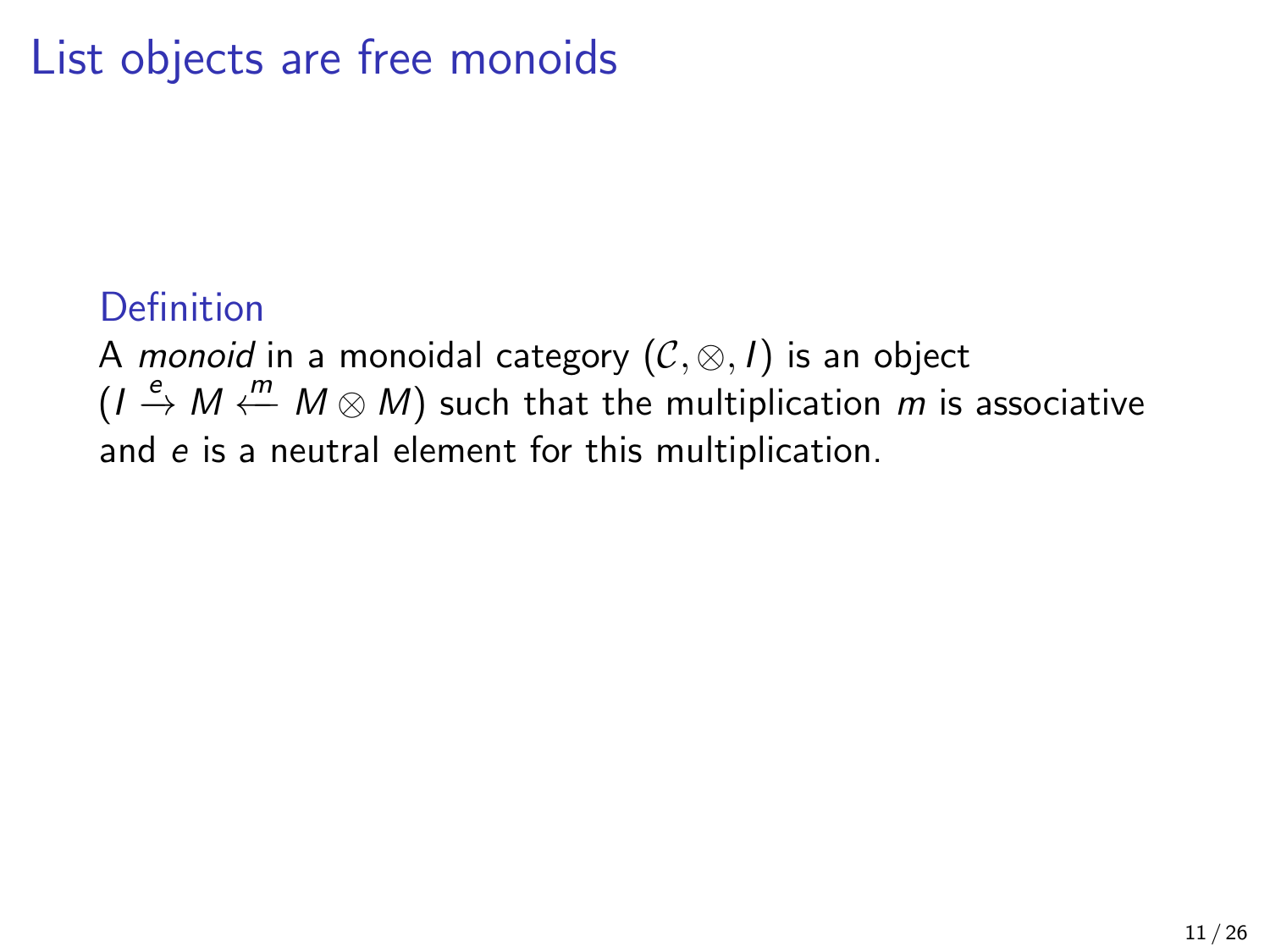Lemma

1. Every list object  $L(X)$  is a monoid.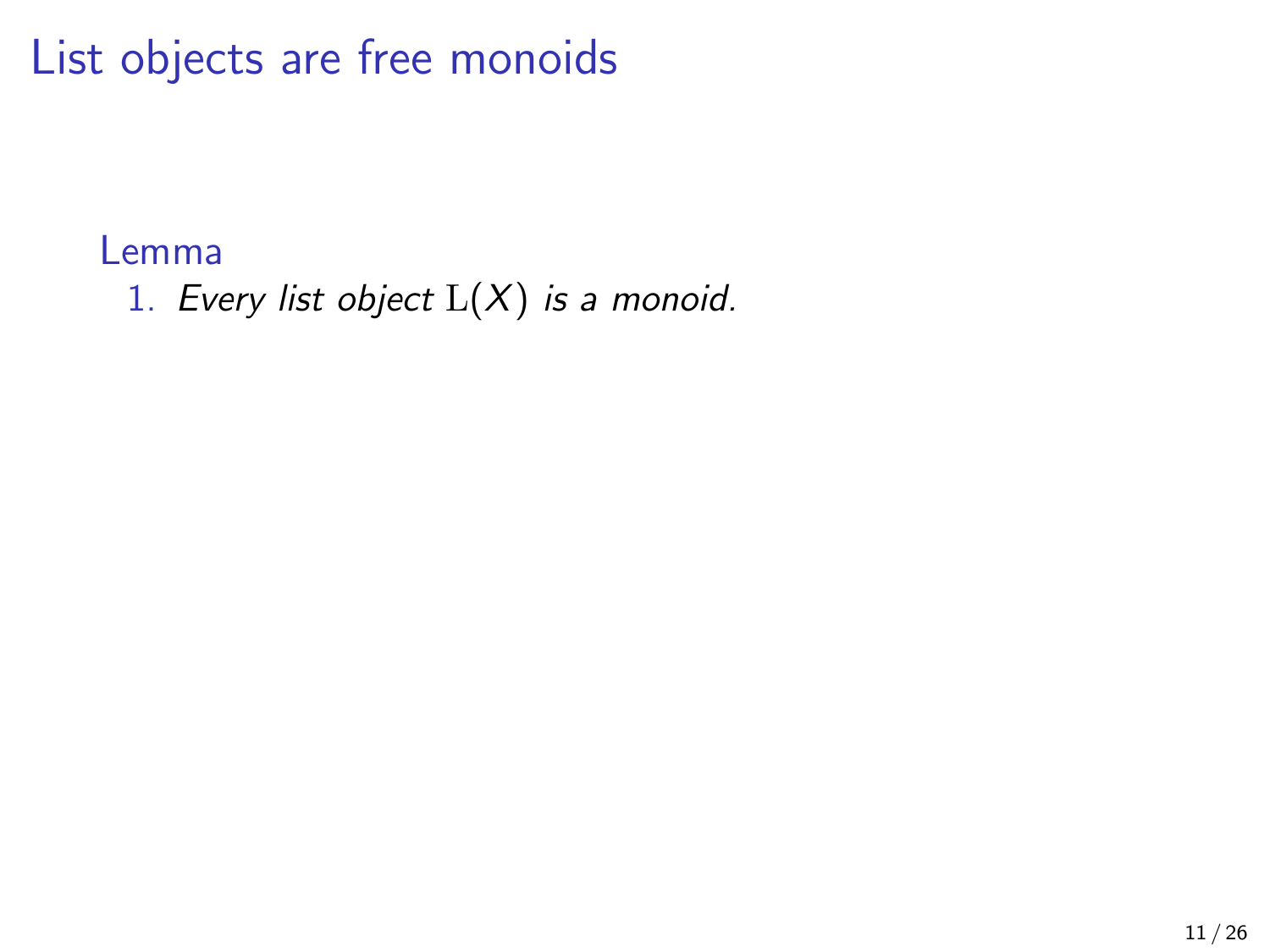#### Lemma

- 1. Every list object  $L(X)$  is a monoid.
- 2. This monoid is the free monoid on  $X$ , with universal map

$$
X \xrightarrow{\cong} X \otimes I \xrightarrow{X \otimes \textit{nil}} X \otimes \text{L}(X) \xrightarrow{\textit{cons}} \text{L}(X)
$$

$$
taking x \mapsto (x, *) \mapsto (x, []) \mapsto x :: [] = [x].
$$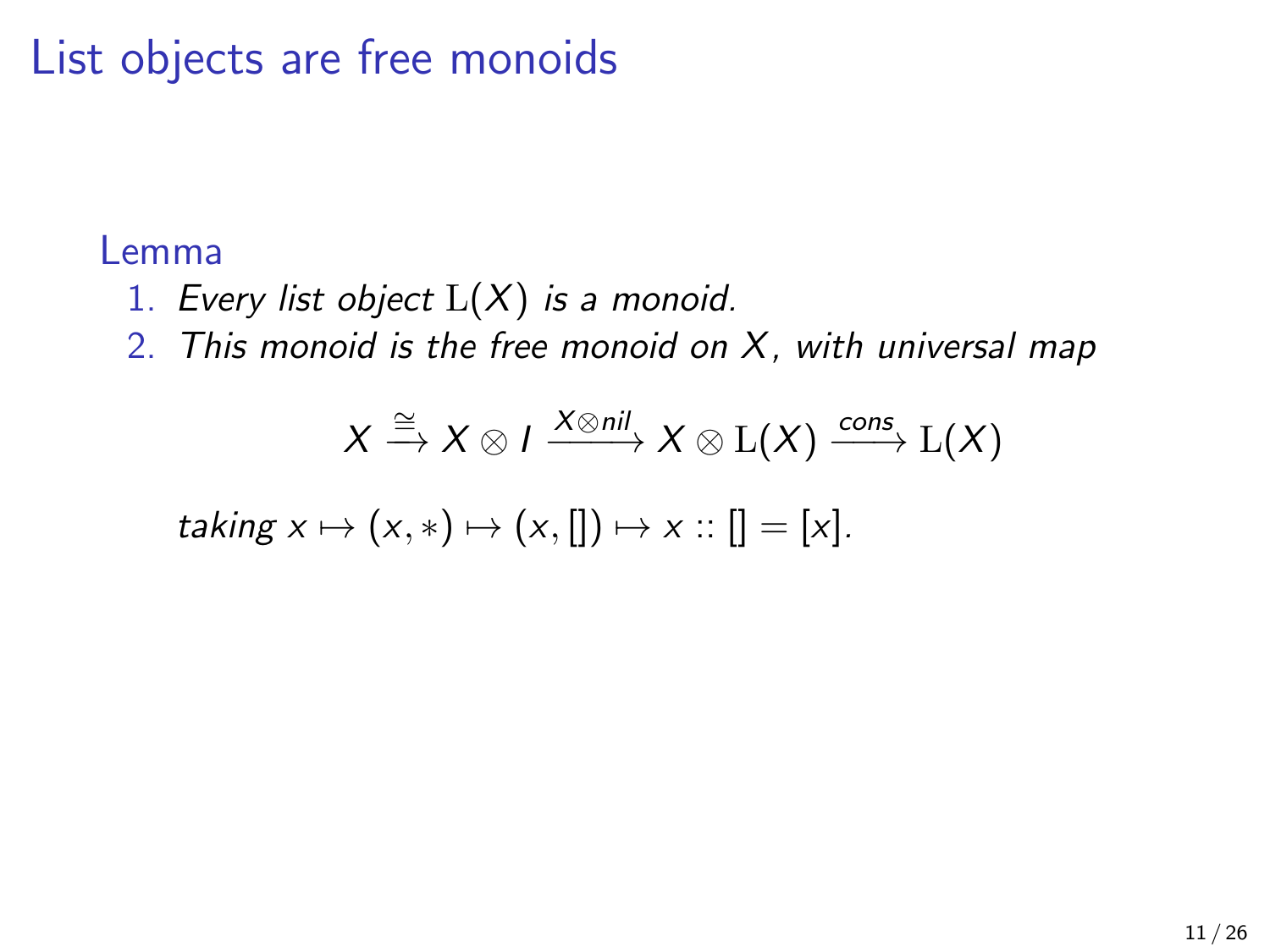#### Lemma

- 1. Every list object  $L(X)$  is a monoid.
- 2. This monoid is the free monoid on  $X$ , with universal map

$$
X \xrightarrow{\cong} X \otimes I \xrightarrow{X \otimes \textit{nil}} X \otimes \text{L}(X) \xrightarrow{\textit{cons}} \text{L}(X)
$$

$$
taking x \mapsto (x, *) \mapsto (x, []) \mapsto x :: [] = [x].
$$

#### We can reason concretely about free monoids by reasoning about lists.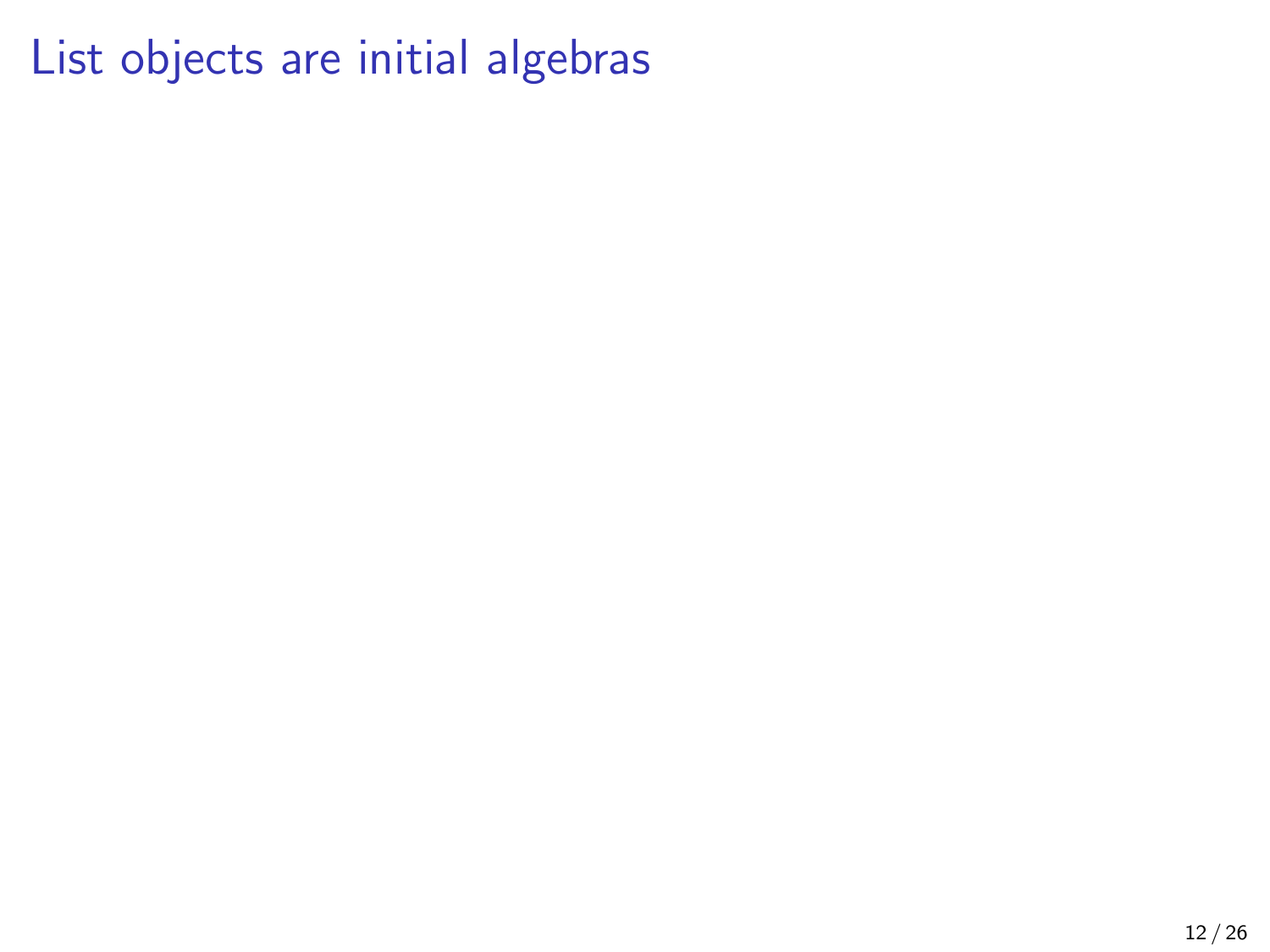### Definition

An algebra for a functor  $F: \mathcal{C} \to \mathcal{C}$  is a pair  $(A, \alpha : FA \to A)$ .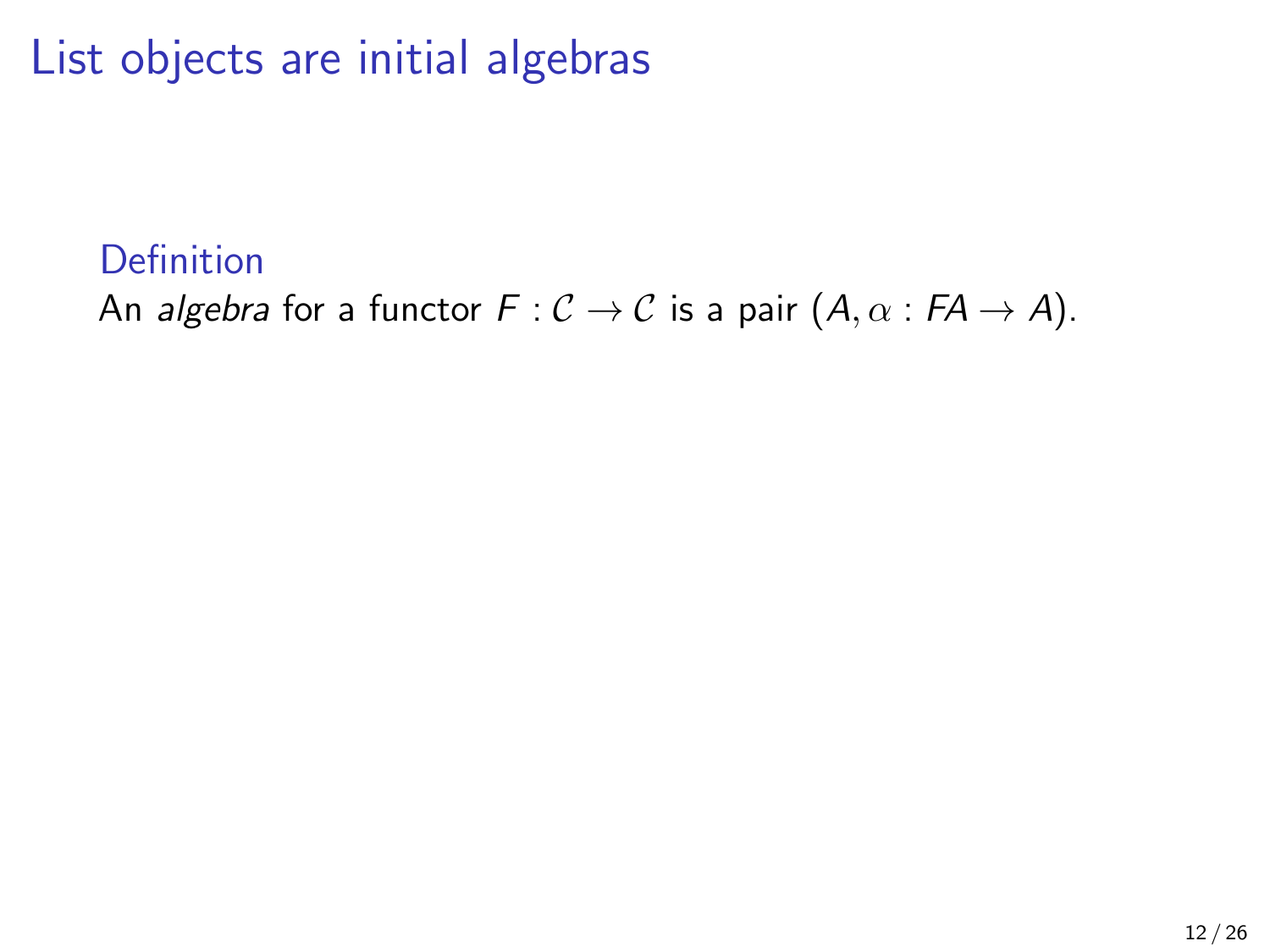### Definition

An algebra for a functor  $F: \mathcal{C} \to \mathcal{C}$  is a pair  $(A, \alpha : FA \to A)$ .

#### Lemma

If  $(C, \otimes, I)$  is a monoidal category with finite coproducts  $(0, +)$  and  $ω$ -colimits, both preserved by all  $(-)$  ⊗ P for P  $\in$  C, then the initial algebra of the functor  $(I + X \otimes (-))$  is a list object on  $X.$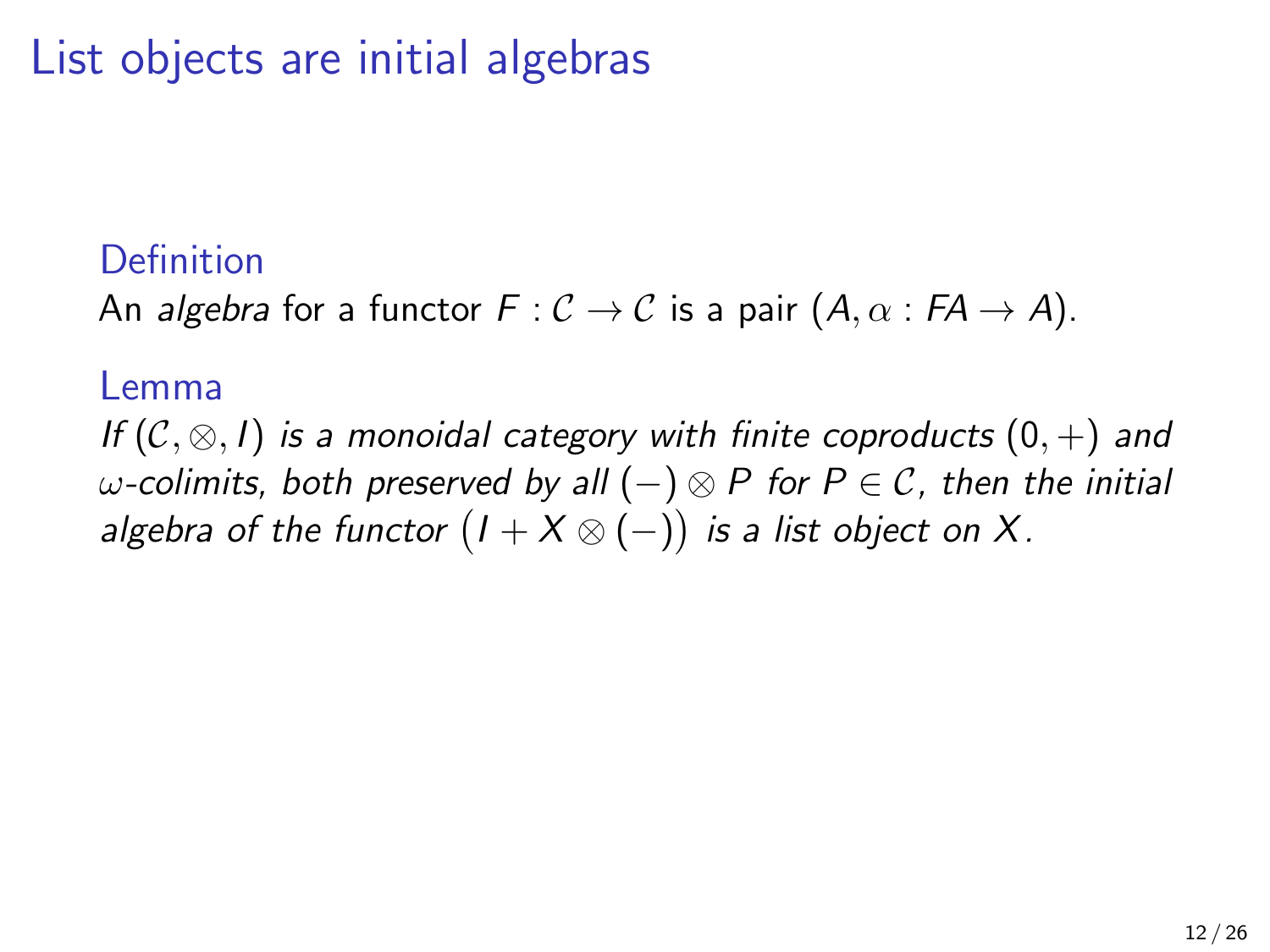### Definition

An algebra for a functor  $F: \mathcal{C} \to \mathcal{C}$  is a pair  $(A, \alpha : FA \to A)$ .

#### Lemma

If  $(C, \otimes, I)$  is a monoidal category with finite coproducts  $(0, +)$  and  $ω$ -colimits, both preserved by all  $(-)$  ⊗ P for  $P \in C$ , then the initial algebra of the functor  $(I + X \otimes (-))$  is a list object on  $X.$ 

#### Remark

This result relies on a general theory of parametrised initial algebras.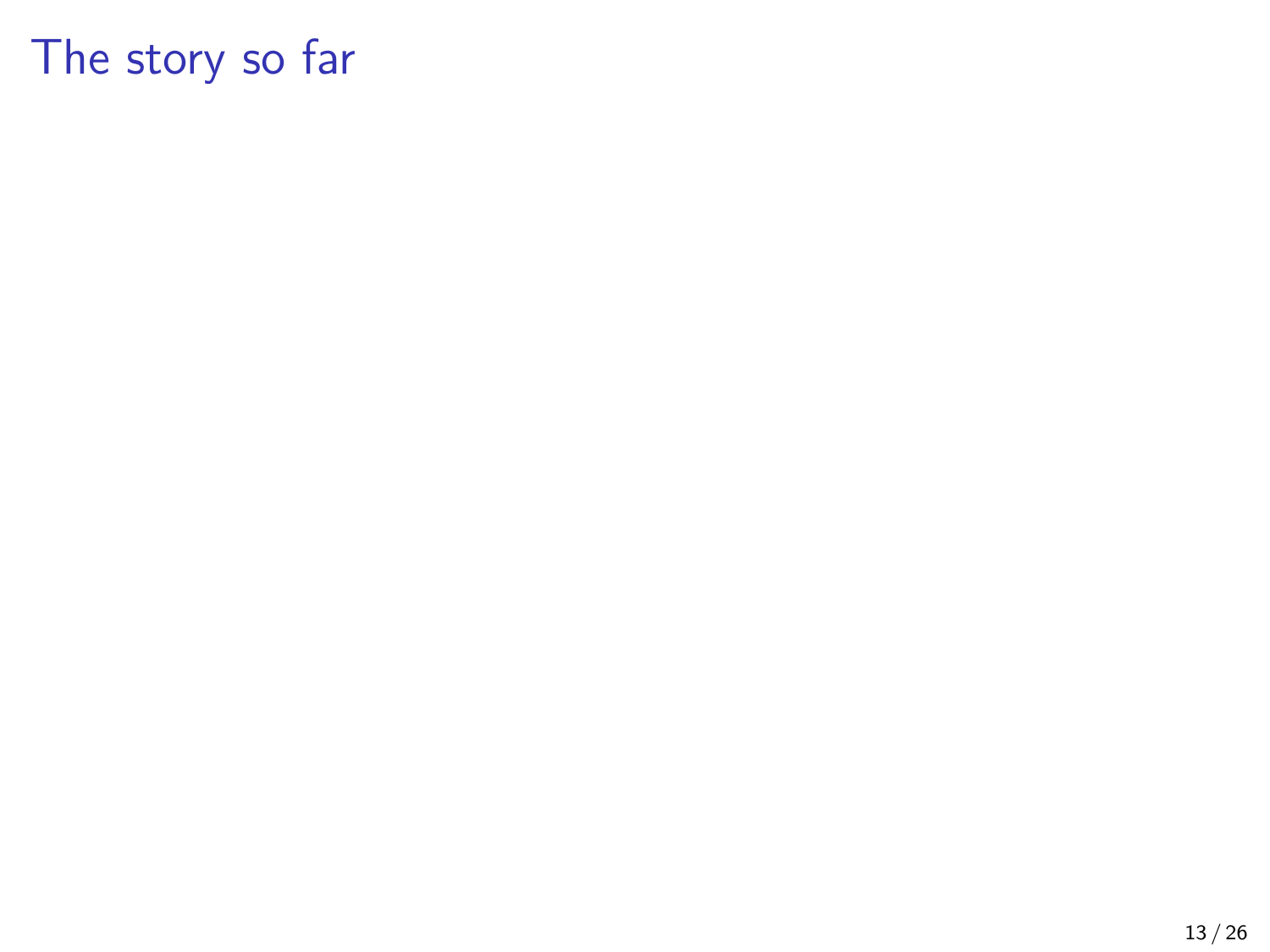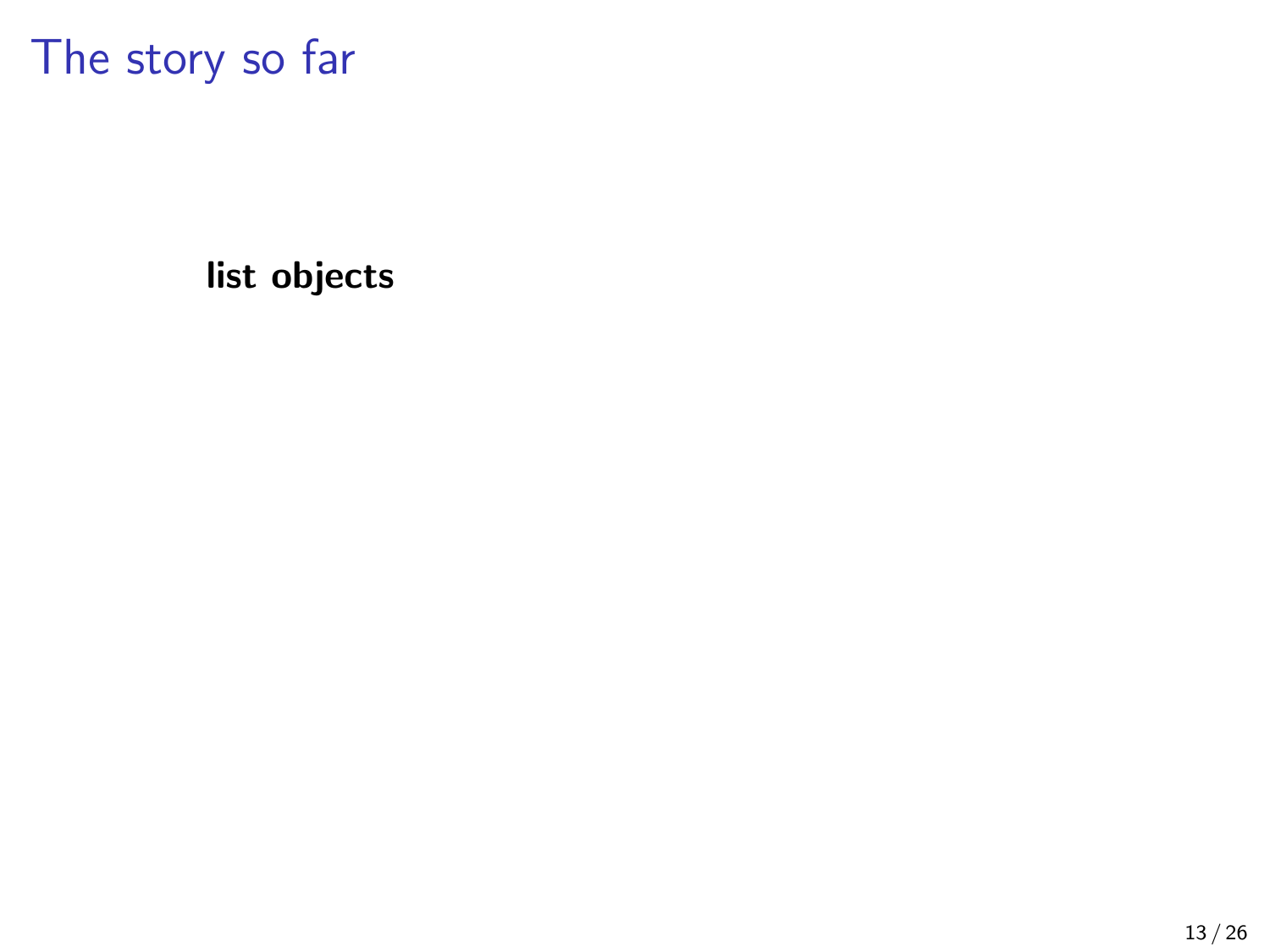### list objects

 $\blacktriangleright$  well-understood datatype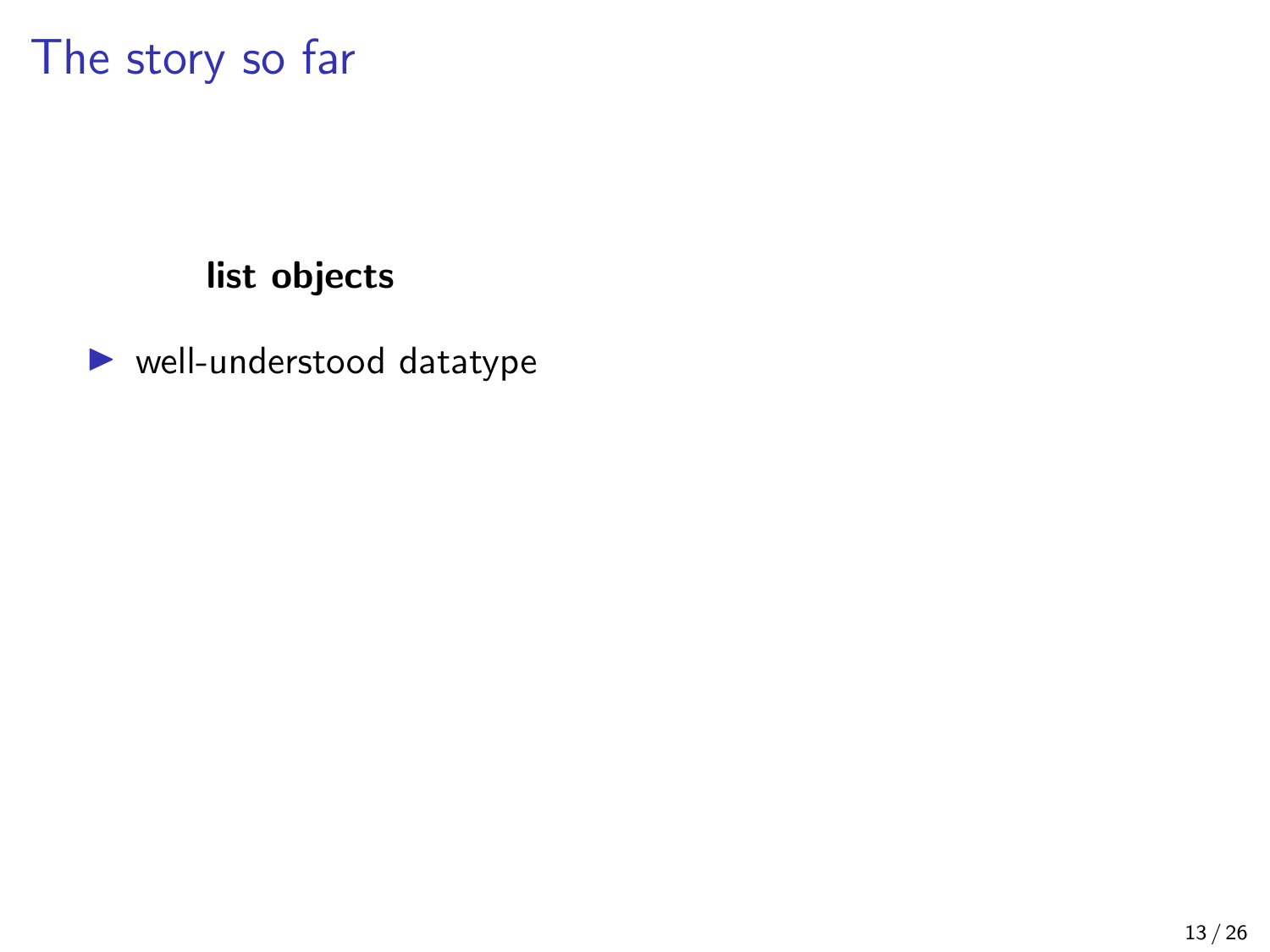### list objects

 $\blacktriangleright$  well-understood datatype  $\blacktriangleright$  are free monoids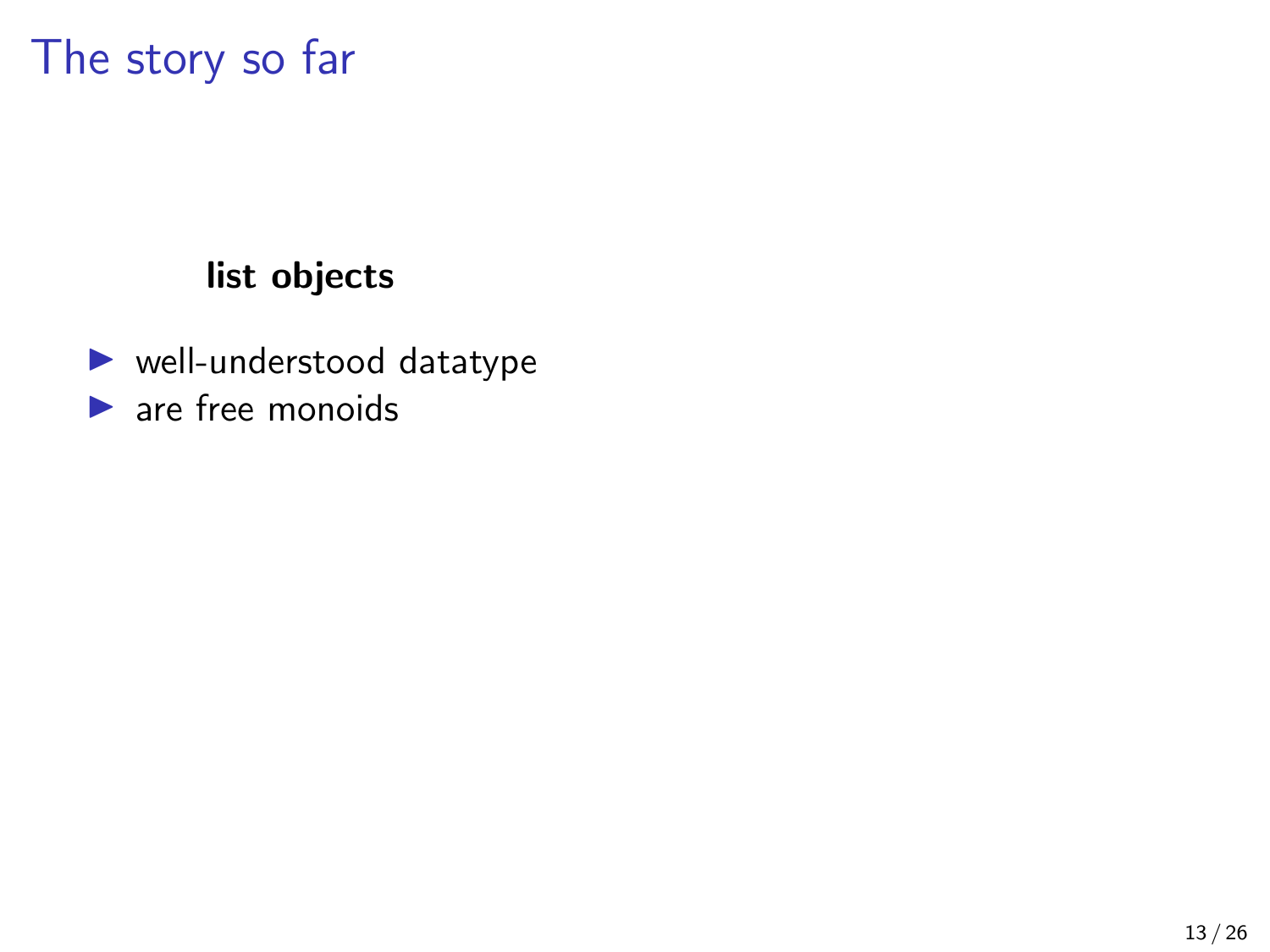### list objects

- $\blacktriangleright$  well-understood datatype
- $\blacktriangleright$  are free monoids
- $\blacktriangleright$  described by  $\mu A.(I + X \otimes A).$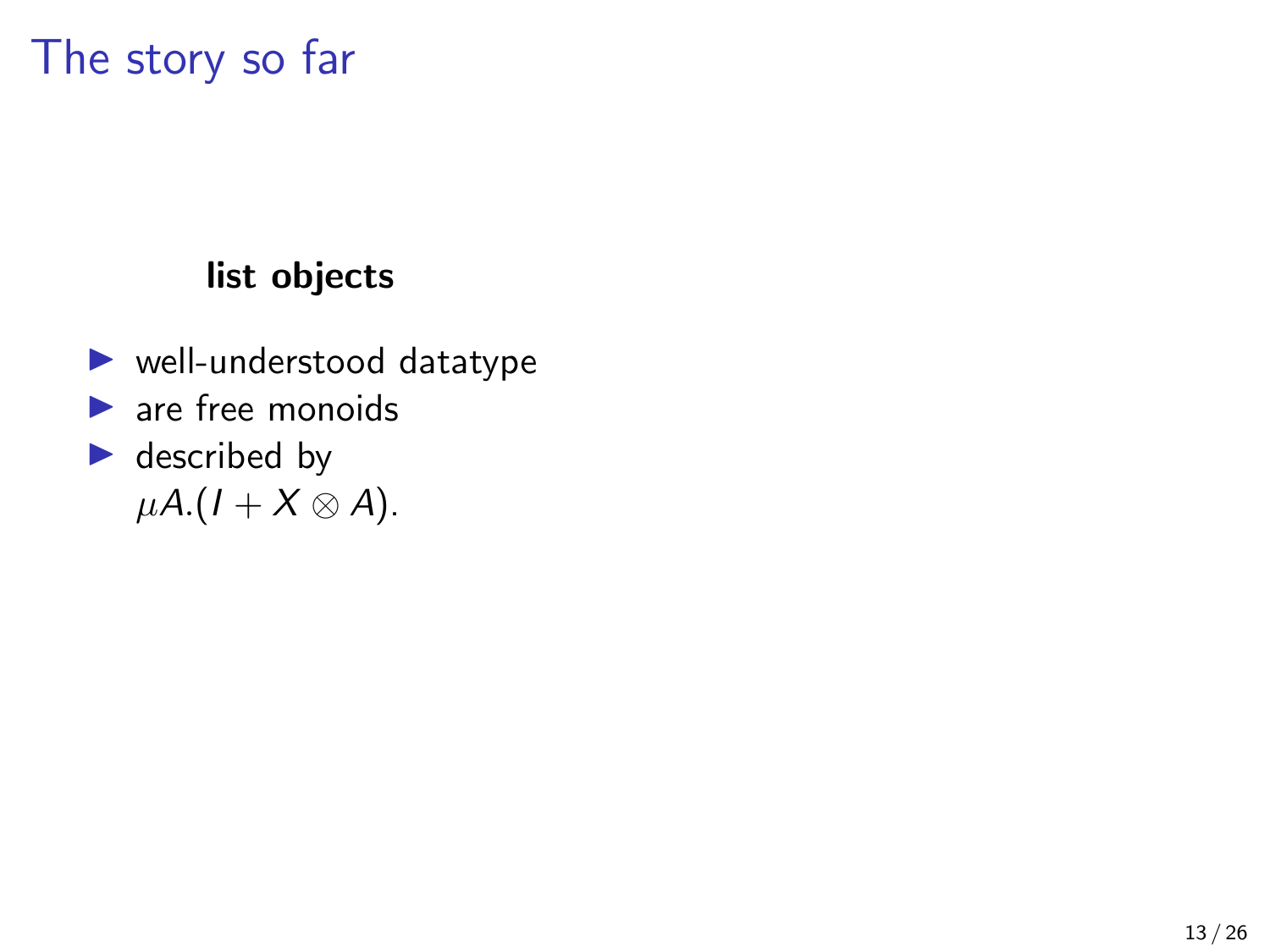Rest of this talk

### list objects

- $\blacktriangleright$  well-understood datatype
- $\blacktriangleright$  are free monoids
- $\blacktriangleright$  described by  $\mu A$ .(1 + X  $\otimes$  A).

 T-list objects (new work)

- $\blacktriangleright$  extends datatype of lists
- $\blacktriangleright$  are free  $T$ -monoids
- $\blacktriangleright$  described by  $\mu A. T(I+X\otimes A).$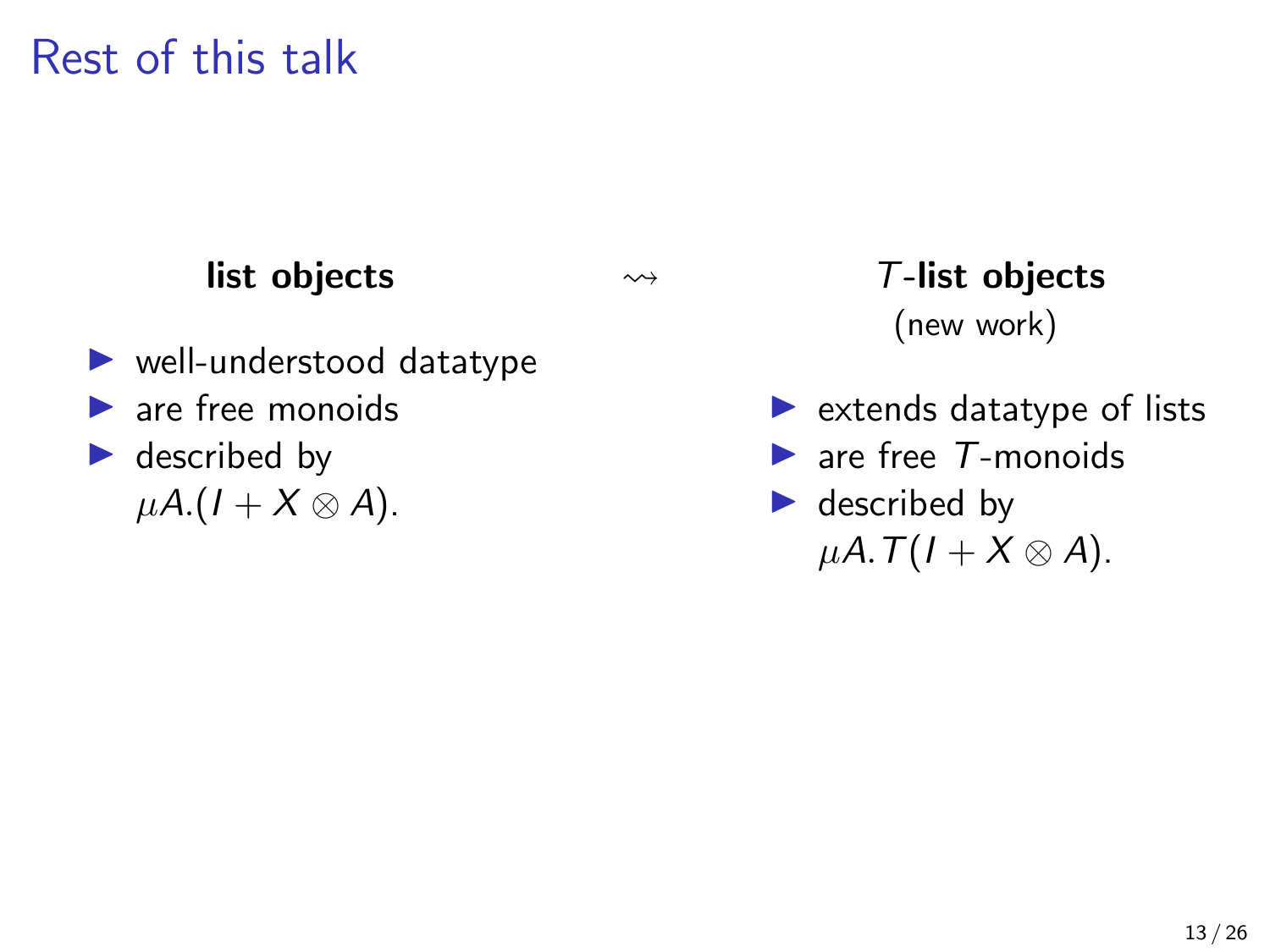Rest of this talk

#### list objects

- $\blacktriangleright$  well-understood datatype
- $\blacktriangleright$  are free monoids
- $\blacktriangleright$  described by  $\mu A$ .(1 + X  $\otimes$  A).

 T-list objects (new work)

- $\blacktriangleright$  extends datatype of lists
- $\blacktriangleright$  are free  $T$ -monoids
- $\blacktriangleright$  described by  $\mu A. T(I+X\otimes A).$

...and instantiate this for applications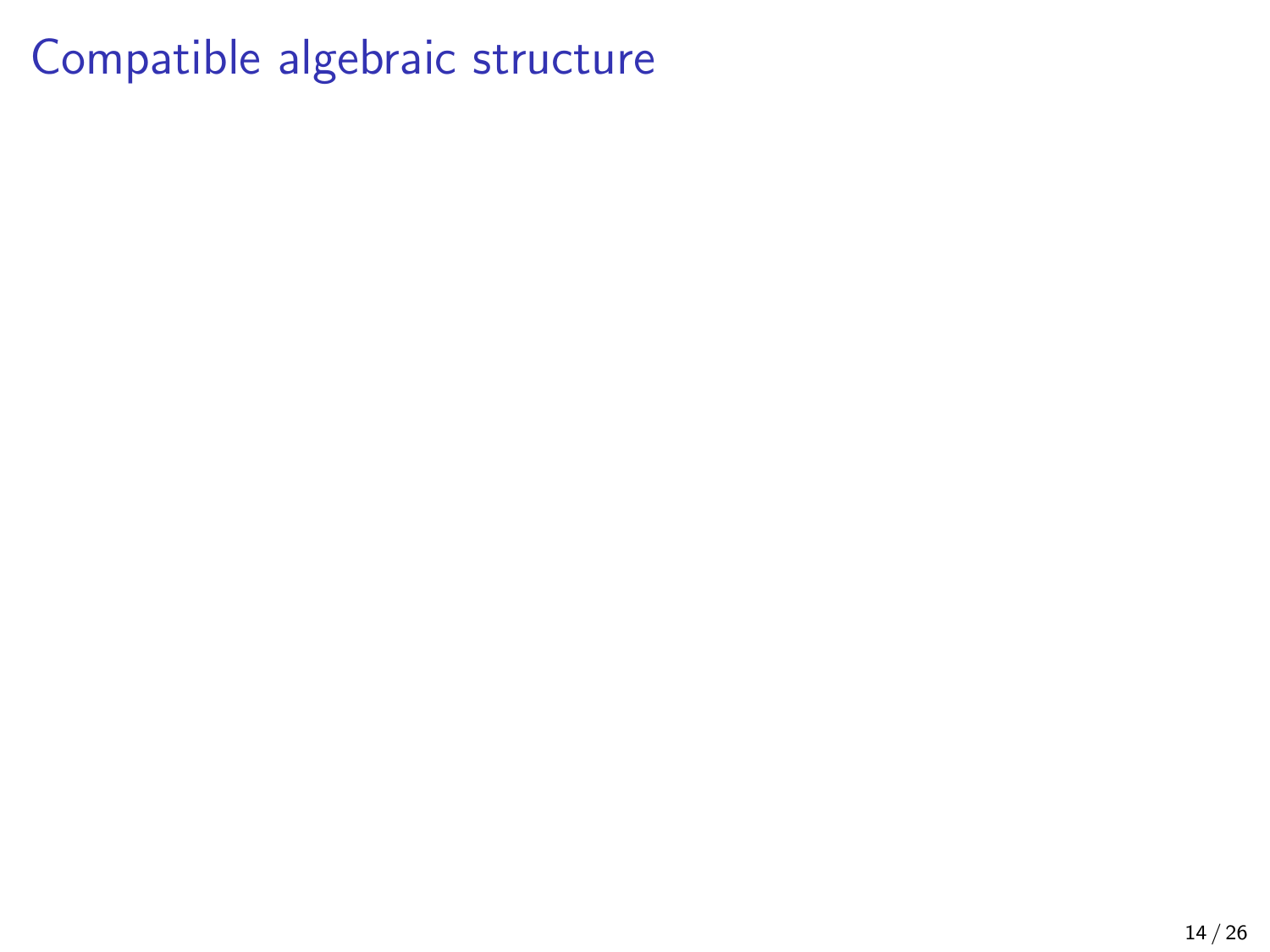### **Definition**

A monad on a category C is a functor  $T : \mathcal{C} \to \mathcal{C}$  equipped with a multiplication  $\mu:\mathcal{T}^2\rightarrow\mathcal{T}$  and a unit  $\eta:\mathrm{Id}_\mathcal{C}\rightarrow\mathcal{T}$  satisfying associativity and unit laws.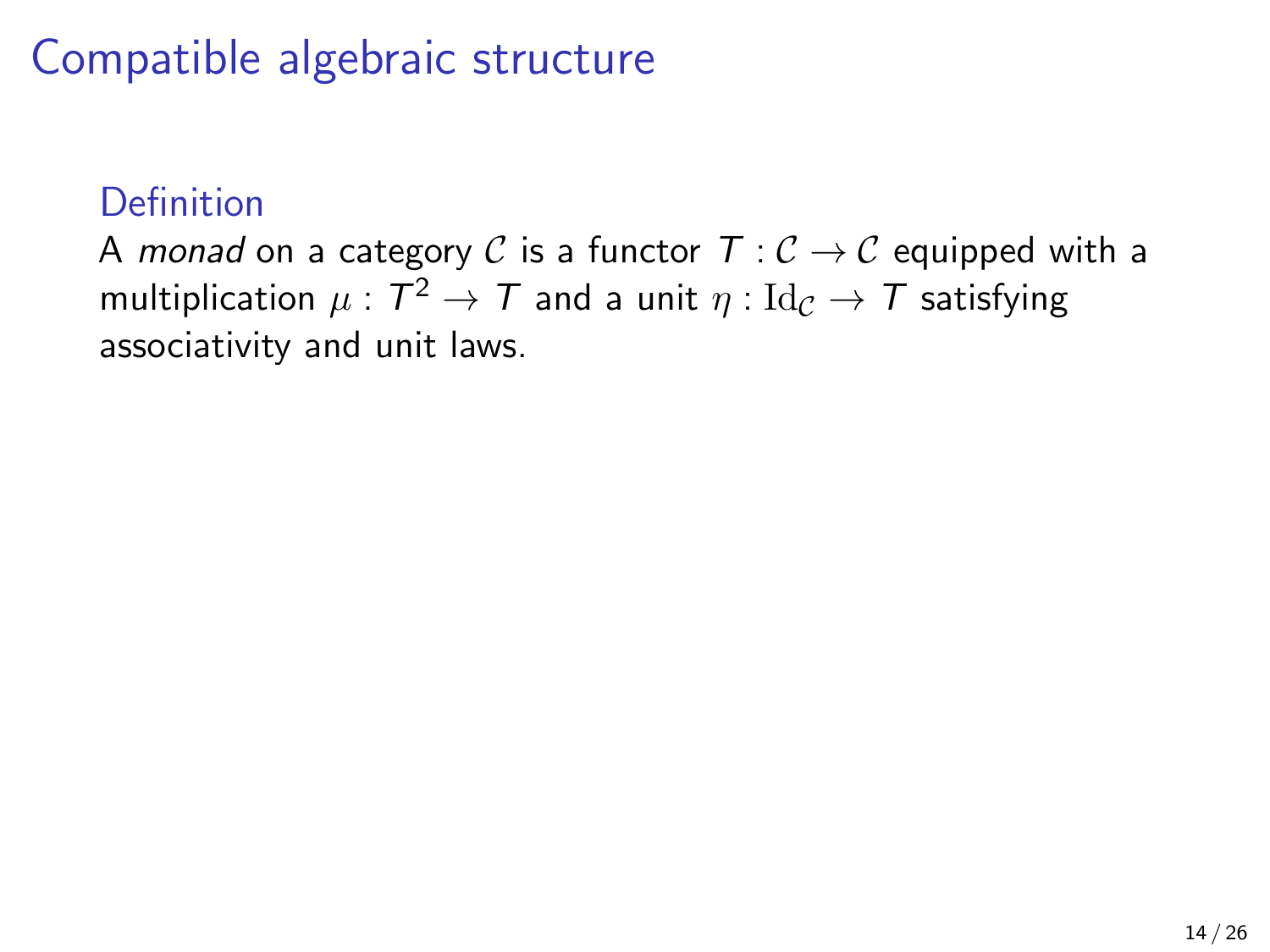### **Definition**

A monad on a category C is a functor  $T : \mathcal{C} \to \mathcal{C}$  equipped with a multiplication  $\mu:\mathcal{T}^2\rightarrow\mathcal{T}$  and a unit  $\eta:\mathrm{Id}_\mathcal{C}\rightarrow\mathcal{T}$  satisfying associativity and unit laws.

### **Definition**

An algebra for a monad  $(T, \mu, \eta)$  is a pair  $(A, \alpha : TA \rightarrow A)$ satisfying unit and associativity laws.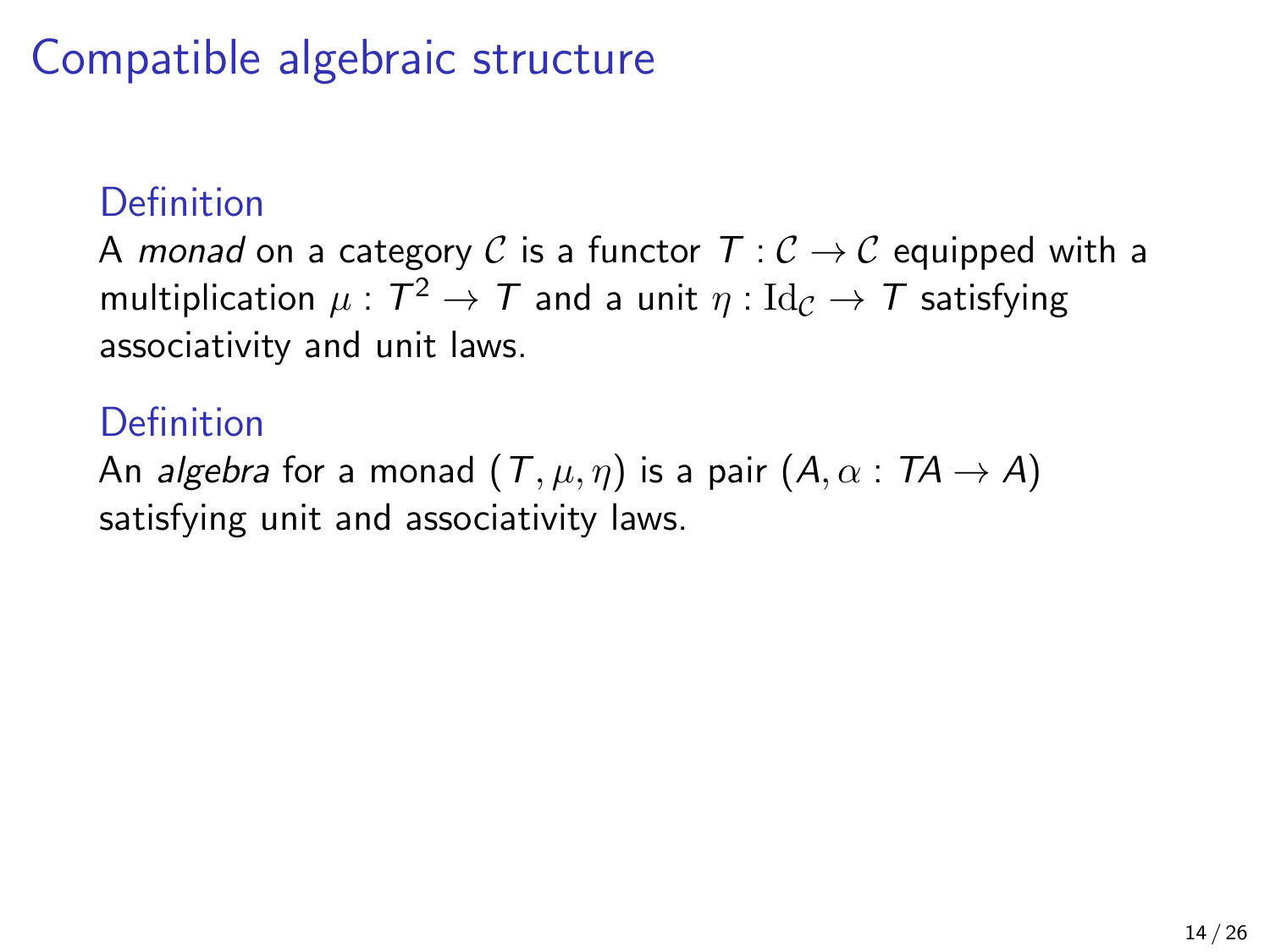### **Definition**

A monad on a category C is a functor  $T : \mathcal{C} \to \mathcal{C}$  equipped with a multiplication  $\mu:\mathcal{T}^2\rightarrow\mathcal{T}$  and a unit  $\eta:\mathrm{Id}_\mathcal{C}\rightarrow\mathcal{T}$  satisfying associativity and unit laws.

### **Definition**

An algebra for a monad  $(T, \mu, \eta)$  is a pair  $(A, \alpha : TA \rightarrow A)$ satisfying unit and associativity laws.

### Definition

A strong monad T is a monad on a monoidal category  $(\otimes, I)$  that is equipped with a natural transformation  $st_{AB}$ :  $T(A) \otimes B \rightarrow T(A \otimes B)$  satisfying coherence laws.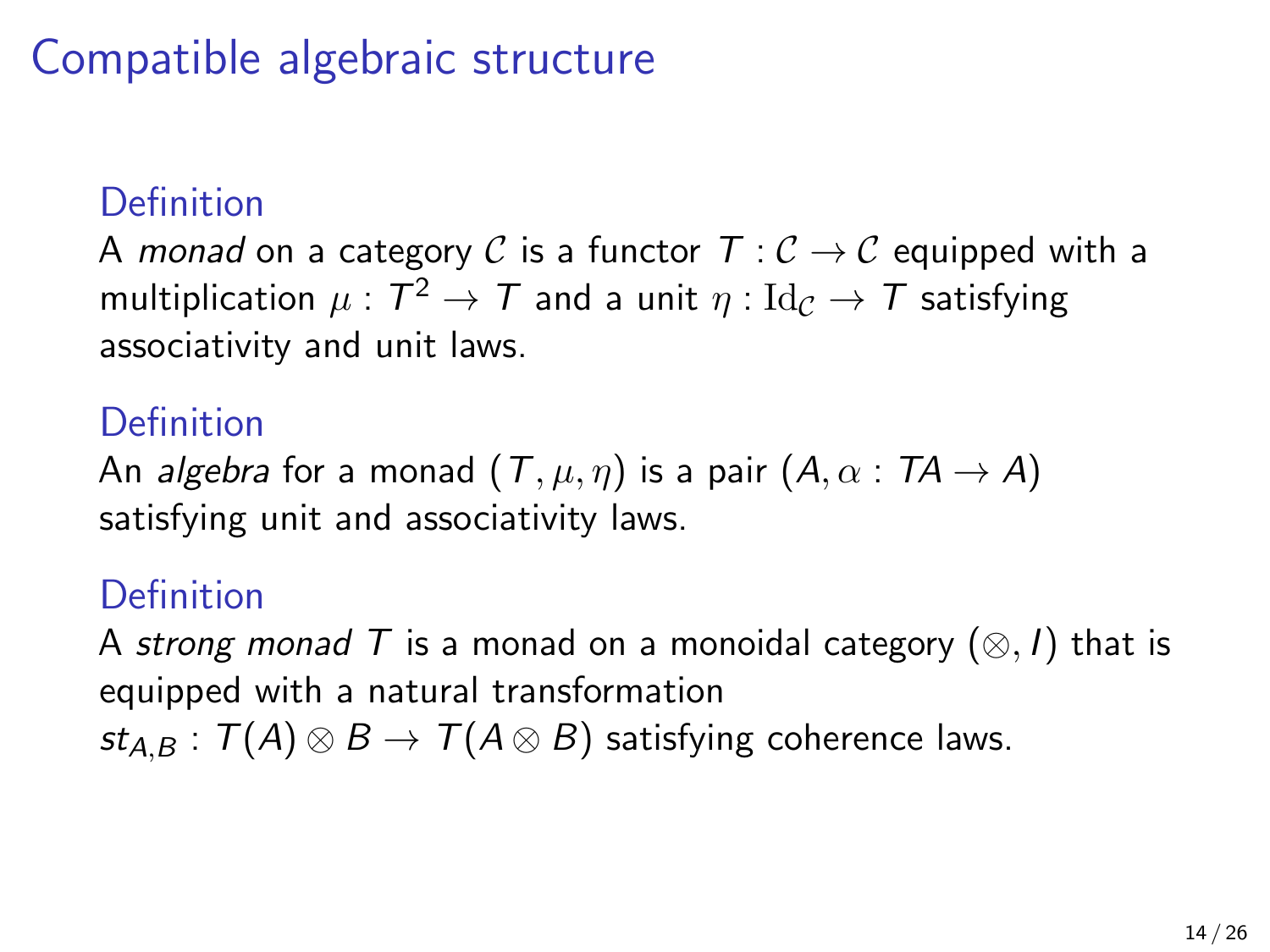# List objects with algebraic structure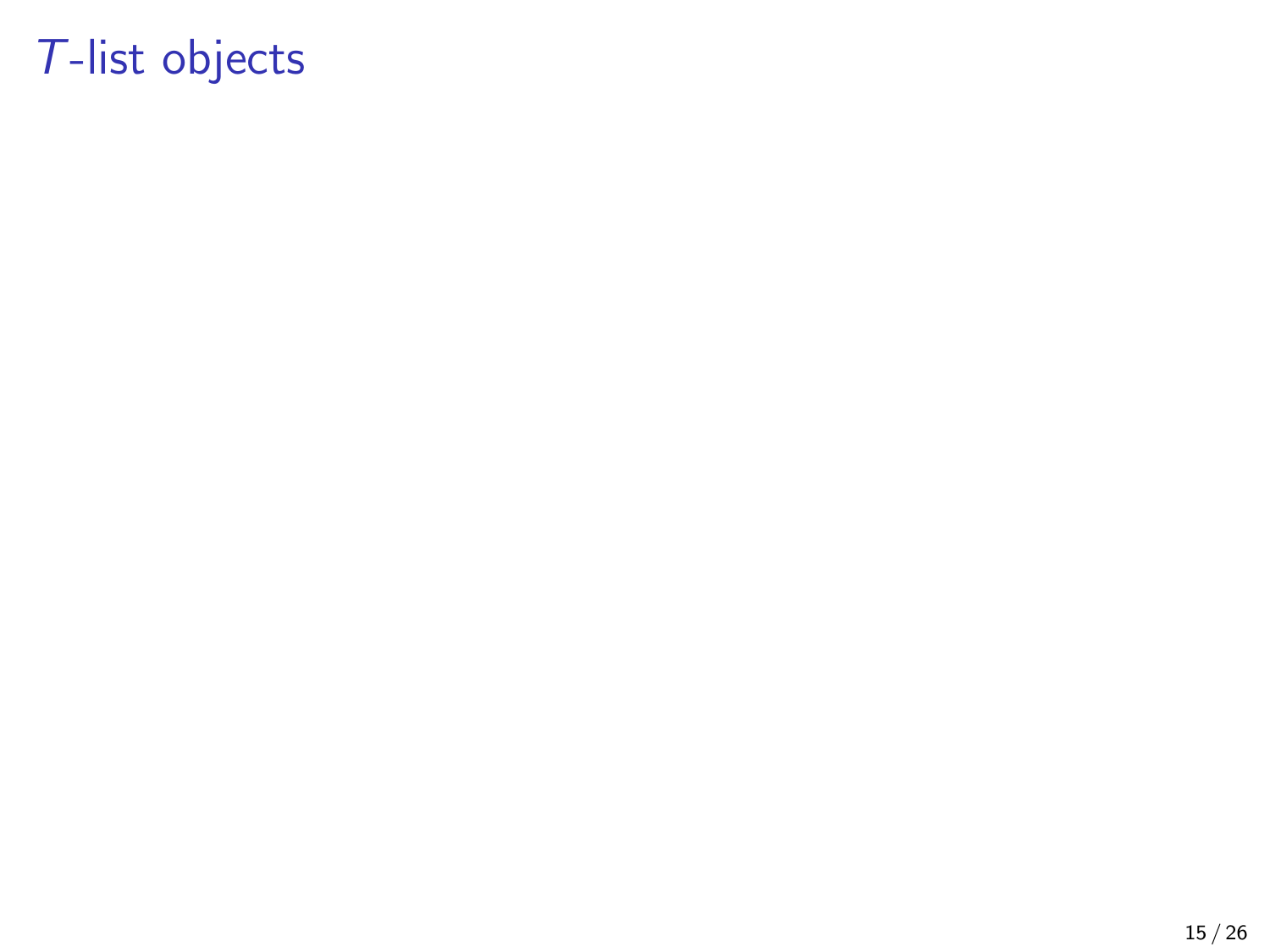Let  $(T, st)$  be a strong monad on a monoidal category  $(\otimes, I)$ . A T-list object  $M(X)$  on X consists of

$$
I \longrightarrow_{nil} M(X) \leftarrow_{\mathsf{cons}} X \otimes M(X)
$$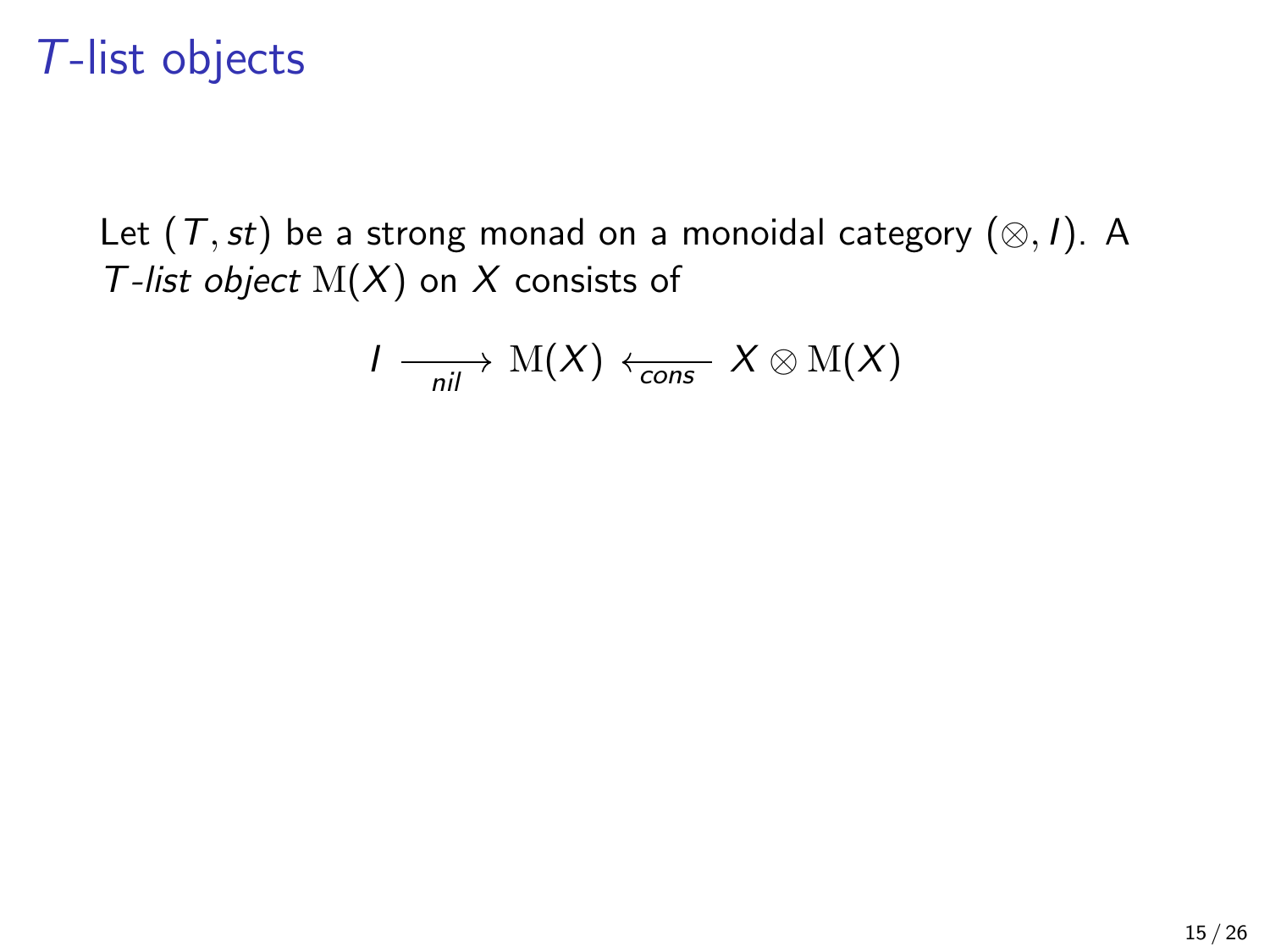Let  $(T,st)$  be a strong monad on a monoidal category  $(\otimes,I)$ . A T-list object  $M(X)$  on X consists of

$$
\mathcal{T}(\mathrm{M}(X))
$$

$$
\downarrow_{\tau}
$$

$$
I \longrightarrow \mathrm{M}(X) \leftarrow \text{cons} \quad X \otimes \mathrm{M}(X)
$$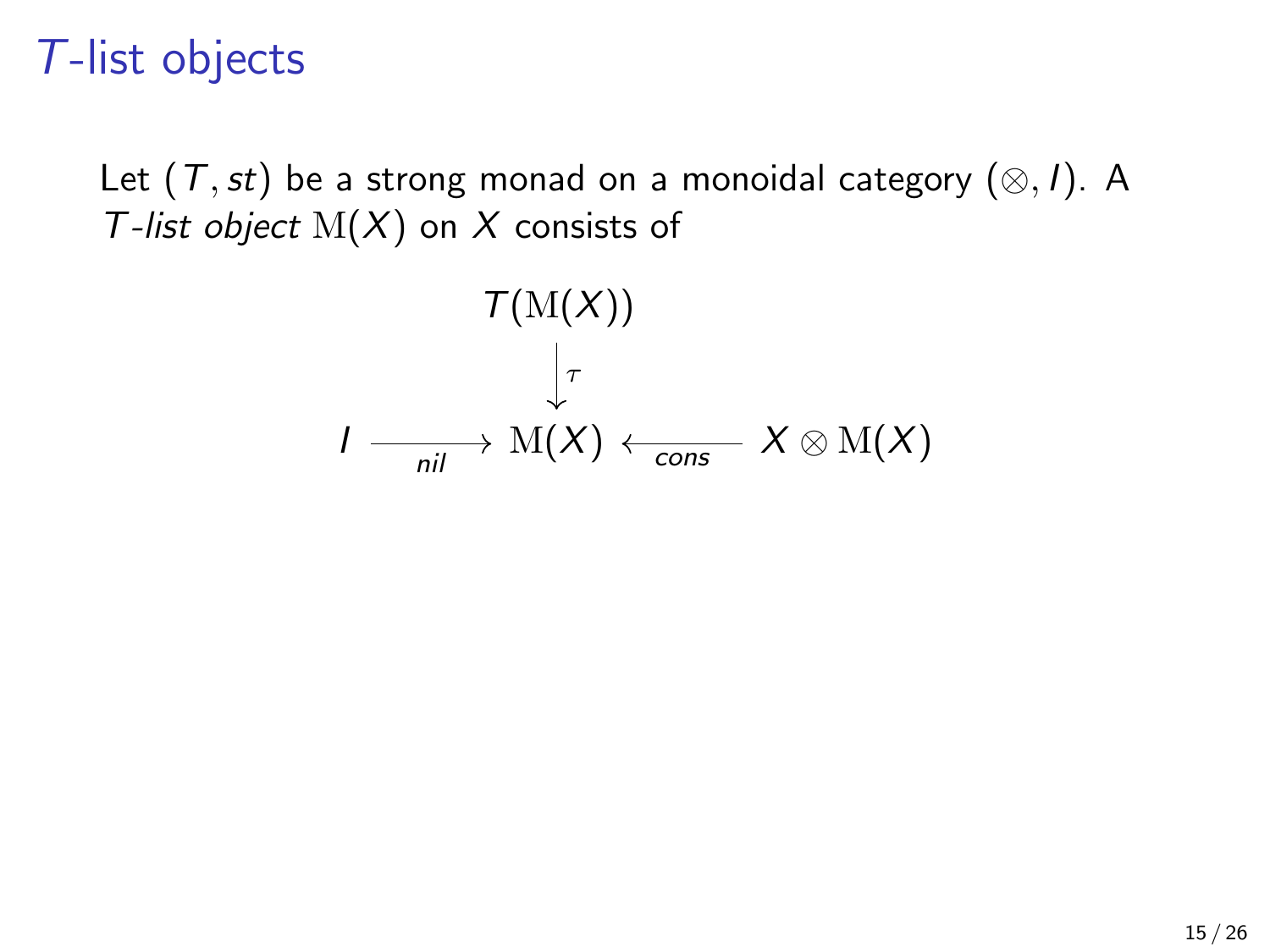Let  $(T,st)$  be a strong monad on a monoidal category  $(\otimes,I)$ . A T-list object  $M(X)$  on X consists of

$$
\mathcal{T}(\mathrm{M}(X))
$$
  

$$
\downarrow_{\tau}
$$
  

$$
I \longrightarrow \mathrm{M}(X) \leftarrow_{\mathsf{cons}} X \otimes \mathrm{M}(X)
$$

such that for every structure

$$
\begin{array}{c}\n 7A \\
\downarrow \alpha \\
P \xrightarrow[n \to \alpha]{} A \leftarrow_C X \otimes A\n \end{array}
$$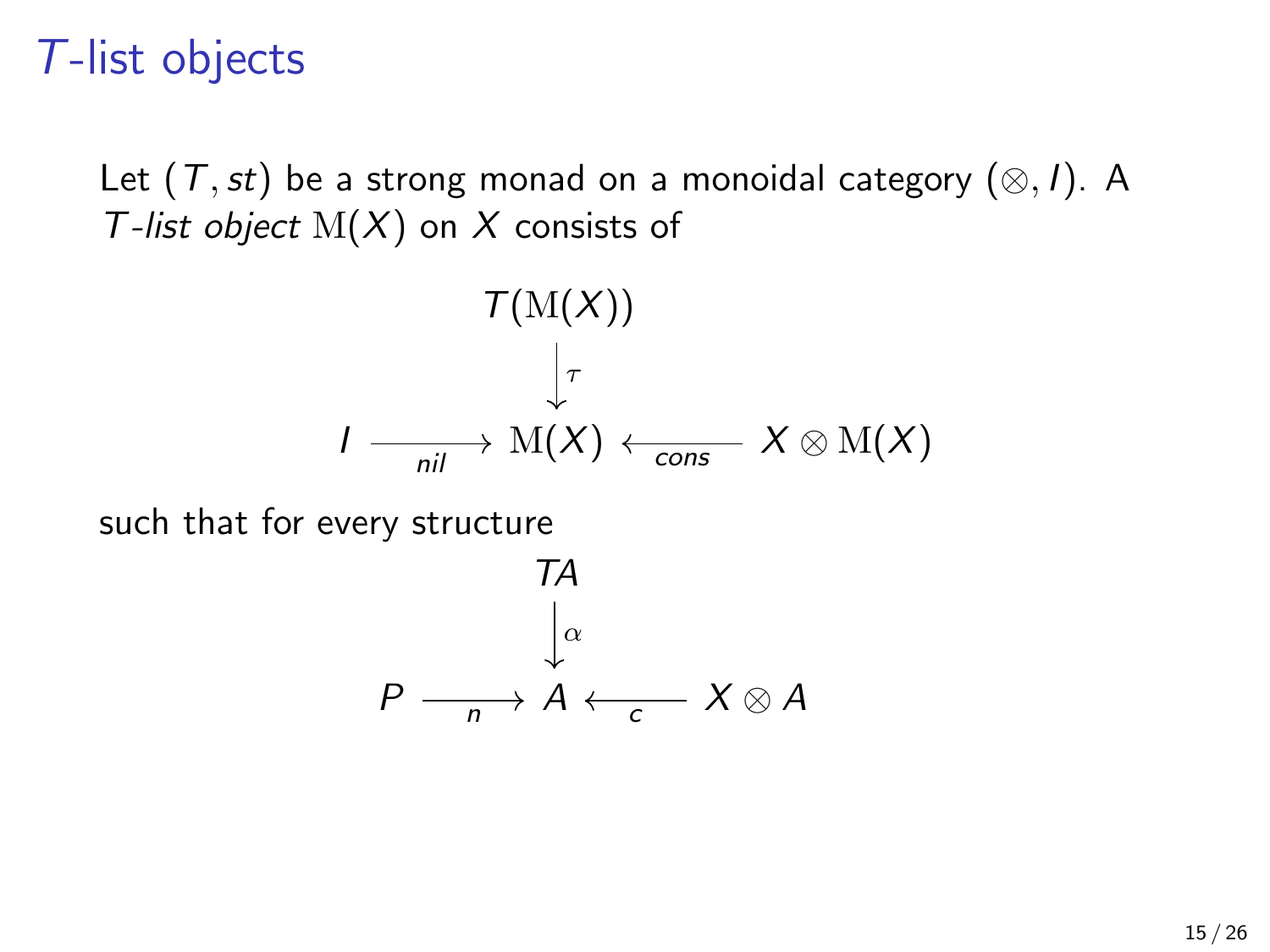Let  $(T,st)$  be a strong monad on a monoidal category  $(\otimes,I)$ . A T-list object  $M(X)$  on X consists of

$$
\mathcal{T}(\mathrm{M}(X))
$$
  

$$
\downarrow_{\tau}
$$
  

$$
I \longrightarrow \mathrm{M}(X) \leftarrow_{\text{cons}} X \otimes \mathrm{M}(X)
$$

such that for every structure

$$
\begin{array}{c}\n 7A \\
\downarrow \alpha \\
P \xrightarrow[n]{n} A \leftarrow_{c} X \otimes A\n \end{array}
$$

there exists a unique mediating map it $(n, c, \alpha) : M(X) \otimes P \rightarrow A$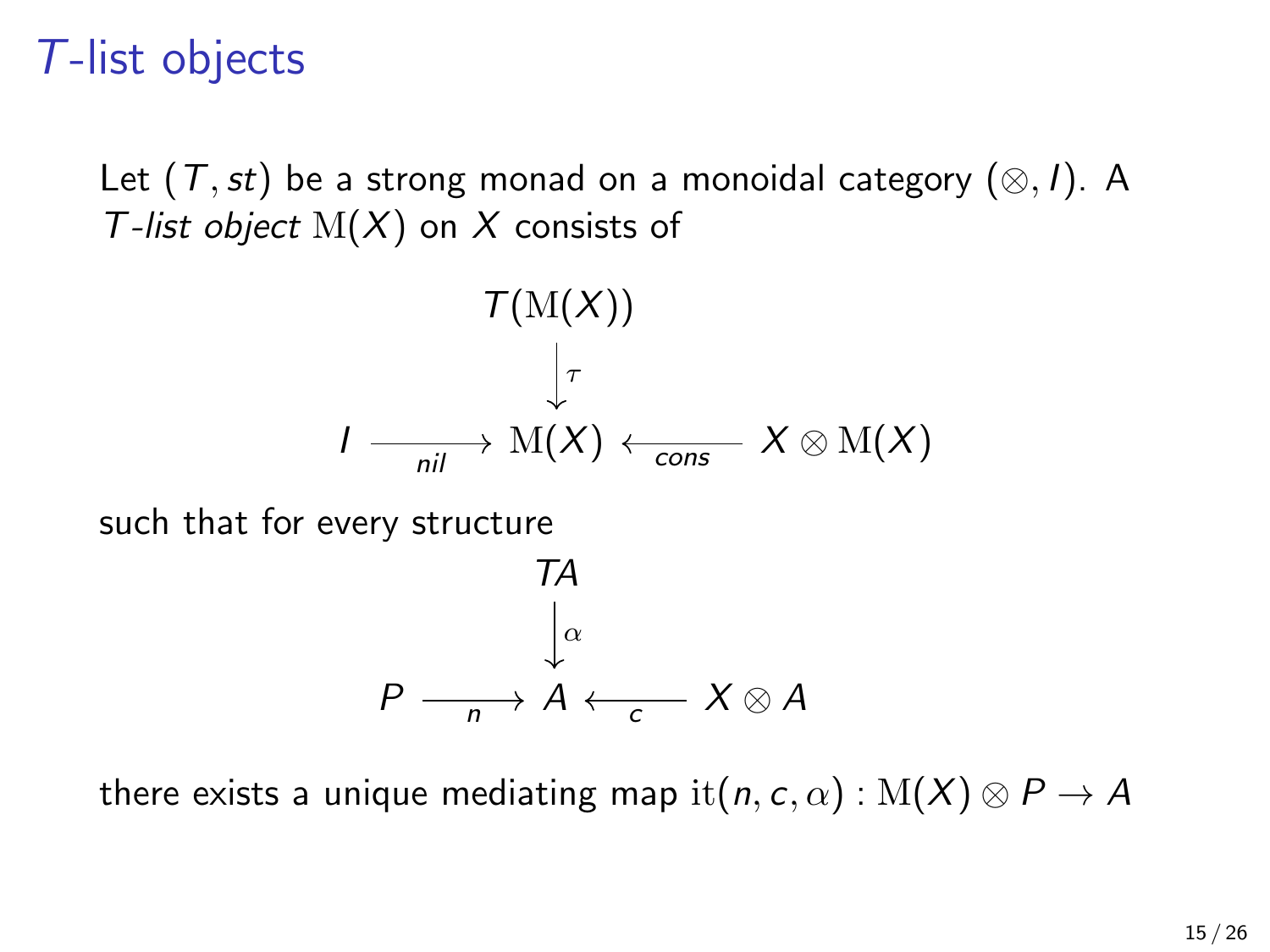such that

$$
I \otimes P \xrightarrow{\text{nil}\otimes P} \text{M}(X) \otimes P \xleftarrow{\text{cons}\otimes P} X \otimes \text{M}(X) \otimes P
$$
  
\n
$$
\cong \downarrow \qquad \qquad \downarrow \text{it}(n,c,\alpha)
$$
  
\n
$$
P \xrightarrow{\qquad \qquad \downarrow \text{it}(n,c,\alpha)}
$$
  
\n
$$
A \longleftarrow c \qquad X \otimes A
$$

and

$$
\mathcal{T}(\mathrm{M}(X)) \otimes P \xrightarrow{\sigma_{\mathrm{M}(X), P}} \mathcal{T}(\mathrm{M}(X) \otimes P) \xrightarrow{\mathcal{T}(\mathrm{it}(n, c, \alpha))} \mathcal{T}(\mathrm{M}(X)) \otimes P \xrightarrow{\mathcal{T}(\mathrm{it}(n, c, \alpha))} \mathcal{T}(\mathrm{M}(X)) \otimes P \xrightarrow{\mathcal{T}(\mathrm{at}(n, c, \alpha))} A
$$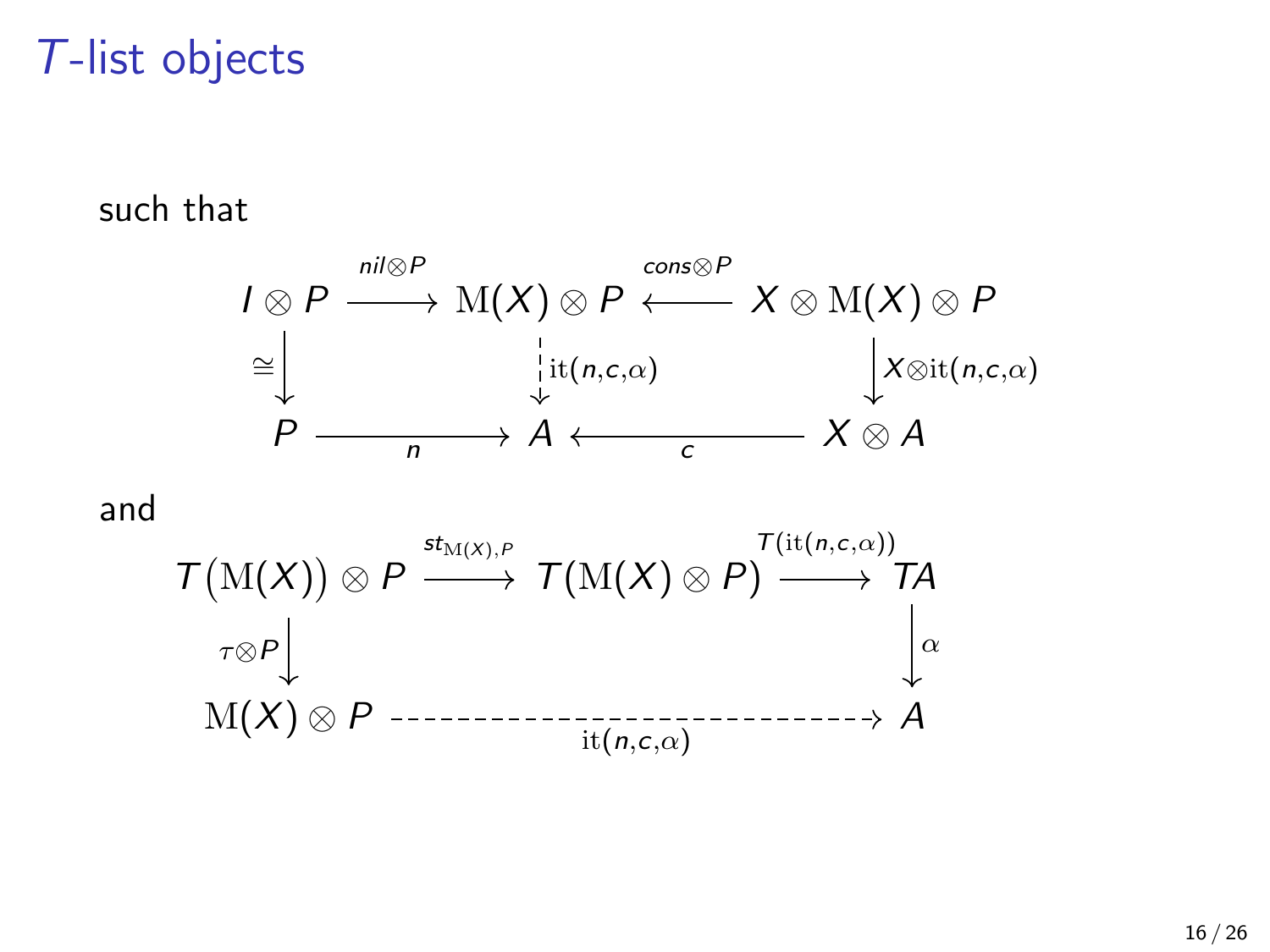#### Remark

Every list object is a T-list object. If every  $(-) \otimes P$  has a right adjoint, the iterator it $(n, c, \alpha)$  is a T-algebra homomorphism.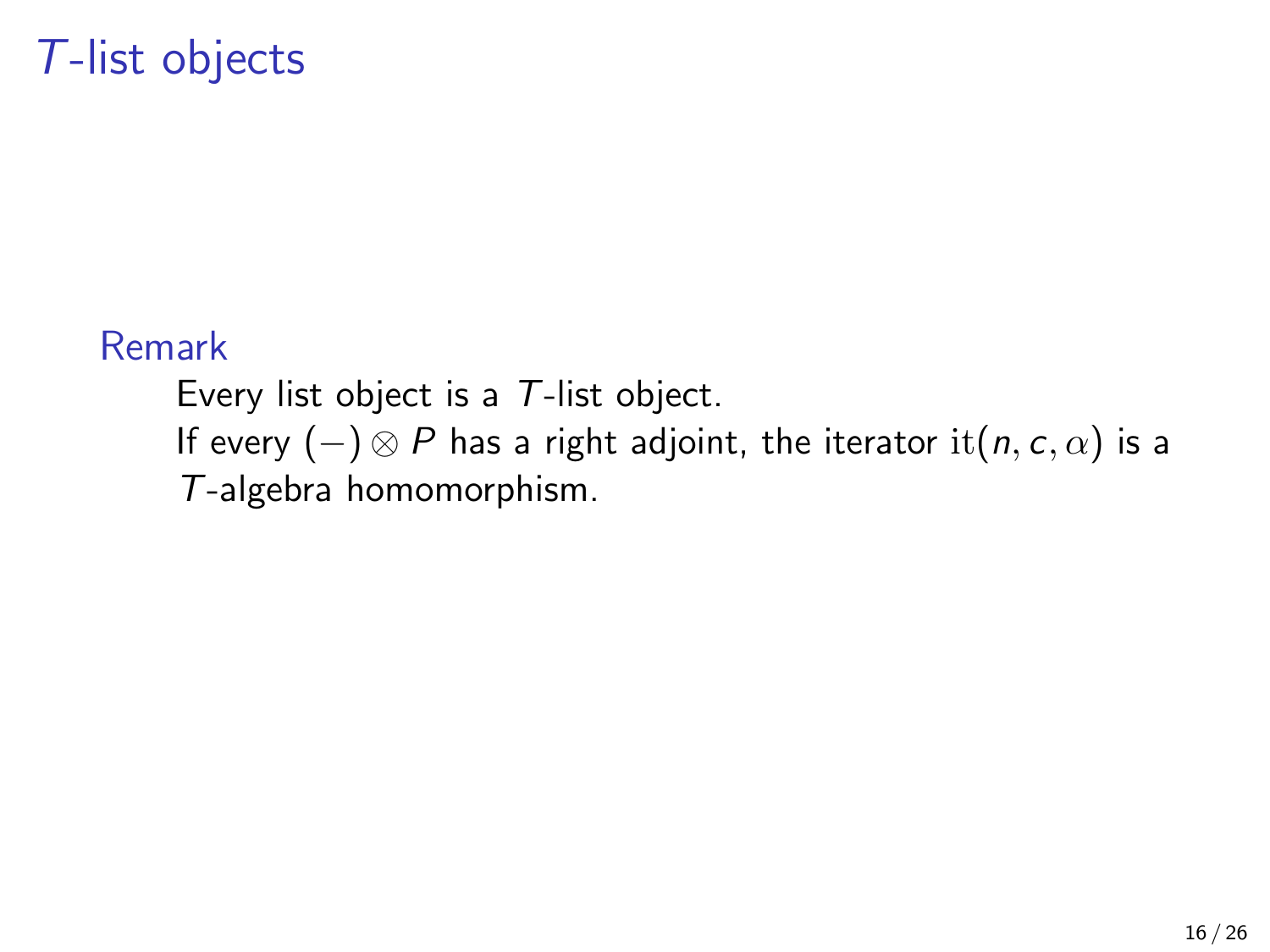# Natural numbers in Cpo, revisited

Flat natural numbers,  $\mu A.(1 + A)$ :

Lazy natural numbers,  $\mu A.(1 + A)_{\perp}$ :

Strict natural numbers,  $\mu A.A_{\perp}$ :

· · ·

1

0

⊥



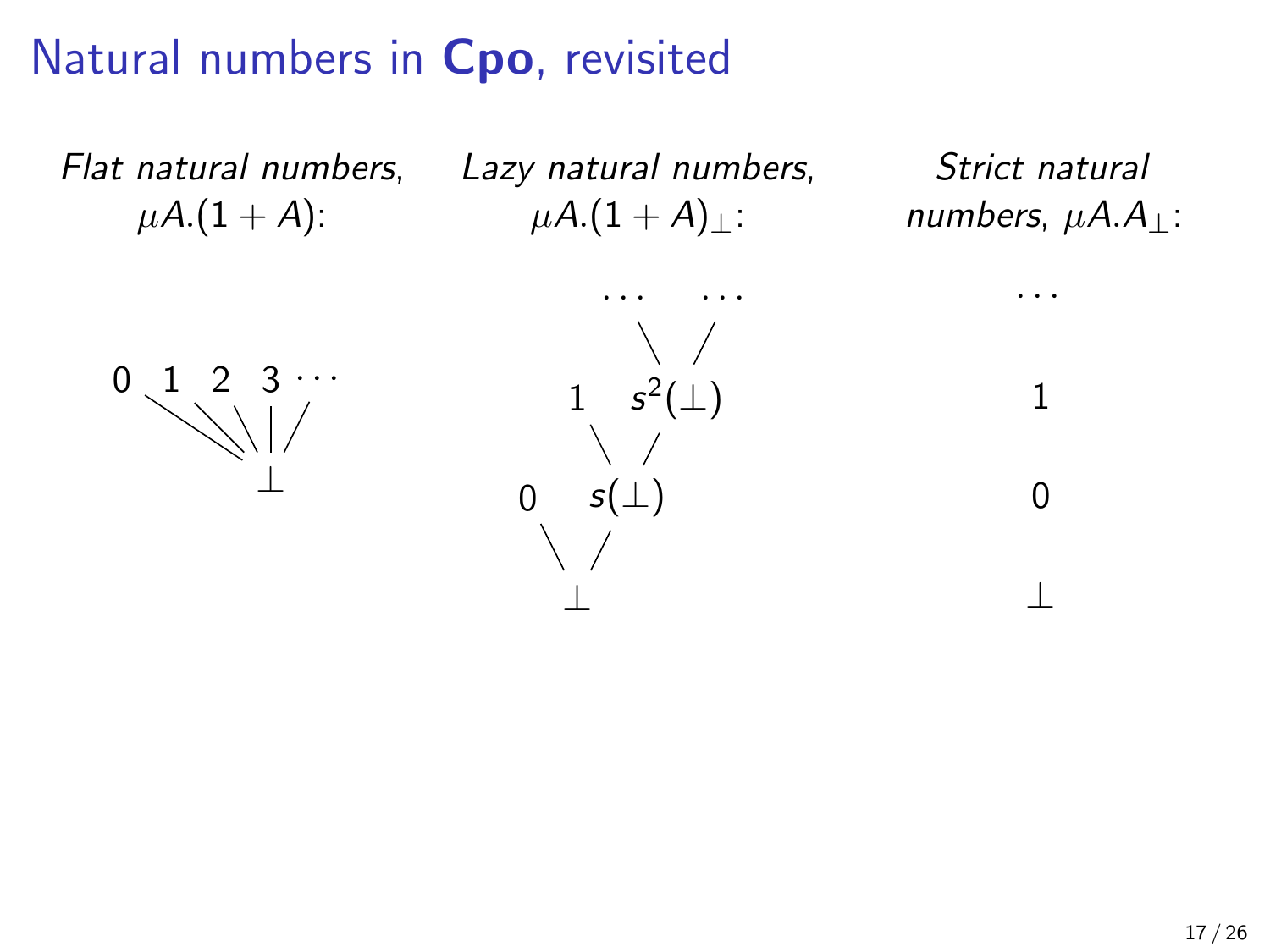Flat natural numbers,  $\mu A.(1 + A)$ :

Lazy natural numbers,  $\mu A.(1 + A)_{\perp}$ :

Strict natural numbers,  $\mu A.A_{\perp}$ :

· · ·

1

0

⊥



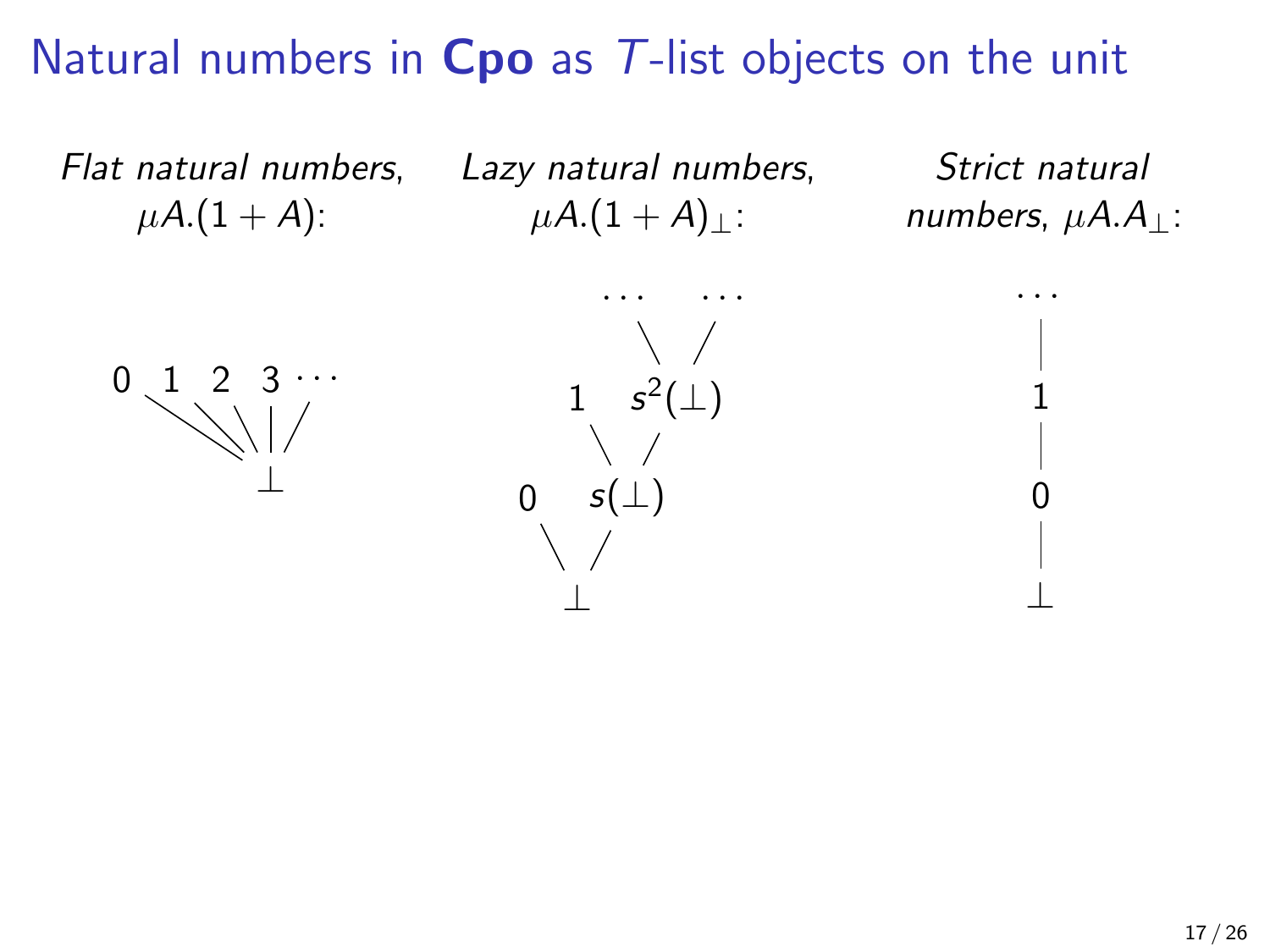Flat natural numbers,  $\mu A.(1 + A)$ :

Lazy natural numbers,  $\mu A.(1 + A)_{\perp}$ :

Strict natural numbers,  $\mu A.A_{\perp}$ :

· · ·

1

0

⊥





T-list object with  $(x, 1)$  structure and monad  $T = Id$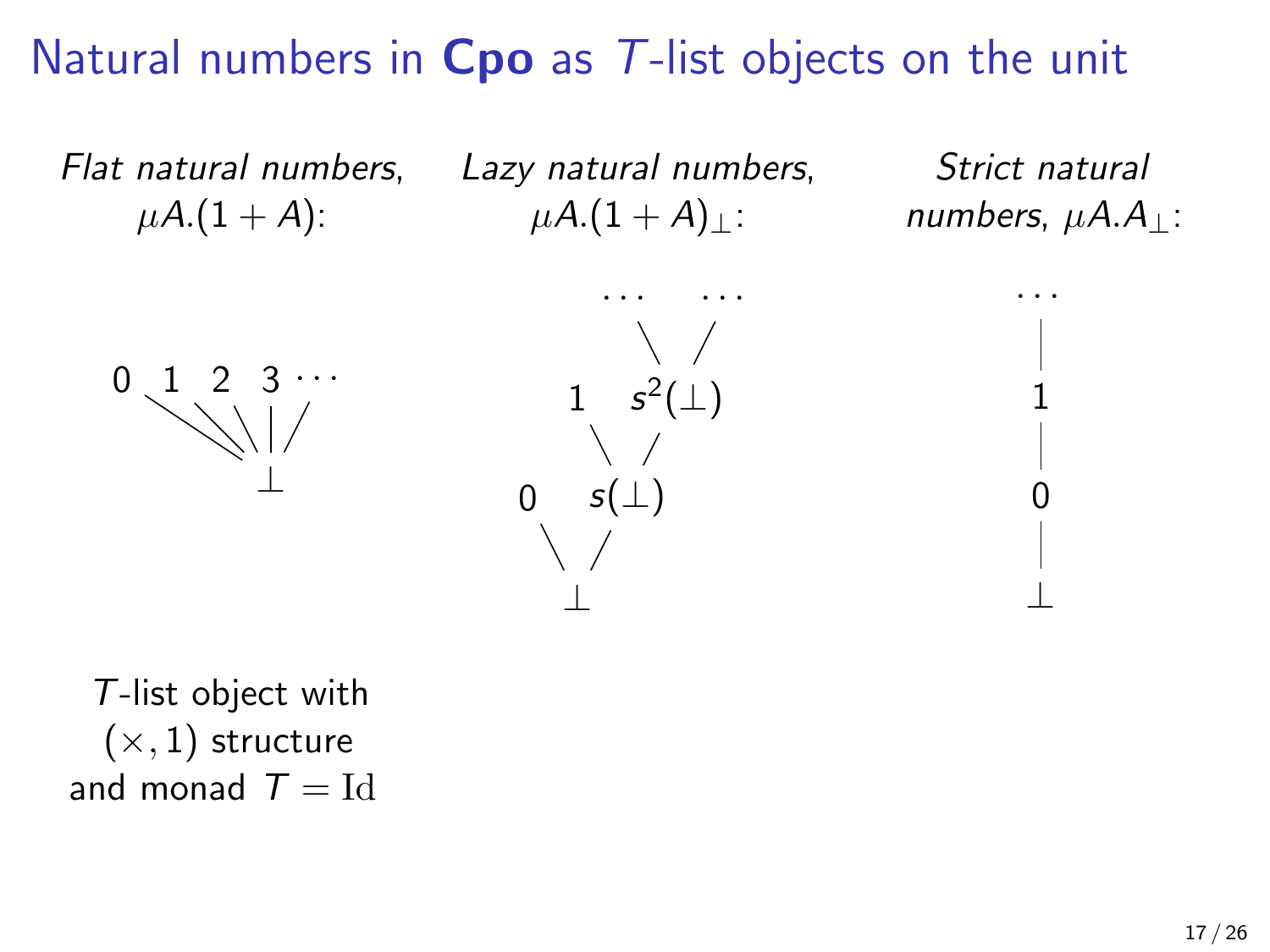Flat natural numbers,  $\mu A.(1 + A)$ :

Lazy natural numbers,  $\mu A.(1 + A)$ :

Strict natural numbers,  $\mu A.A_{\perp}$ :

· · ·

1

0

⊥





T-list object with  $(x, 1)$  structure and monad  $T = Id$ 

T-list object with  $(x, 1)$  structure and  $T := (-)_+$  the lifting monad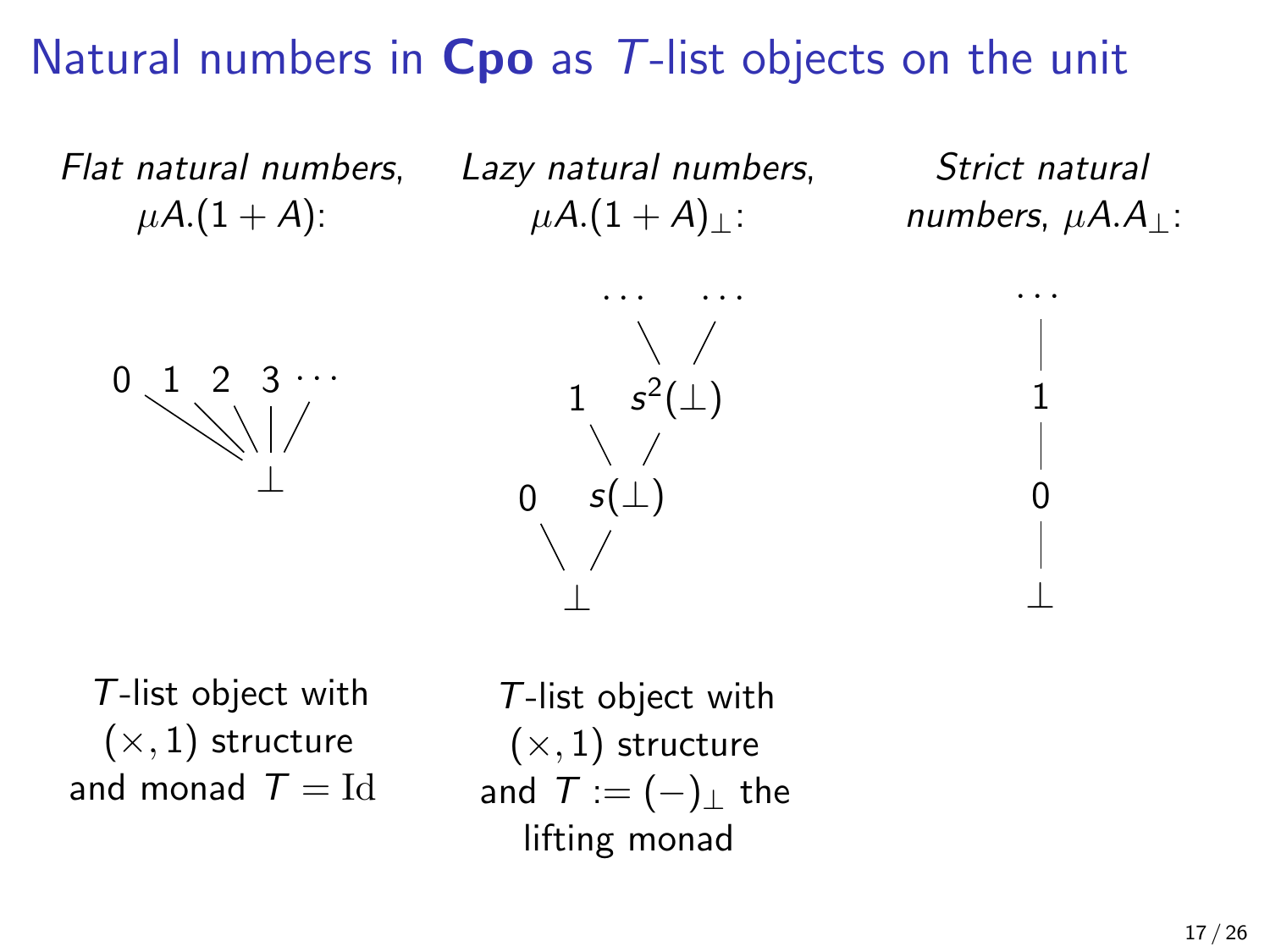Flat natural numbers,  $\mu A.(1 + A)$ :

Lazy natural numbers,  $\mu A.(1 + A)$ :

Strict natural numbers,  $\mu A.A_{\perp}$ :

· · ·

1

0

⊥





T-list object with  $(x, 1)$  structure and monad  $T = Id$ 

T-list object with  $(x, 1)$  structure and  $T := (-)_+$  the lifting monad

T-list object with  $(+, 0)$  structure and  $T := (-)_+$  the lifting monad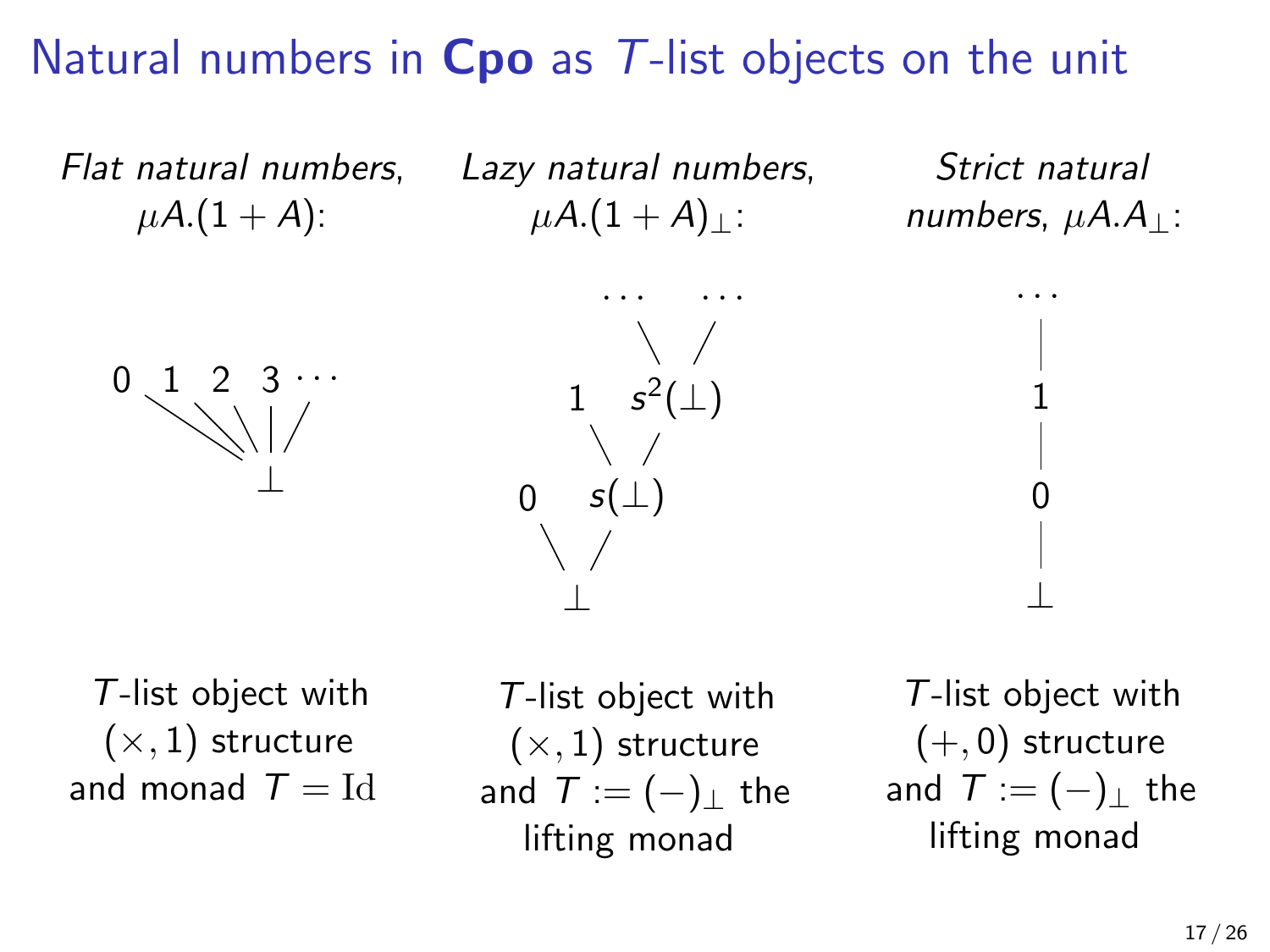### Monoids with compatible algebraic structure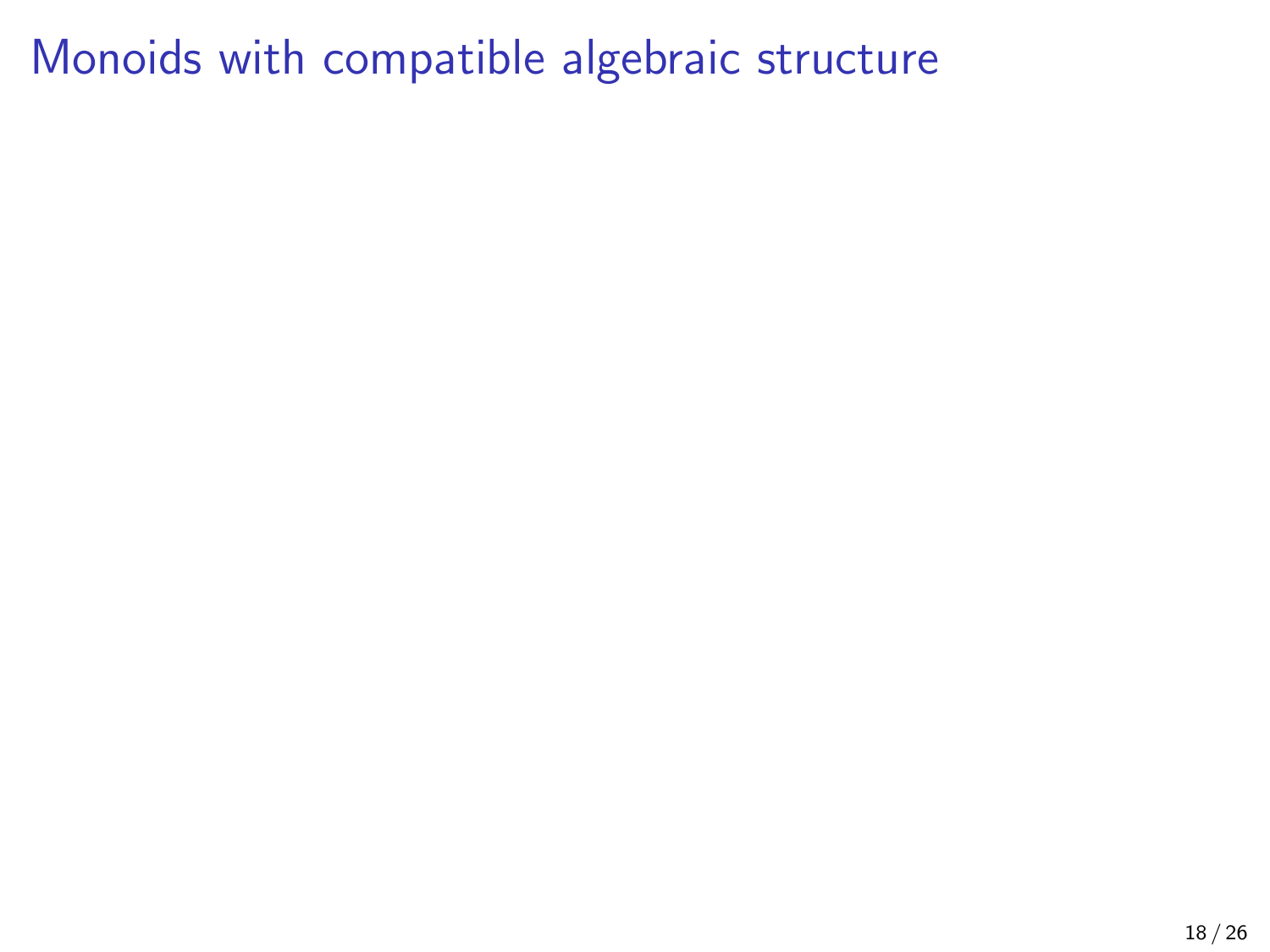# T-monoids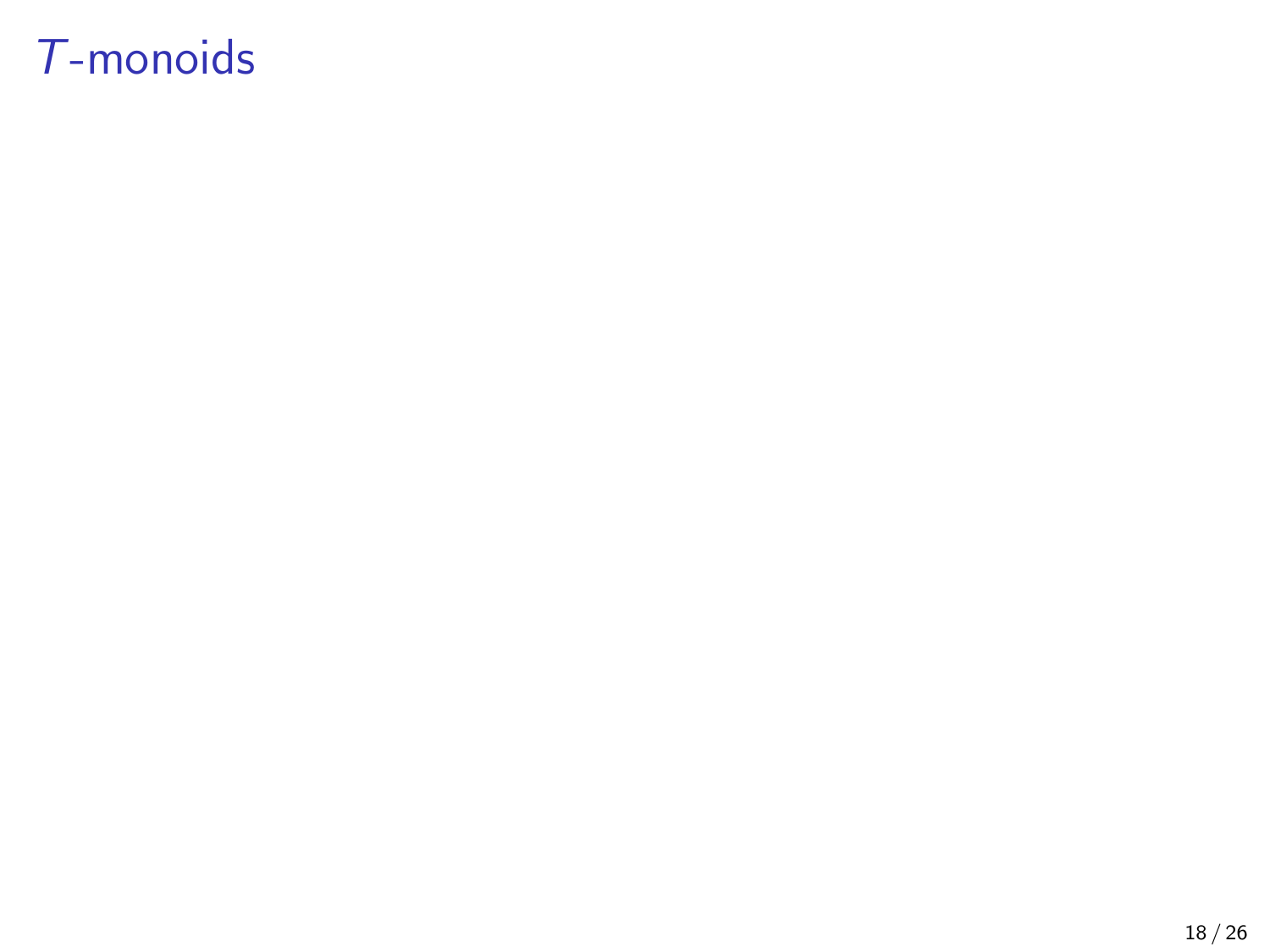Let  $(T, st)$  be a strong monad on on a monoidal category  $(\otimes, I)$ . A T-monoid (EM-monoid (Piróg)) is a monoid

$$
I \longrightarrow M \longleftarrow M \otimes M
$$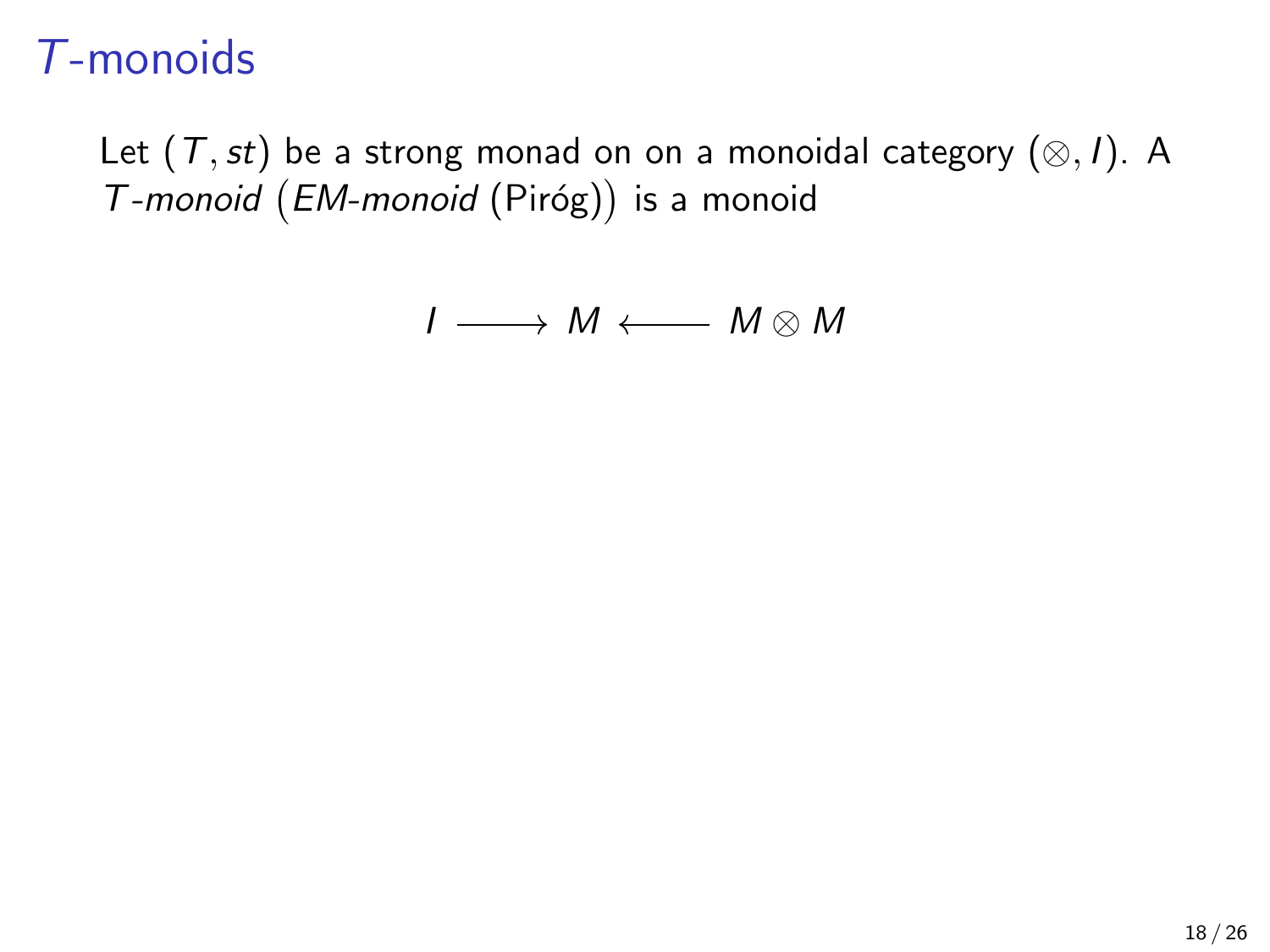Let  $(T, st)$  be a strong monad on on a monoidal category  $(\otimes, I)$ . A  $T$ -monoid  $(EM$ -monoid  $(Piróg))$  is a monoid equipped with a T-algebra

$$
T M
$$
  

$$
\downarrow_{\tau}
$$
  

$$
I \longrightarrow M \longleftarrow M \otimes M
$$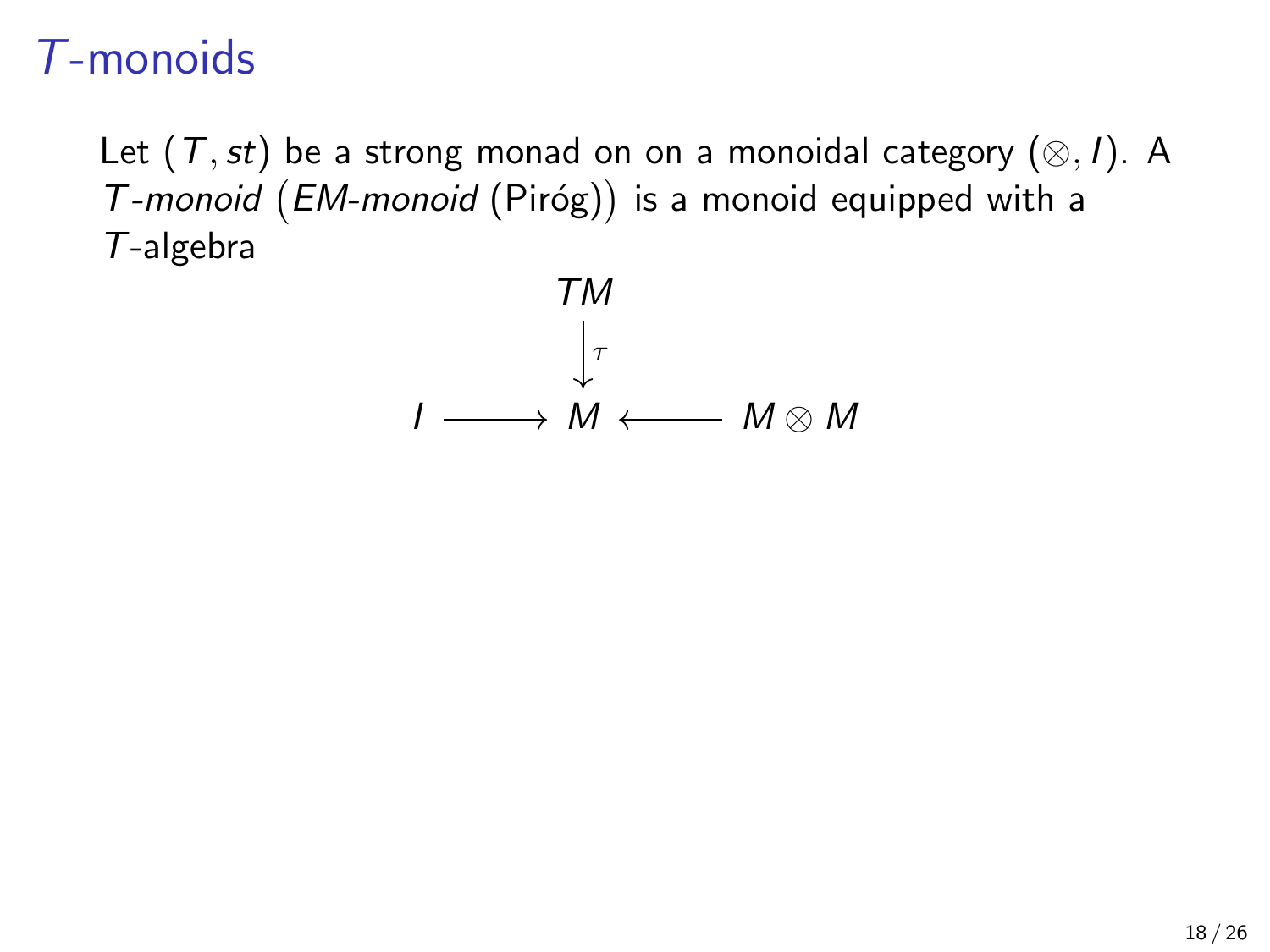Let  $(T, st)$  be a strong monad on on a monoidal category  $(\otimes, I)$ . A  $T$ -monoid  $(EM$ -monoid  $(Piróg))$  is a monoid equipped with a T-algebra



compatible in the sense that

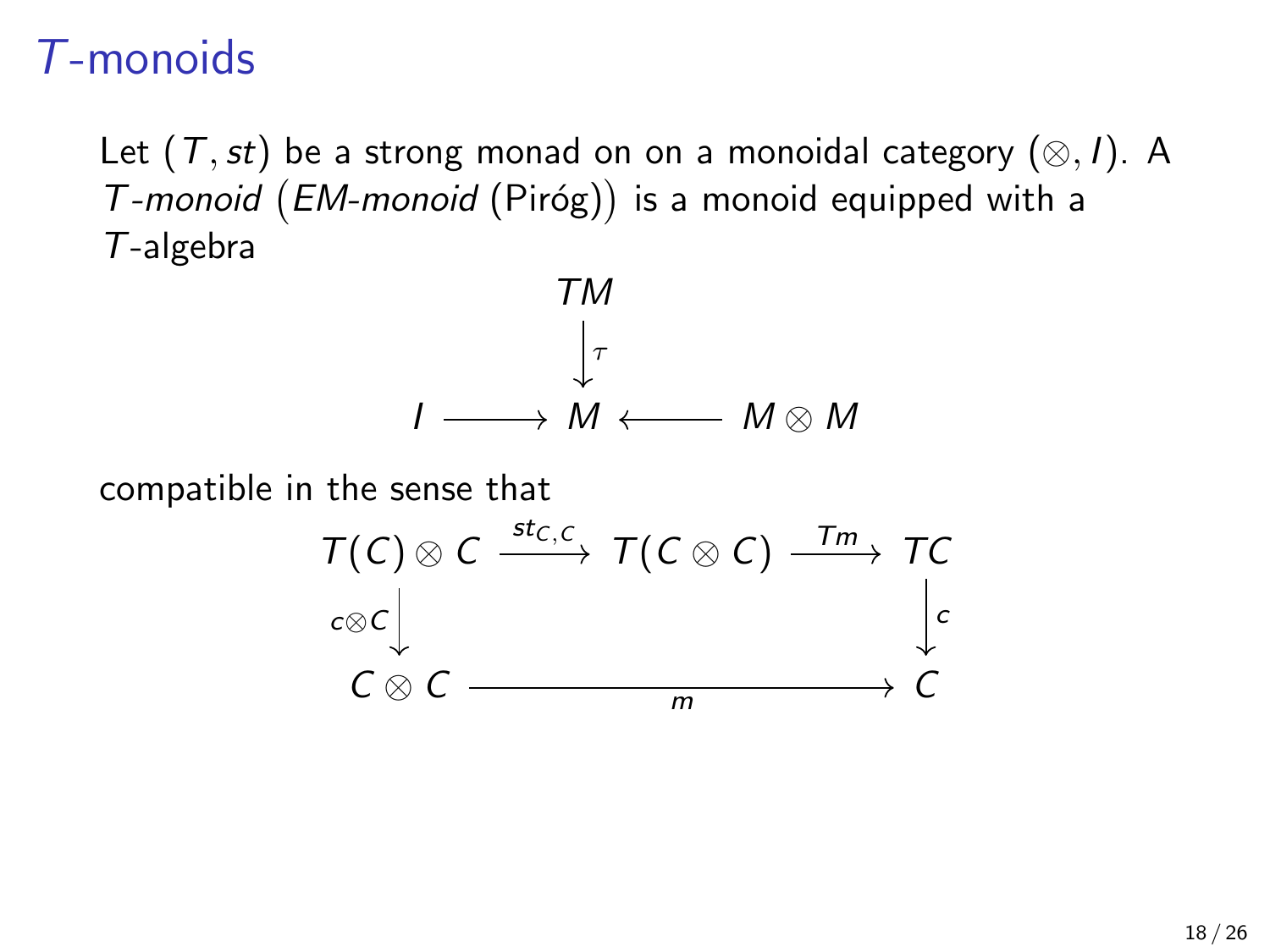Let  $(T, st)$  be a strong monad on on a monoidal category  $(\otimes, I)$ . A  $T$ -monoid  $(EM$ -monoid  $(Piróg))$  is a monoid equipped with a T-algebra



compatible in the sense that



#### Remark

 $T$ -monoids generalise both monoids and  $T$ -algebras.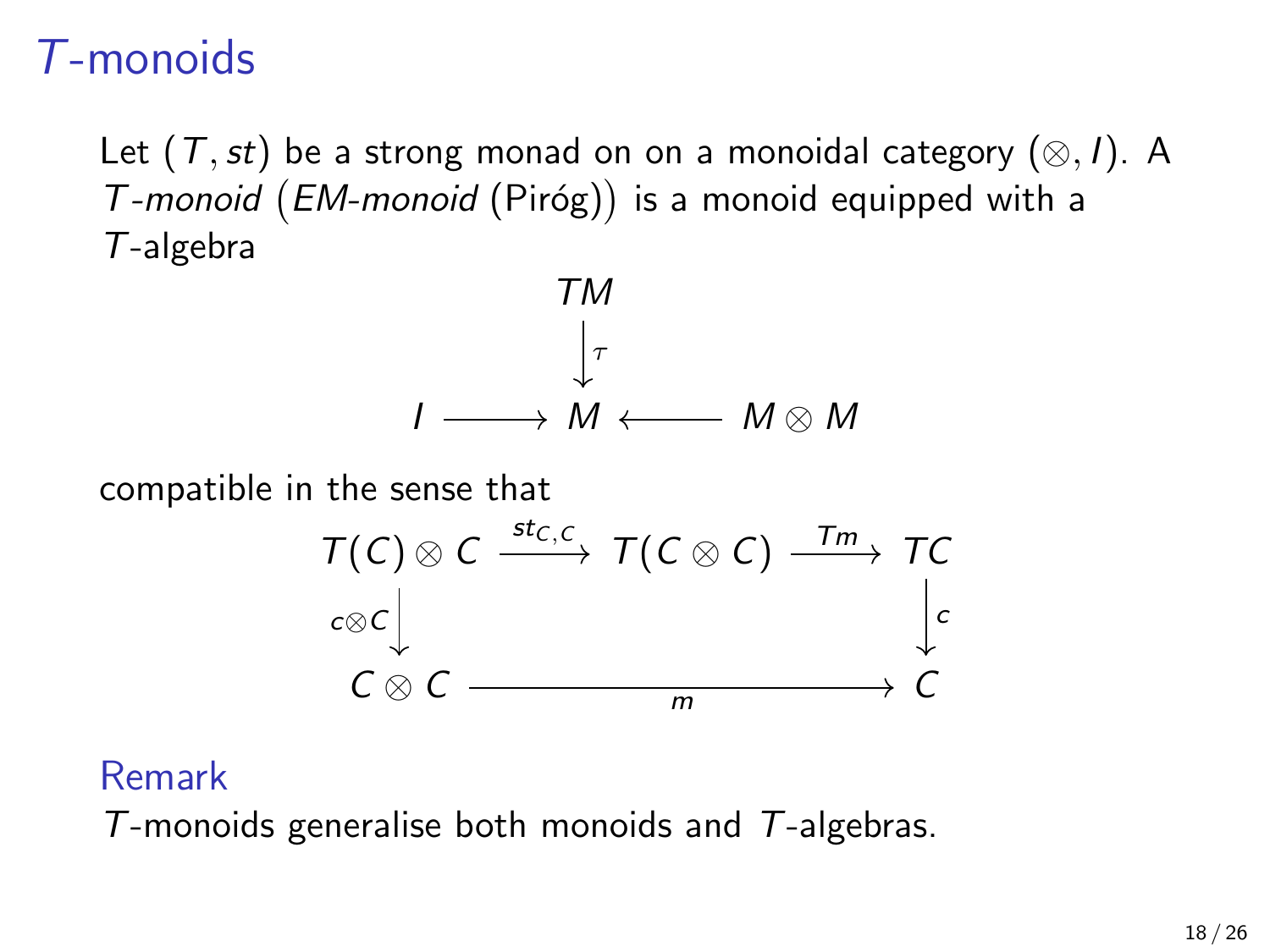#### Remark

In the context of abstract syntax,  $T$  is freely generated from some theory, and T-monoids are models of this theory.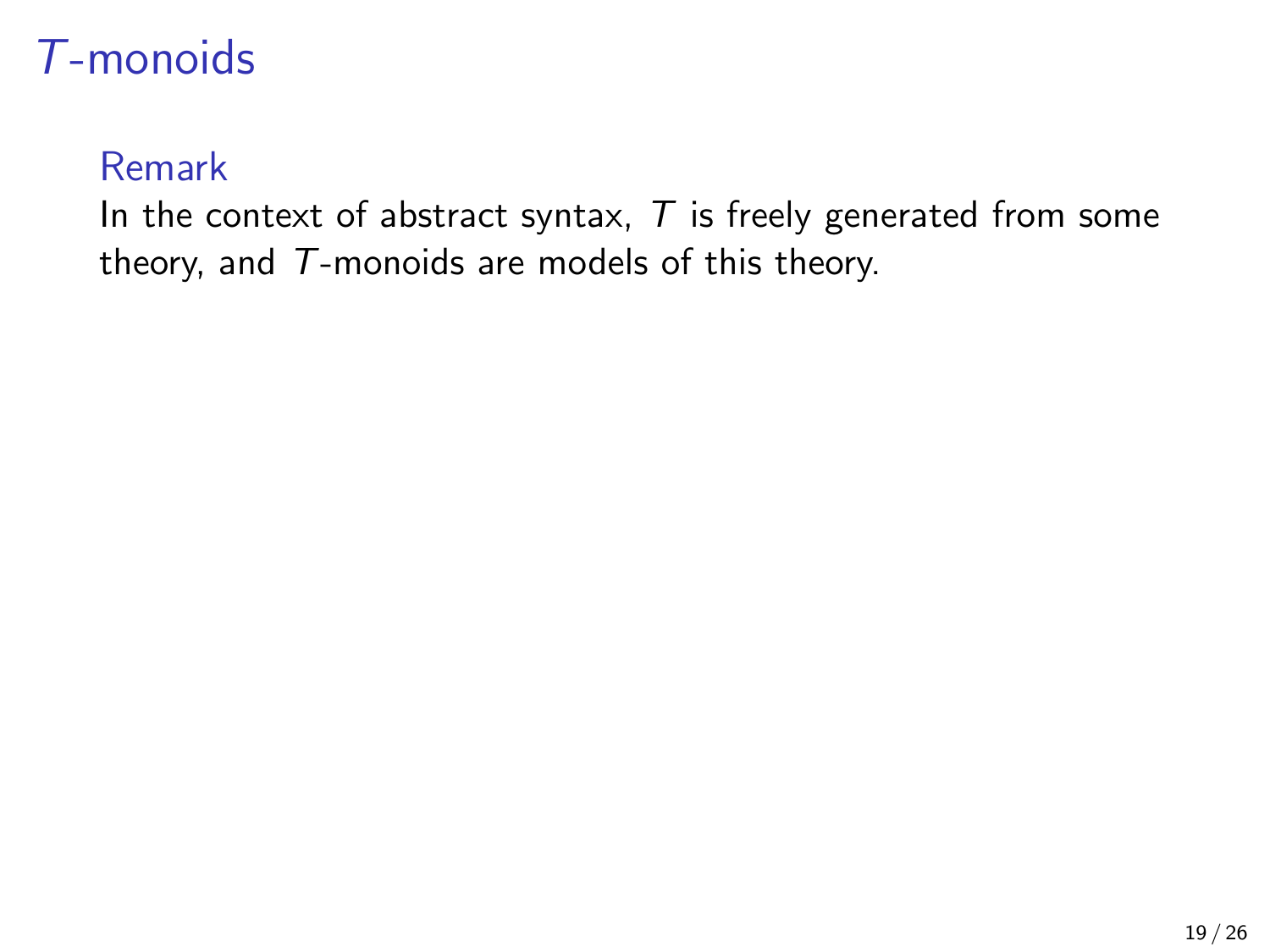#### Remark

In the context of abstract syntax,  $T$  is freely generated from some theory, and T-monoids are models of this theory.

#### Lemma

For every monoid M the endofunctor  $T := M \otimes (-)$  is a monad, and  $T\text{-}Mon(\mathcal{C})\simeq (M/Mon(\mathcal{C}))$ .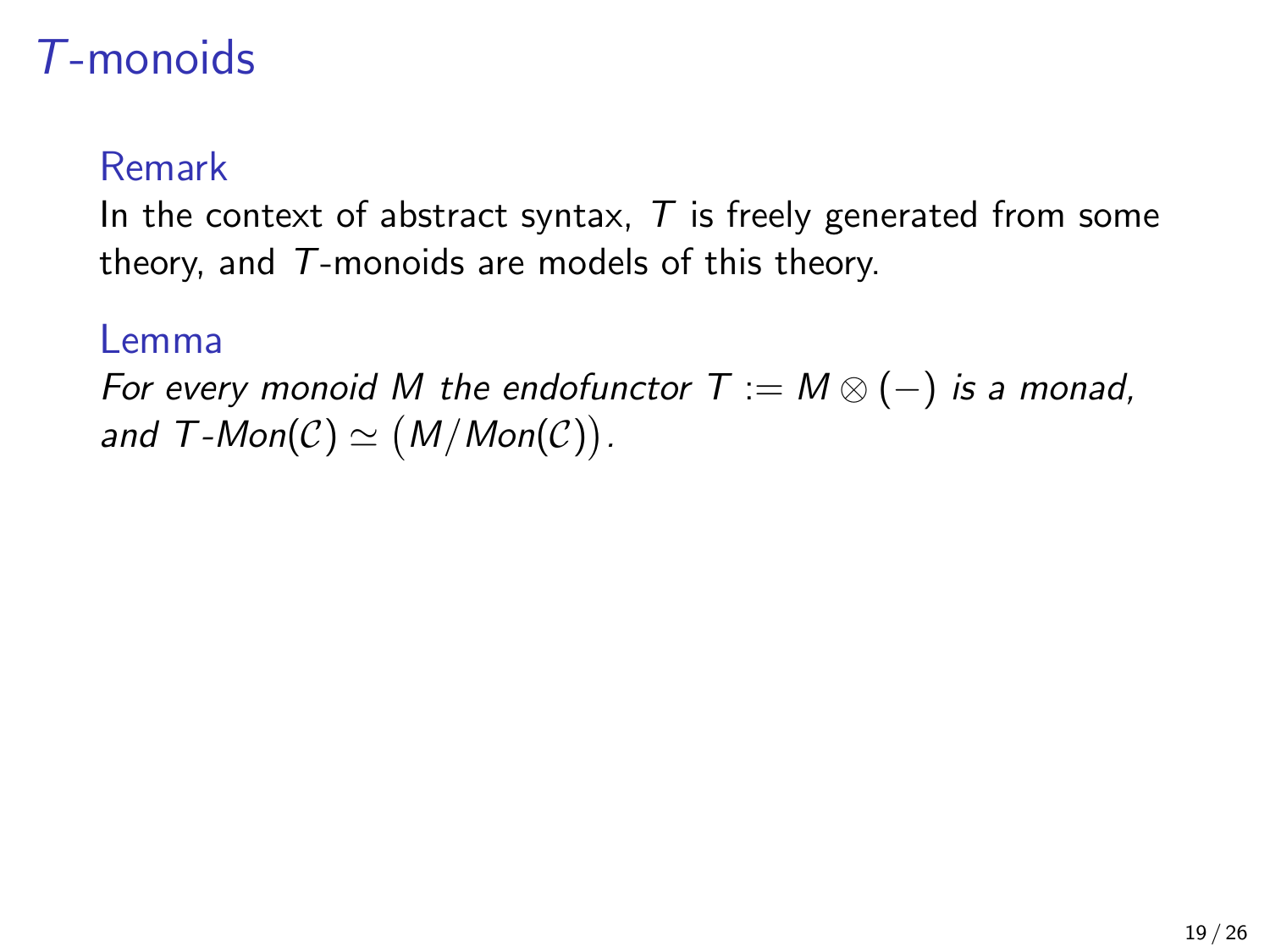#### Remark

In the context of abstract syntax,  $T$  is freely generated from some theory, and  $T$ -monoids are models of this theory.

#### Lemma

For every monoid M the endofunctor  $T := M \otimes (-)$  is a monad, and  $T\text{-}Mon(\mathcal{C})\simeq (M/Mon(\mathcal{C}))$ .

#### Example

In particular, a T-monoid for the endofunctor  $T := S \otimes (-)$  is precisely an *algebraic operation with signature S* in the sense of Jaskelioff, and can be identified with a map  $S \stackrel{\eta}{\to} {\rm L}(S) \to M$ interpreting  $S$  inside  $M$ .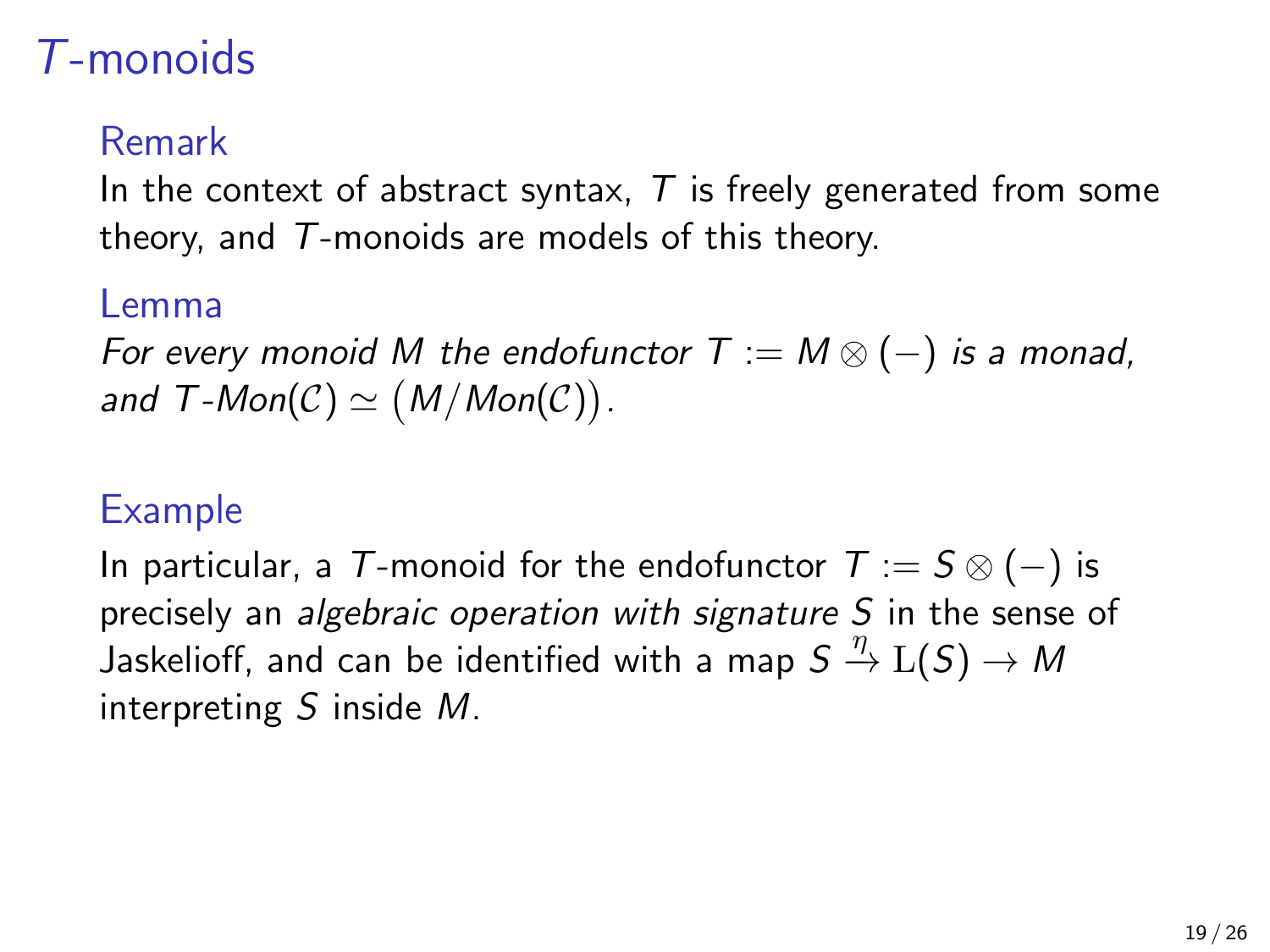#### Remark

In the context of abstract syntax,  $T$  is freely generated from some theory, and  $T$ -monoids are models of this theory.

#### Lemma

For every monoid M the endofunctor  $T := M \otimes (-)$  is a monad, and  $T\text{-}Mon(\mathcal{C})\simeq (M/Mon(\mathcal{C}))$ .

#### Example

Thinking of a Lawvere theory as a monoid  $L_M$  in  $({\mathbf{Set}}^{\mathbb{F}}, {\mathbf{y}}(1), \bullet)$ , we can identify Lawvere theories extending  $L_M$  with T-monoids for  $T := M \bullet (-).$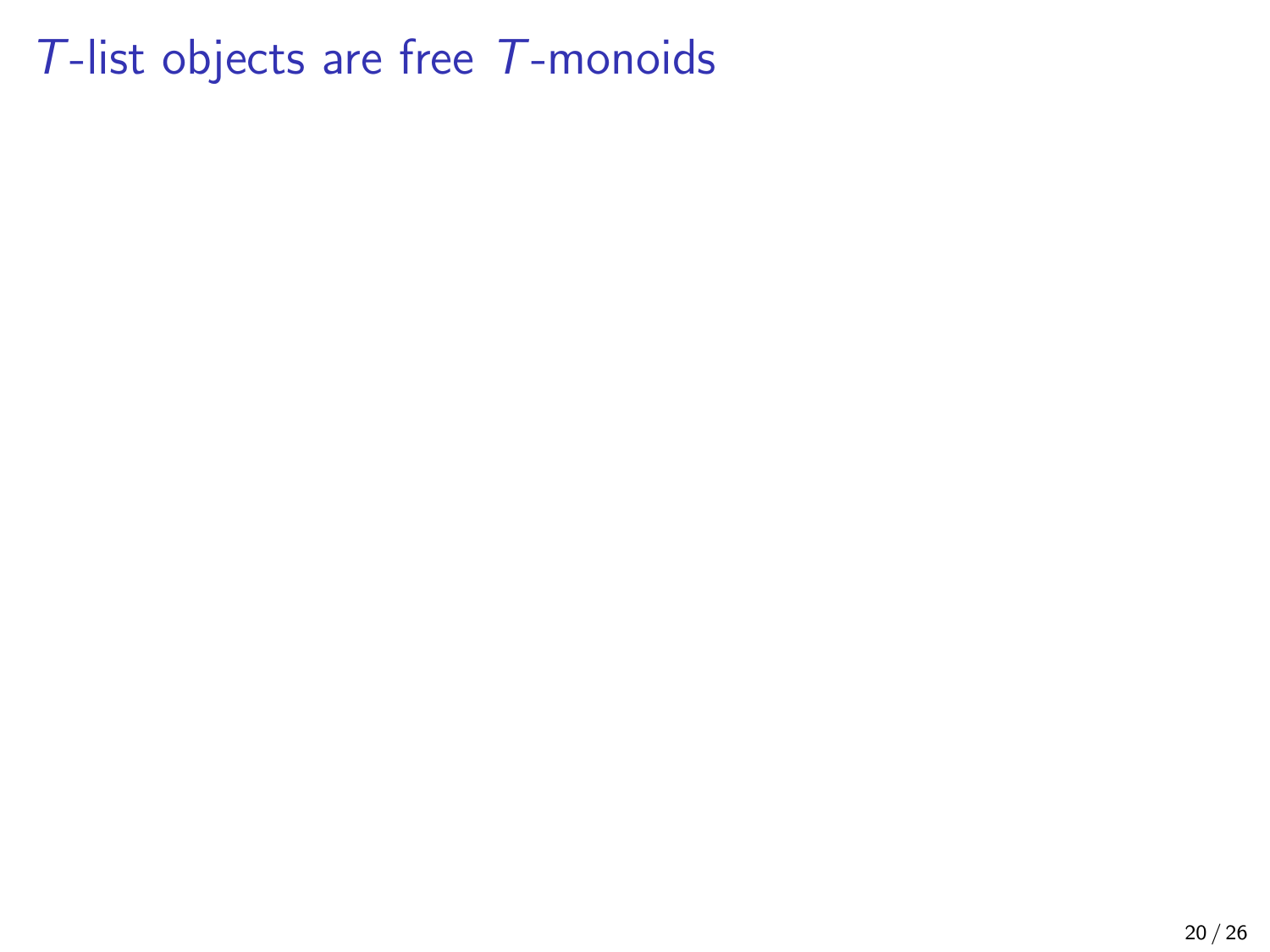For a strong monad  $(T,st)$  on a monoidal category  $(\otimes, I)$ ,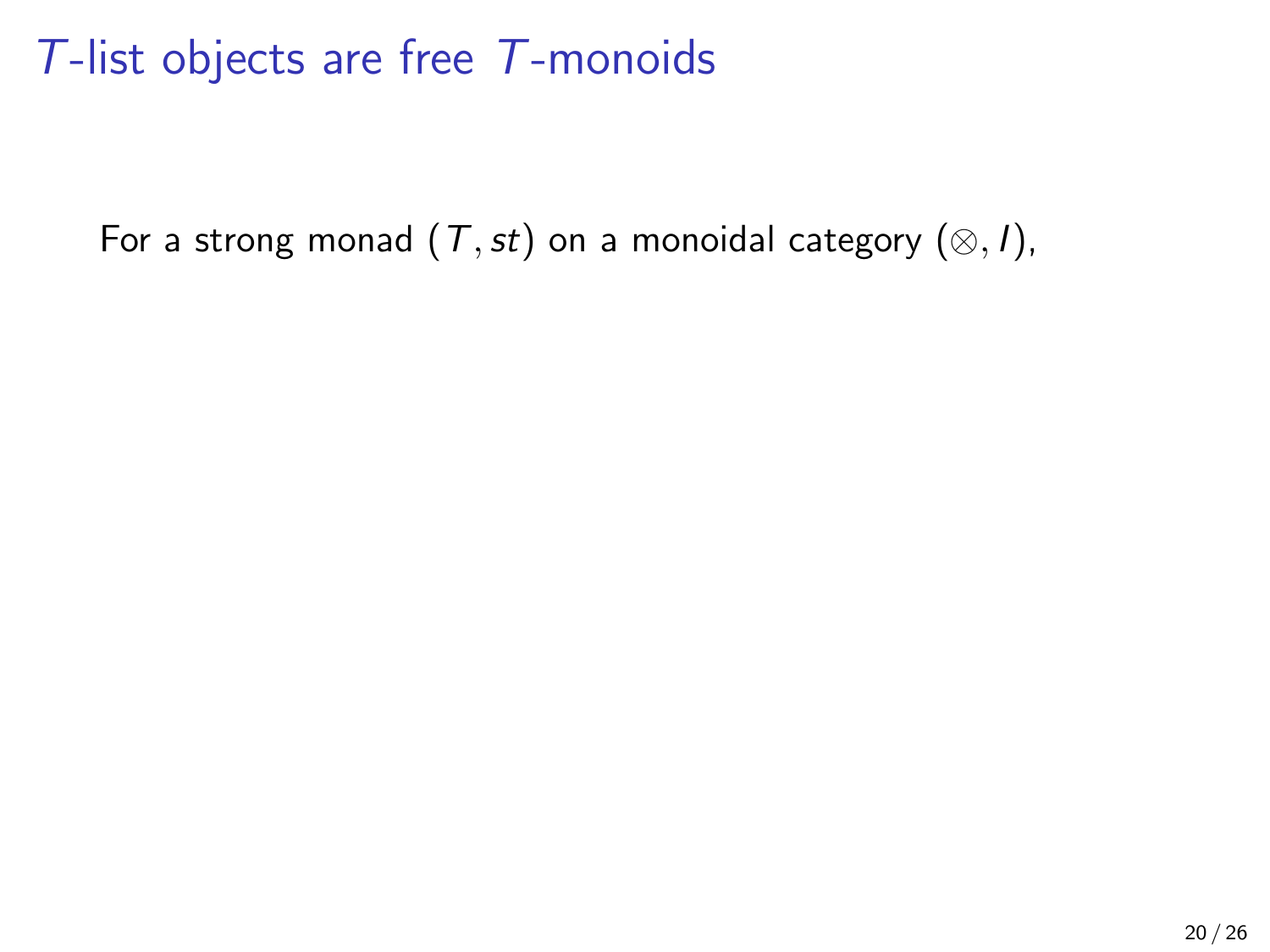For a strong monad  $(T,st)$  on a monoidal category  $(\otimes, I)$ ,

#### Lemma

1. Every T-list object  $M(X)$  is a T-monoid.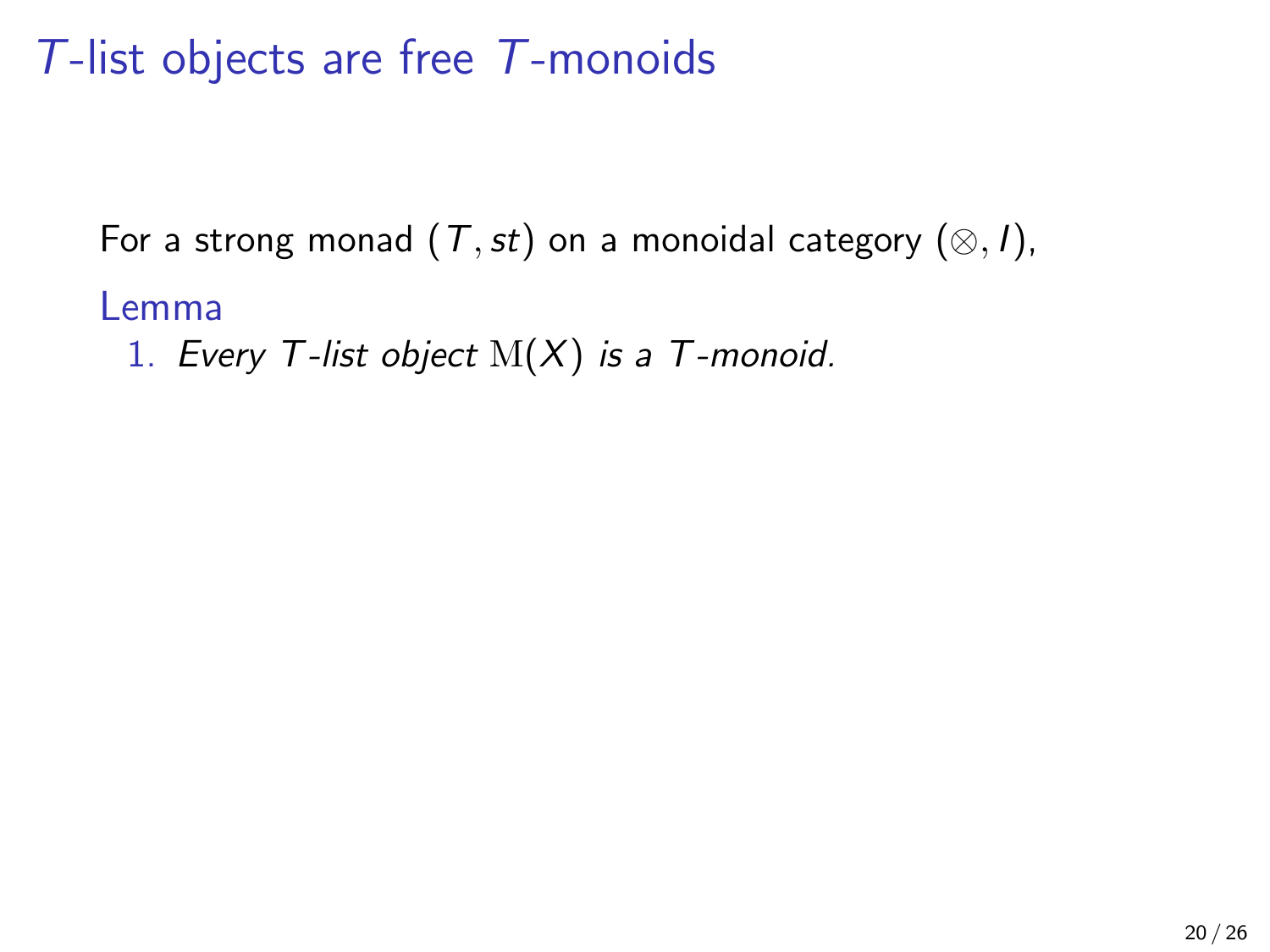For a strong monad  $(T,st)$  on a monoidal category  $(\otimes, I)$ ,

#### Lemma

- 1. Every T-list object  $M(X)$  is a T-monoid.
- 2. This T-monoid is the free T-monoid on X, with universal map

$$
X \xrightarrow{\cong} X \otimes I \xrightarrow{X \otimes nil} X \otimes M(X) \xrightarrow{cons} M(X)
$$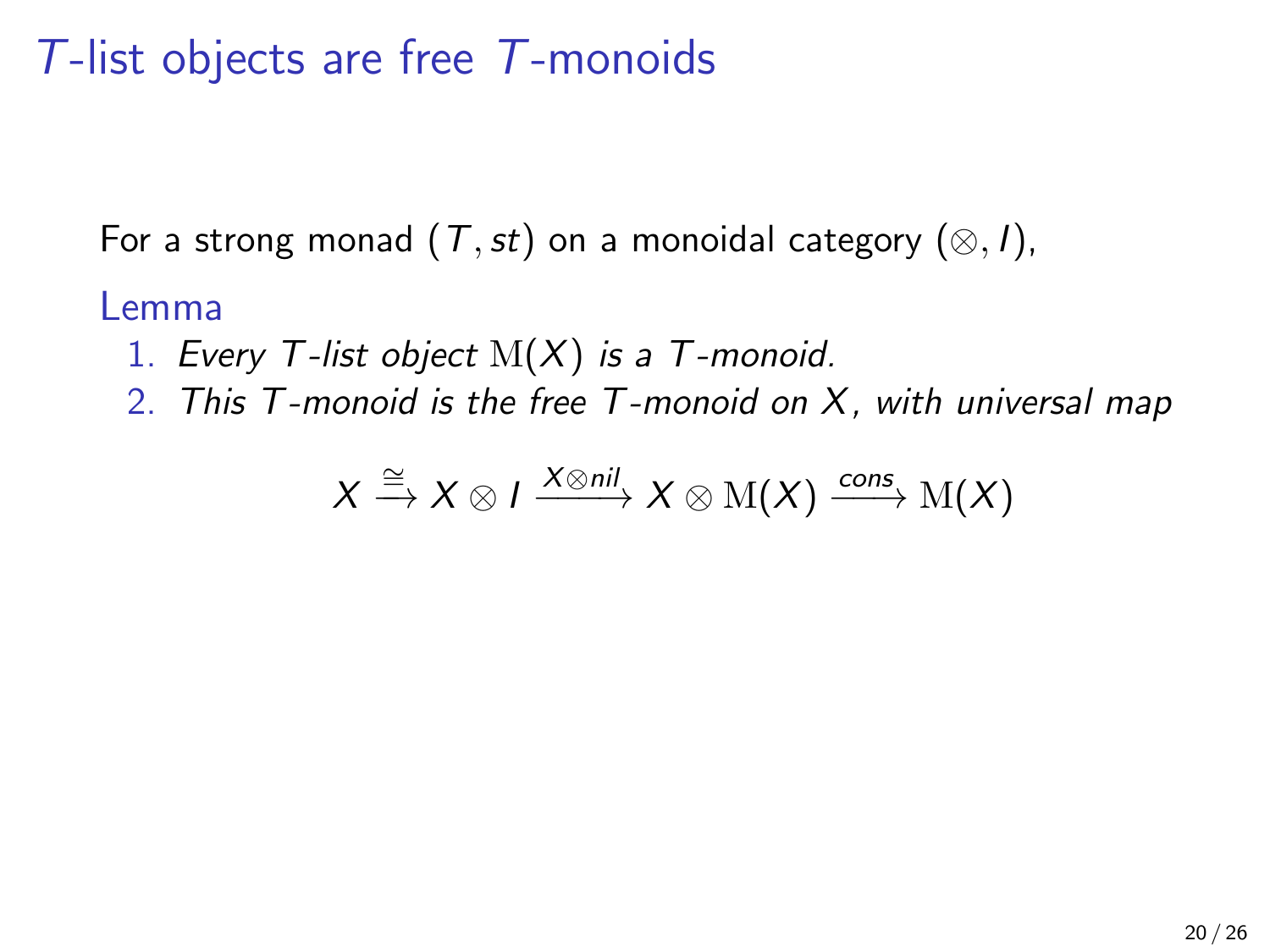For a strong monad  $(T,st)$  on a monoidal category  $(\otimes, I)$ ,

#### Lemma

- 1. Every T-list object  $M(X)$  is a T-monoid.
- 2. This  $T$ -monoid is the free  $T$ -monoid on  $X$ , with universal map

$$
X \xrightarrow{\cong} X \otimes I \xrightarrow{X \otimes nil} X \otimes M(X) \xrightarrow{cons} M(X)
$$

We can reason concretely about free  $T$ -monoids by reasoning about T-lists.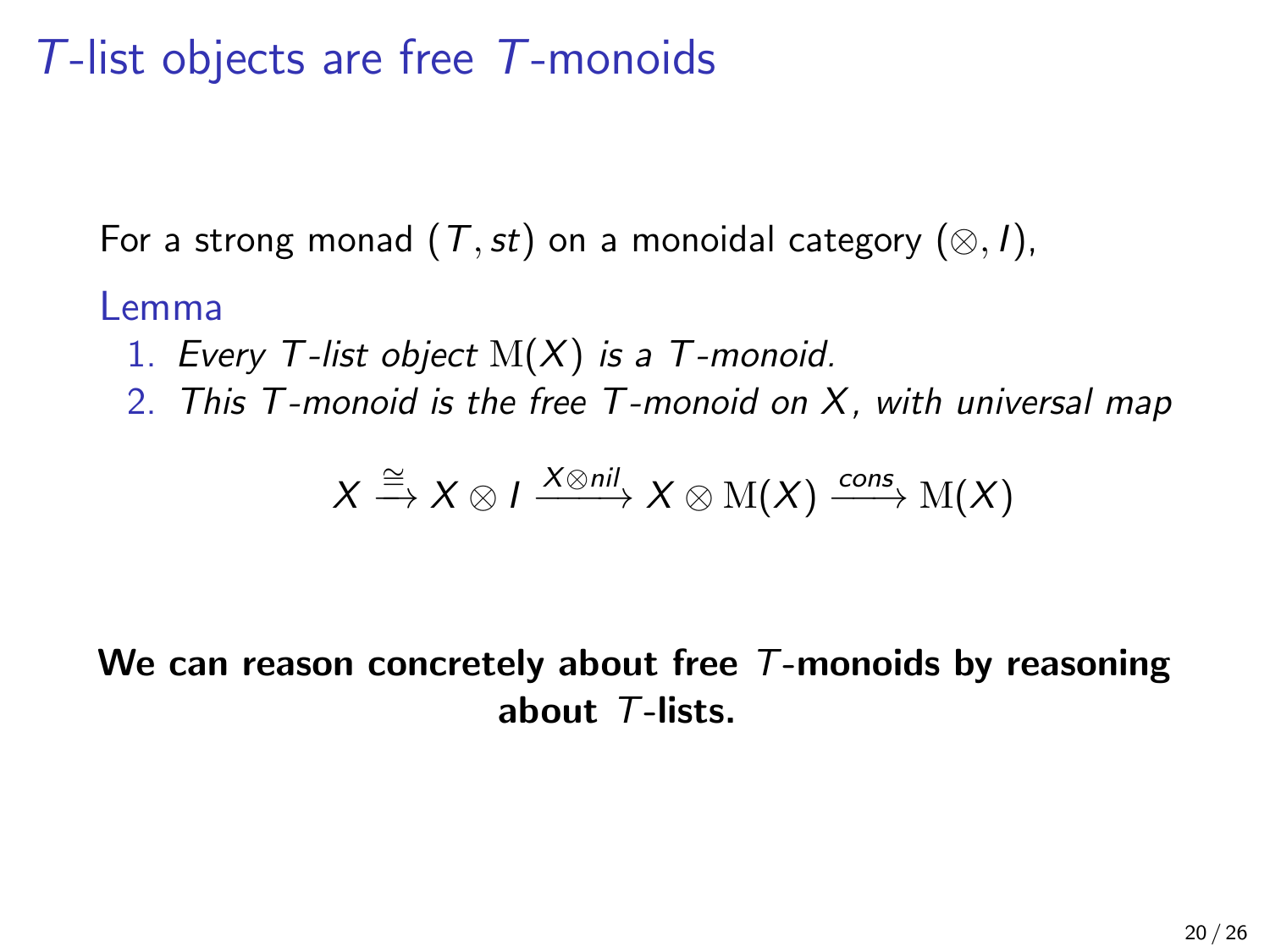## T-list objects are initial algebras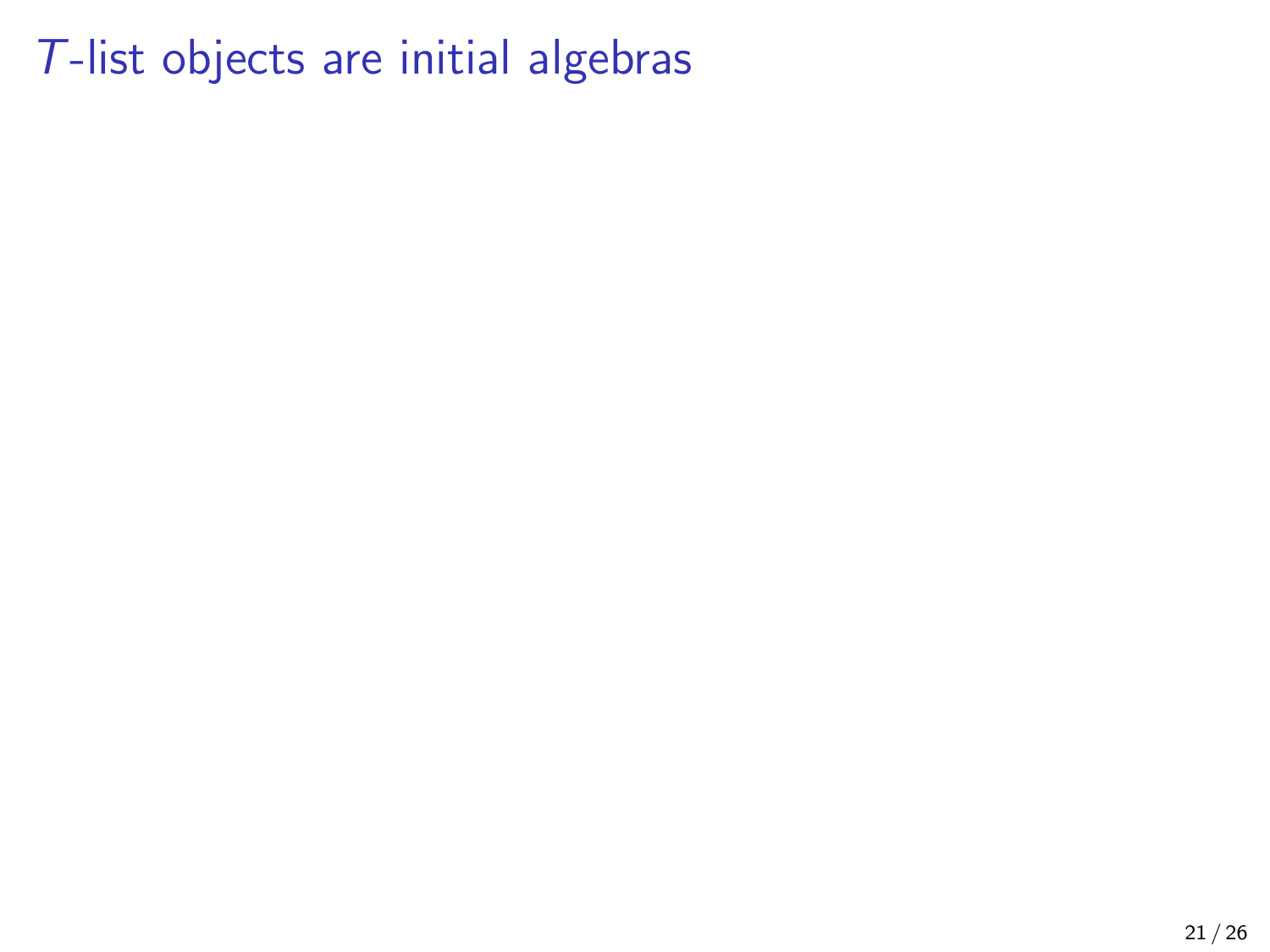# T-list objects are initial algebras

For a strong monad  $(T,st)$  on a monoidal category  $(\otimes, I)$ ,

#### Lemma

If every  $(-) \otimes P$  preserves binary coproducts, and the initial algebra exists, then  $\mu A. T(I + X \otimes A)$  is a T-list object on X.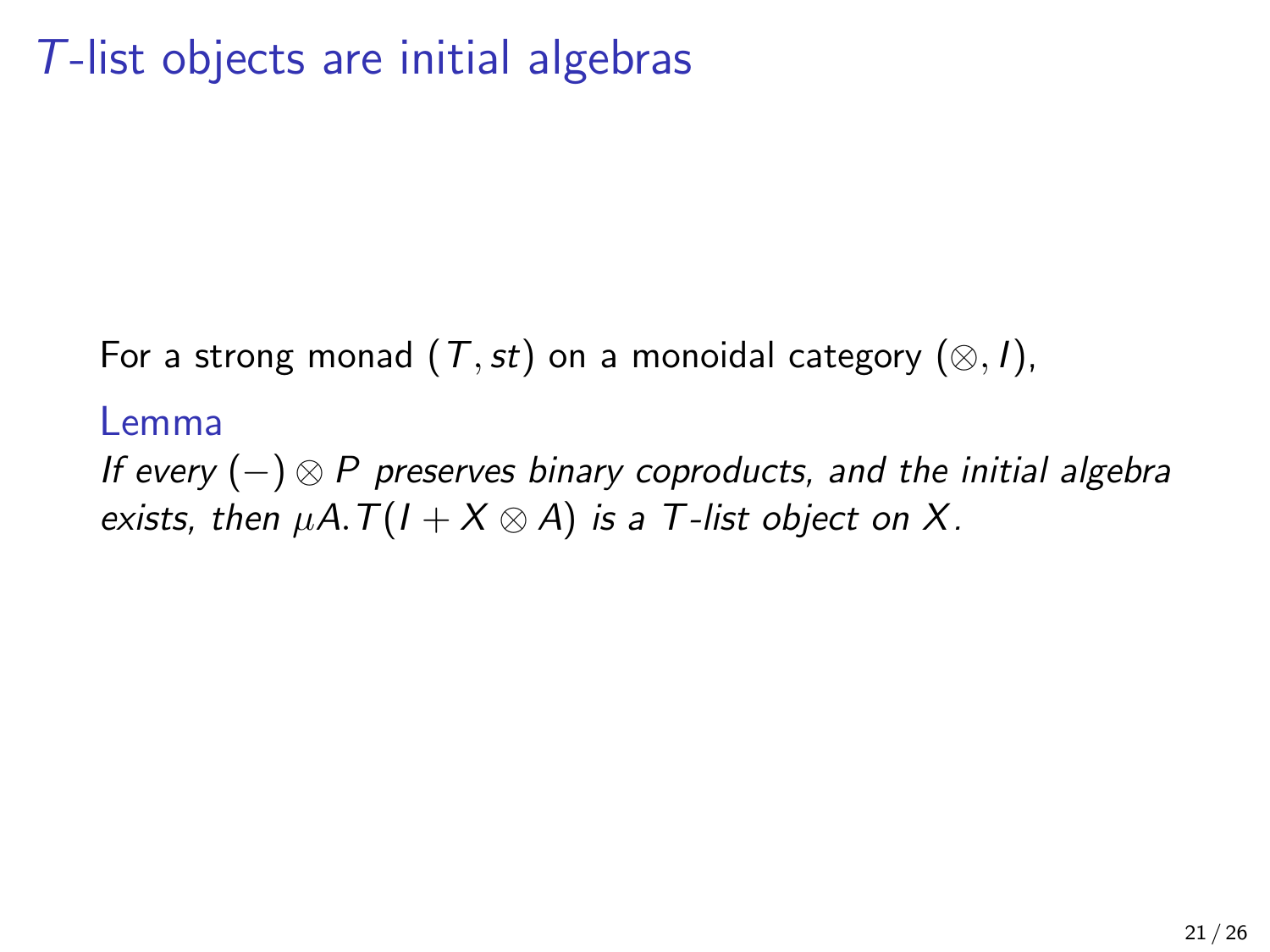#### Theorem

Let T be a strong monad on a monoidal category  $(C, I, \otimes)$  with binary coproducts  $(+)$ . If

1. for every  $P \in \mathcal{C}$ , the endofunctor  $(-) \otimes P$  preserves binary coproducts, and

2. for every  $X \in \mathcal{C}$ , the initial algebra of  $T(1 + X \otimes -)$  exists Then C has all T-list objects and, thereby, the free T-monoid monad  $M_{\tau}$ .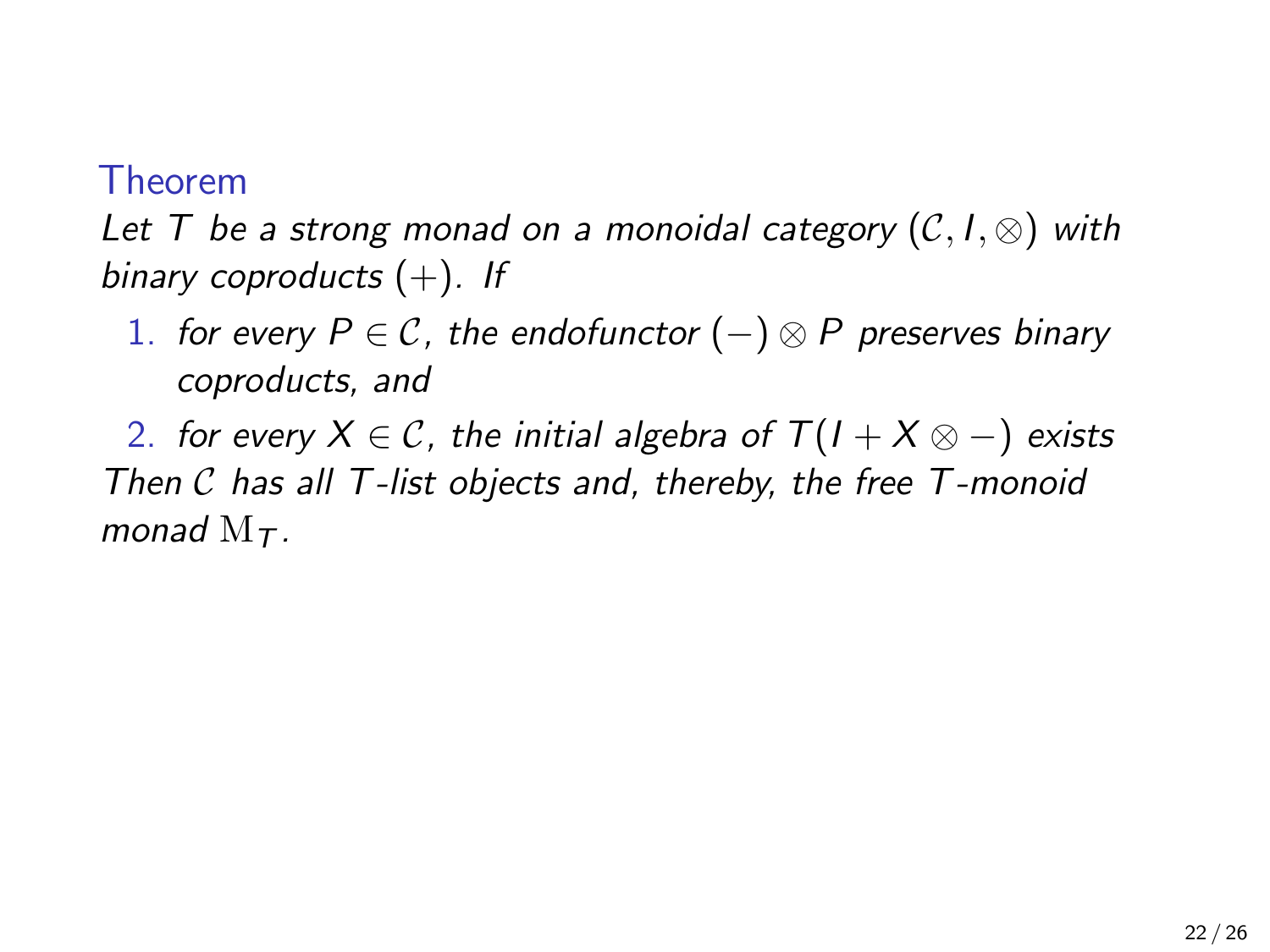#### Theorem

Let T be a strong monad on a monoidal category  $(C, I, \otimes)$  with binary coproducts  $(+)$ . If

1. for every  $P \in \mathcal{C}$ , the endofunctor  $(-) \otimes P$  preserves binary coproducts, and

2. for every  $X \in \mathcal{C}$ , the initial algebra of  $T(1 + X \otimes -)$  exists Then C has all T-list objects and, thereby, the free T-monoid monad  $M_{\tau}$ .

#### Remark

Thinking in terms of T-list objects makes the proof straightforward!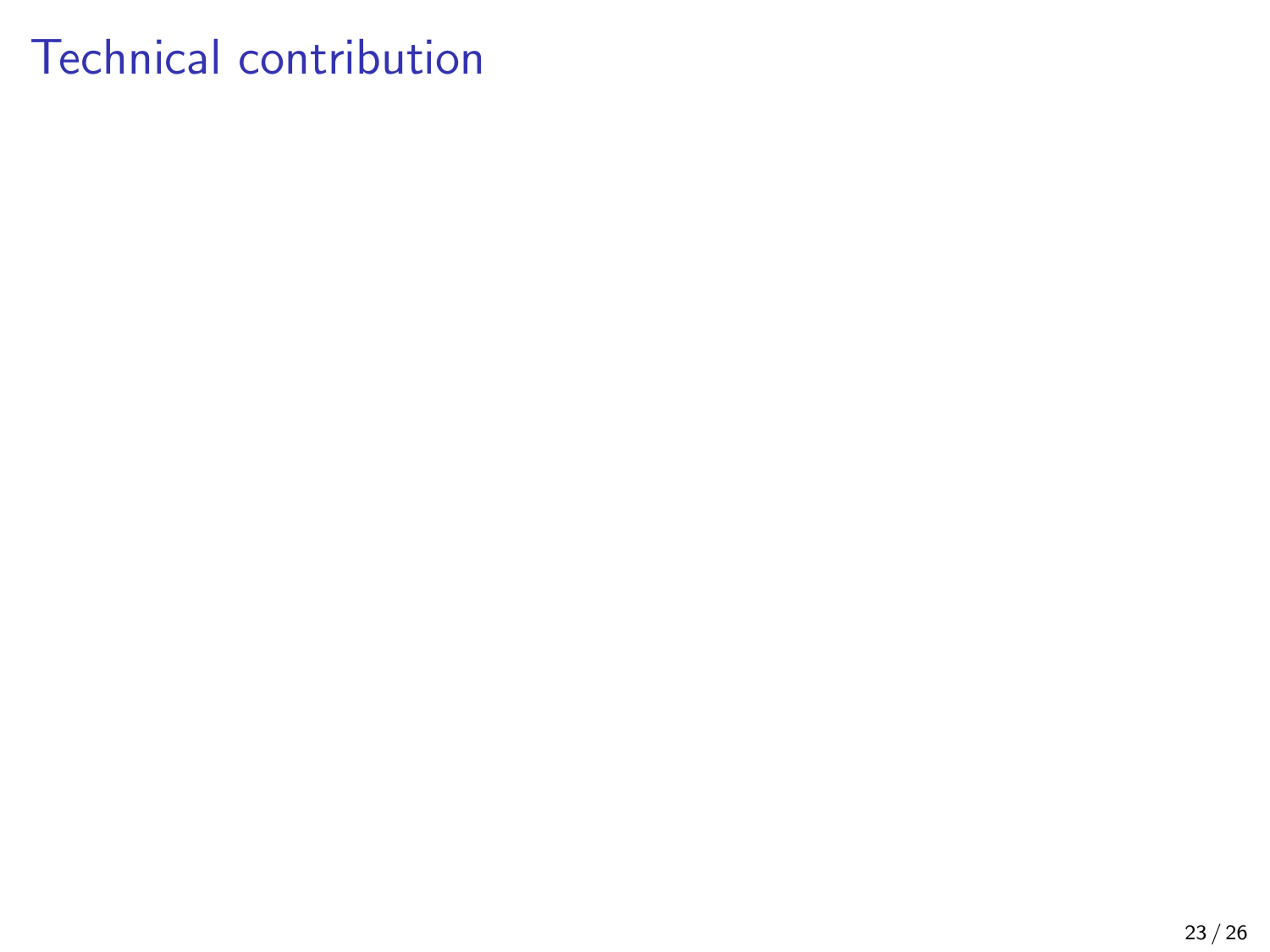$\mu A$ .(*I* + *X* ⊗ *A*)  $\rightsquigarrow$  list object  $\rightsquigarrow$  free monoid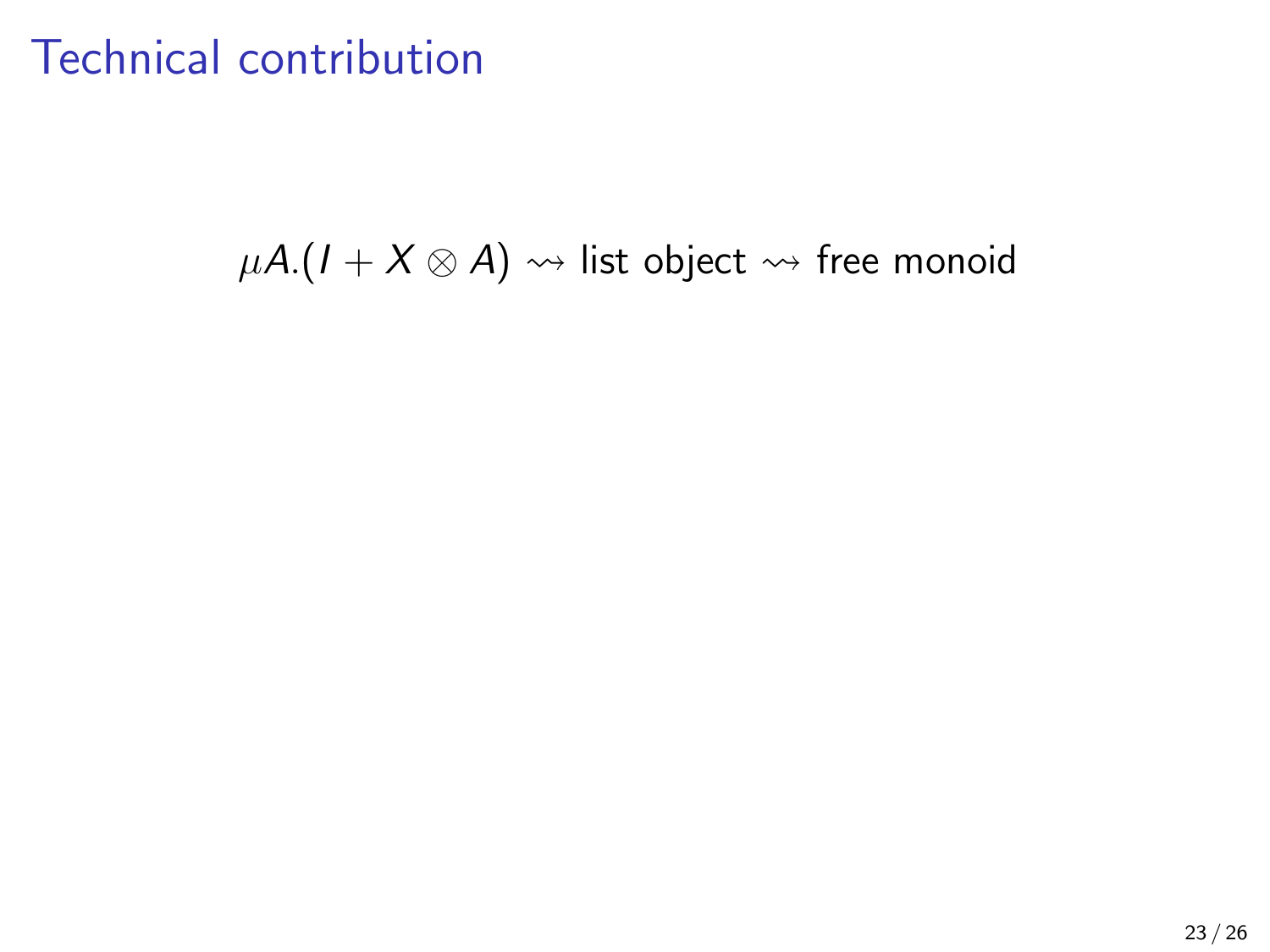#### $\mu A$ .( $I + X \otimes A$ )  $\rightsquigarrow$  list object  $\rightsquigarrow$  free monoid

T-list object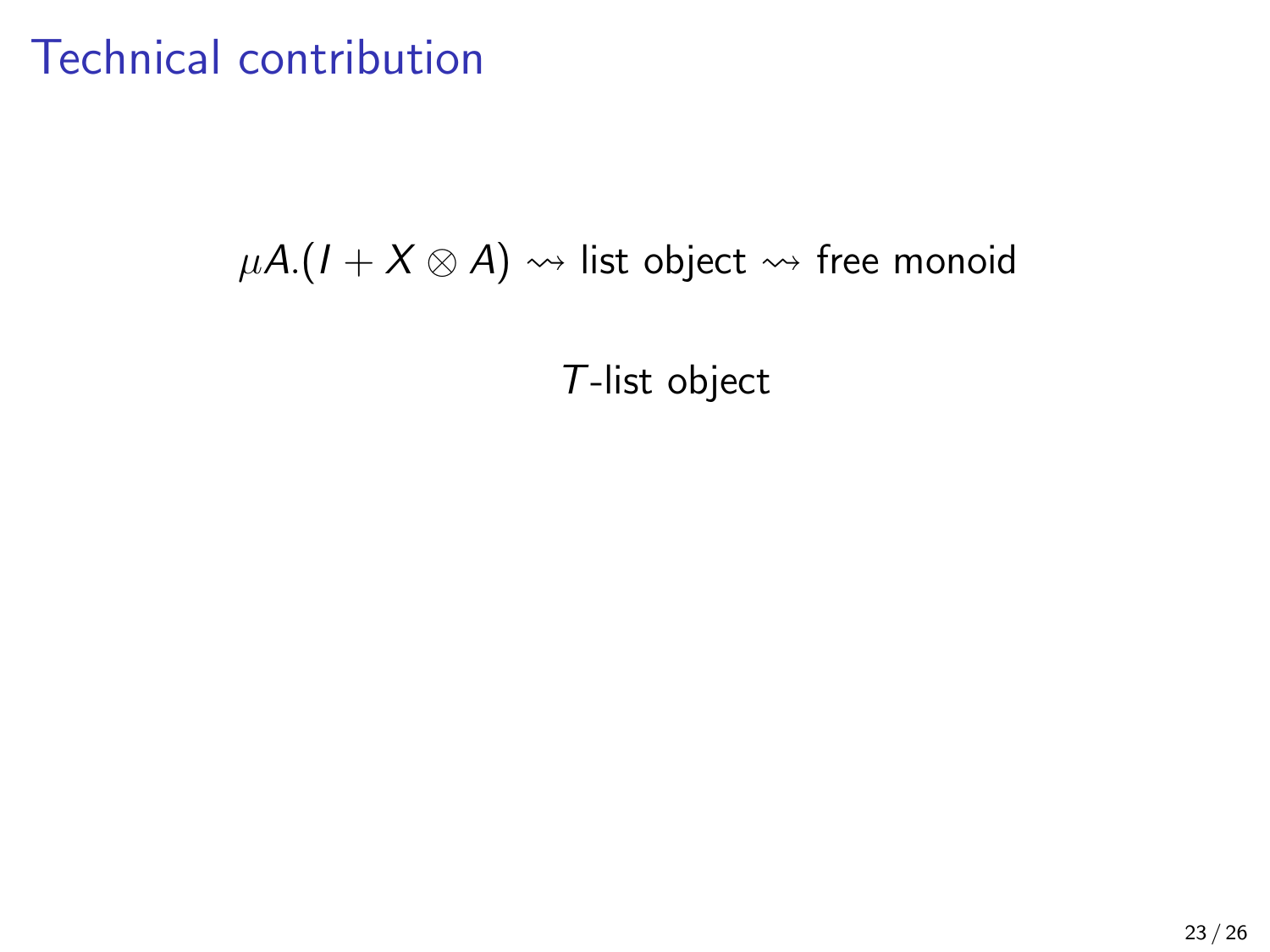$\mu A$ .( $I + X \otimes A$ )  $\rightsquigarrow$  list object  $\rightsquigarrow$  free monoid

T-list object  $\rightsquigarrow$  free T-monoid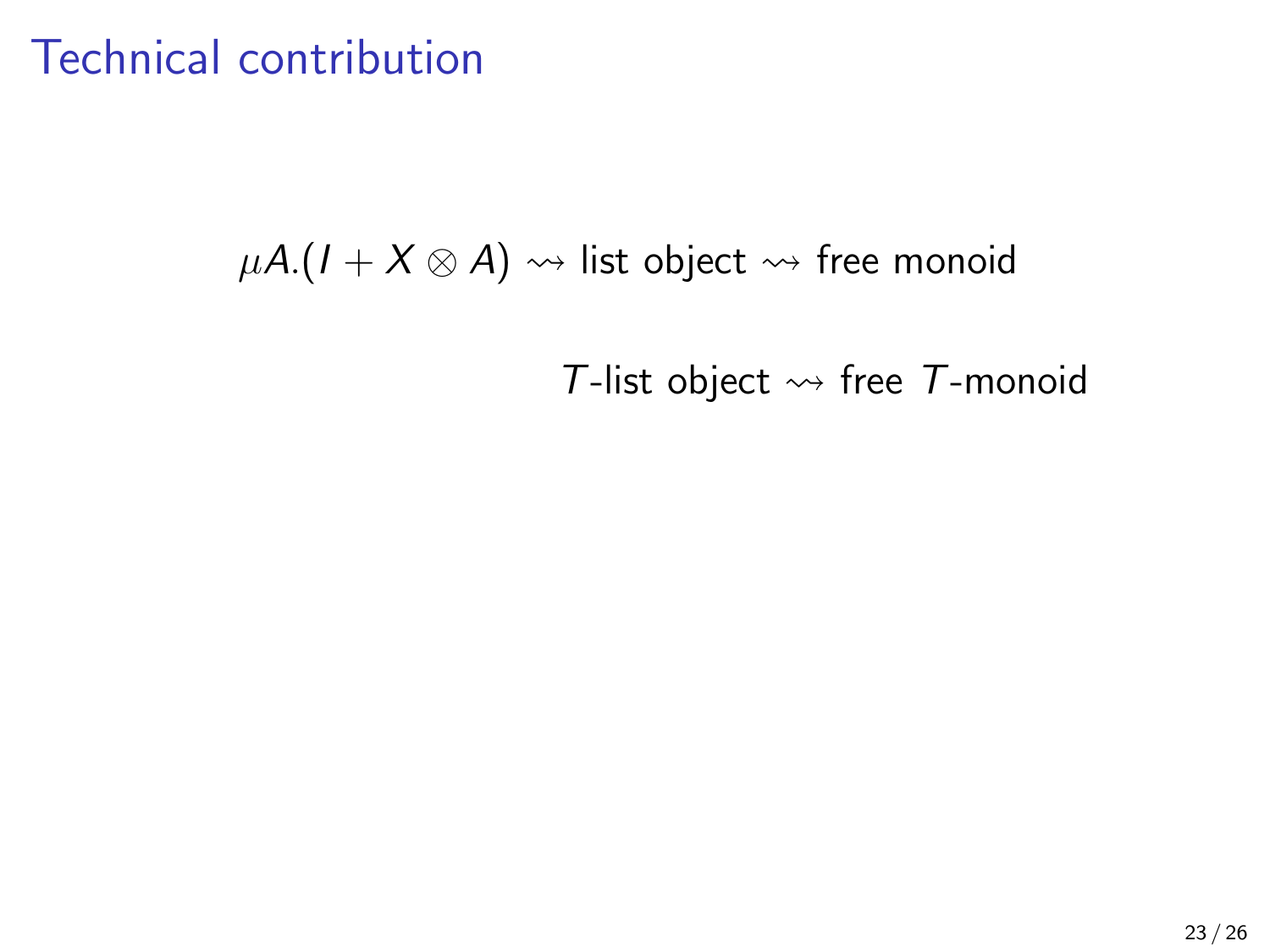$\mu A$ .( $I + X \otimes A$ )  $\rightsquigarrow$  list object  $\rightsquigarrow$  free monoid

 $\mu A. T(I + X \otimes A) \rightsquigarrow T$ -list object  $\rightsquigarrow$  free T-monoid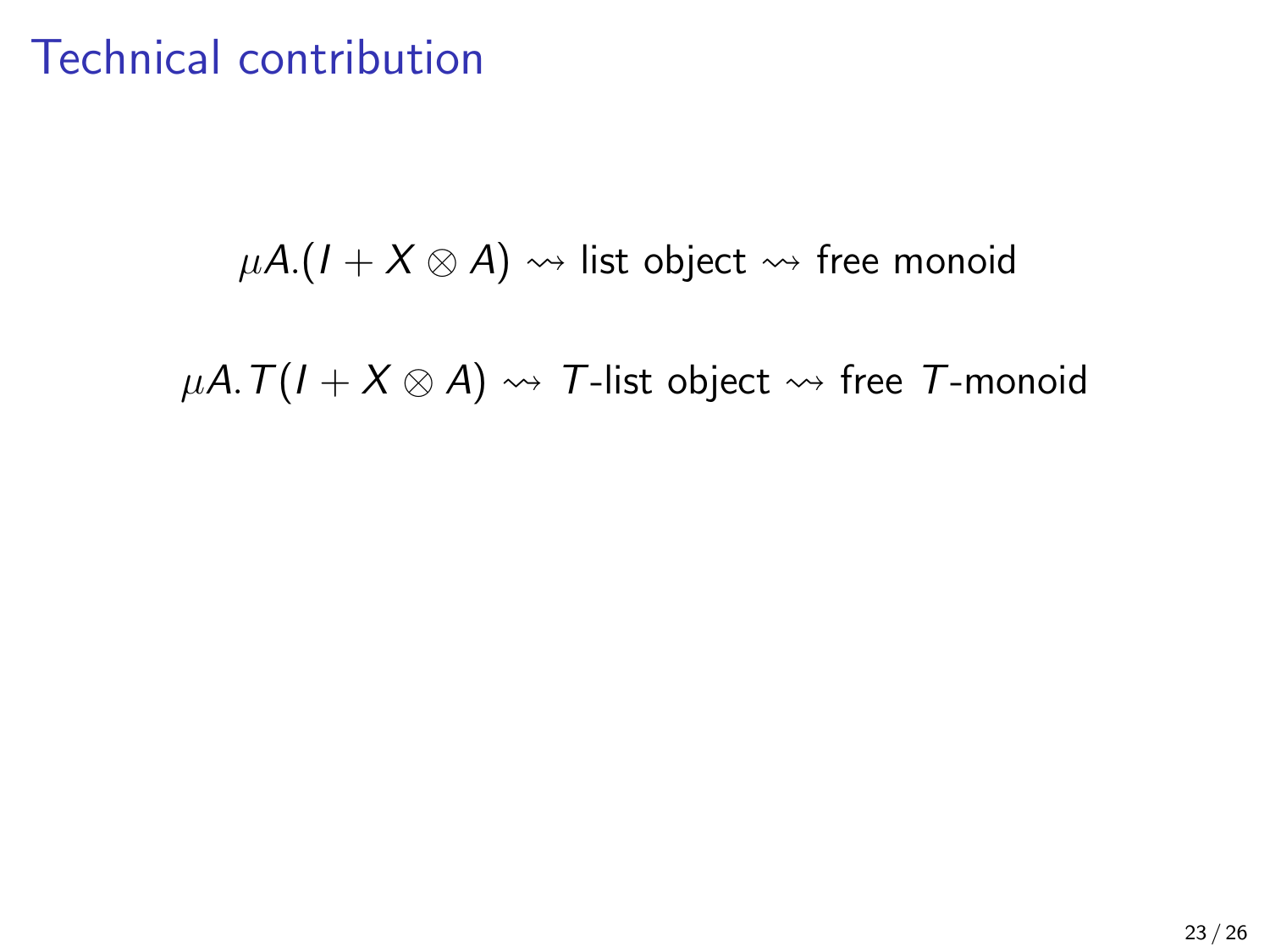$\mu A$ .( $I + X \otimes A$ )  $\rightsquigarrow$  list object  $\rightsquigarrow$  free monoid

 $\mu A. T(I + X \otimes A) \rightsquigarrow T$ -list object  $\rightsquigarrow$  free T-monoid

#### Remark

A natural extension: algebraic structure encapsulated by Lawvere theories or operads. This gives rise to a notion of near-semiring category, which underlies many of the applications.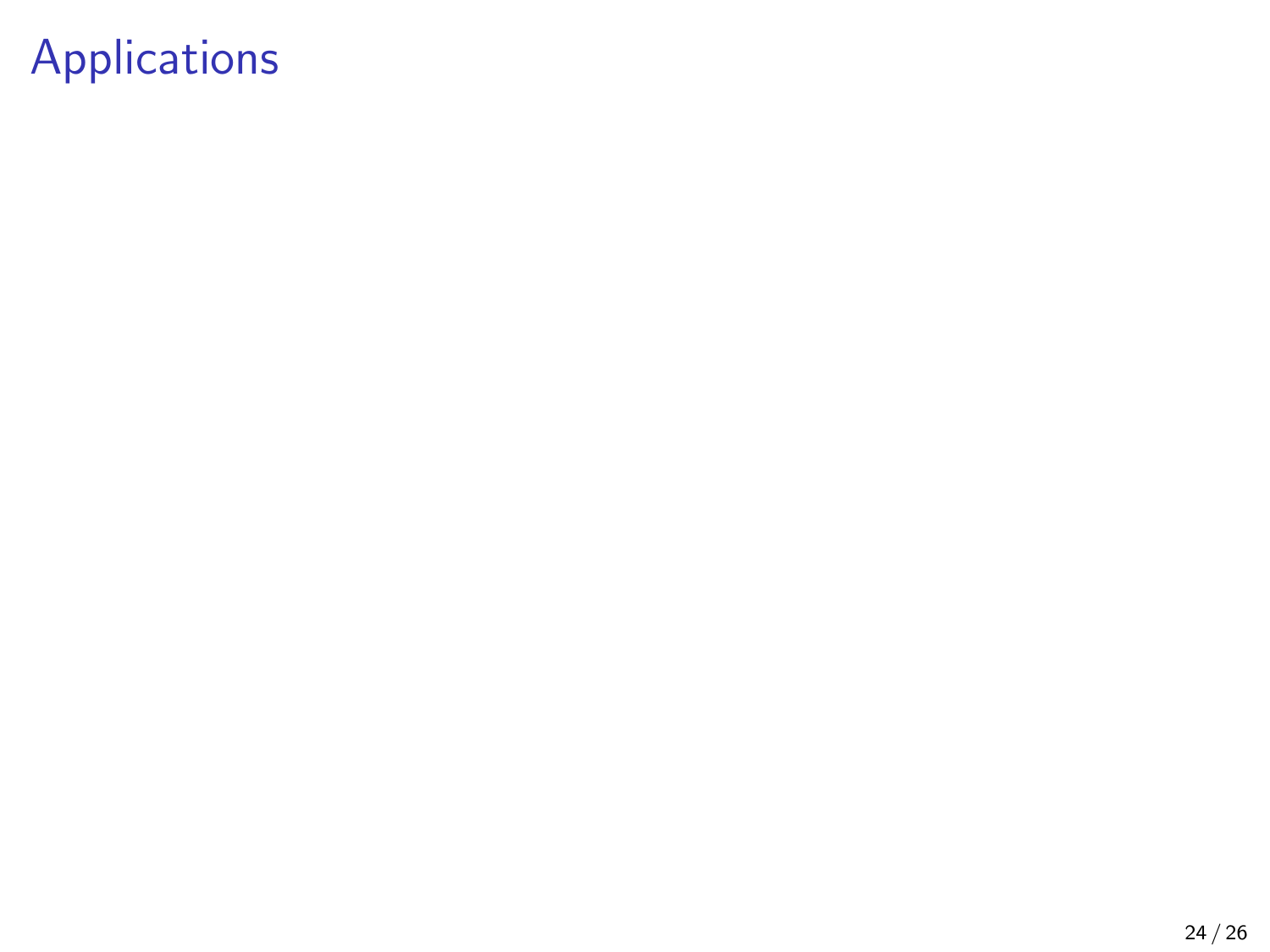T-NNOs In a a monoidal category  $(⊗, I)$ :

> $NNO =$  list object on I  $T\text{-}NNO = T\text{-}list object on I$

In Cpo: gives rise to the flat-, lazy- and strict natural numbers.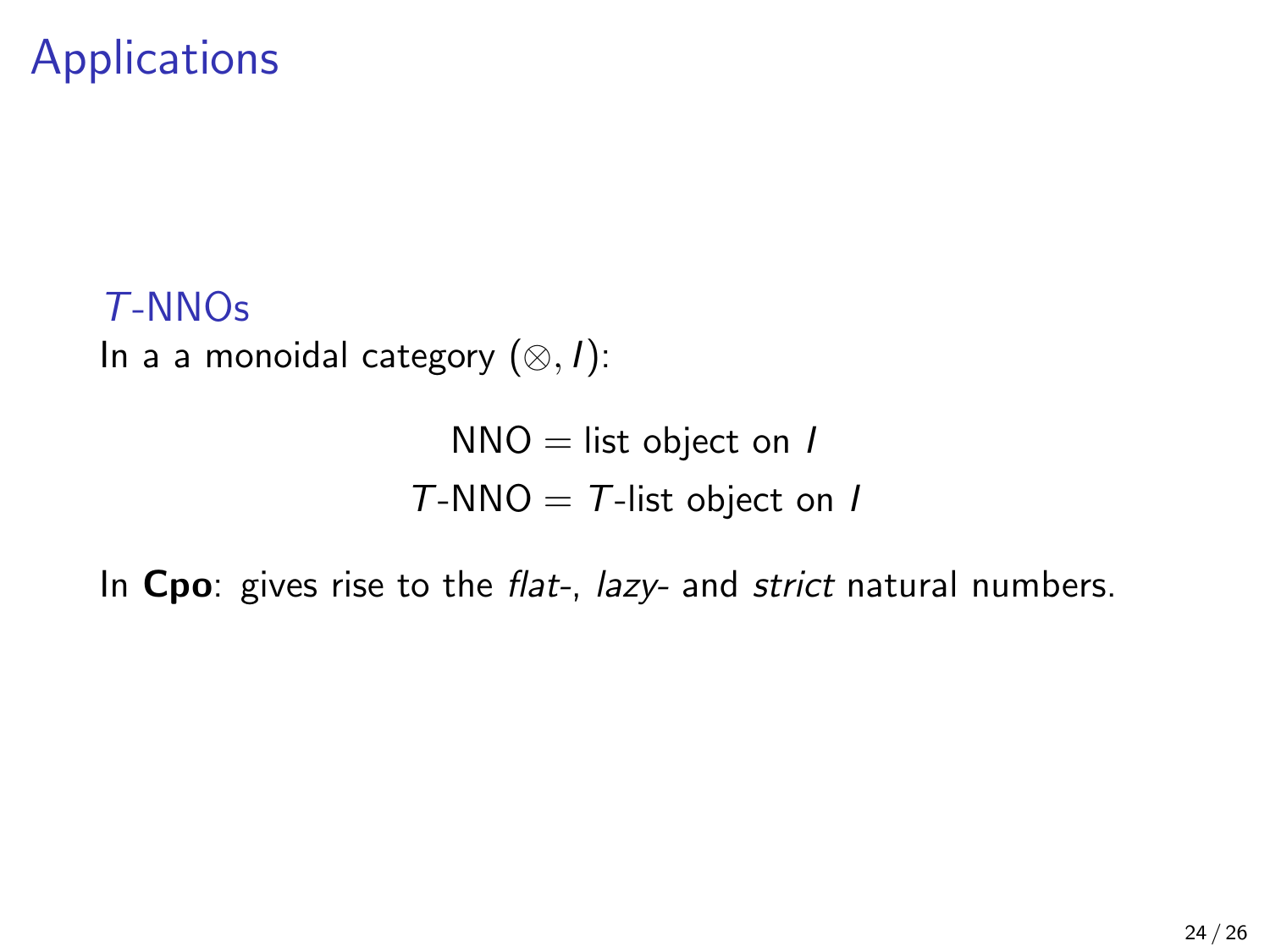#### Functional programming

 $\blacktriangleright$  In the bicartesian closed setting: Jaskelioff's monadic list transformer  $\text{Lt}(\mathcal{T})X := \mu A \cdot \mathcal{T}(1 + X \times A)$  is just the free T-monoid monad.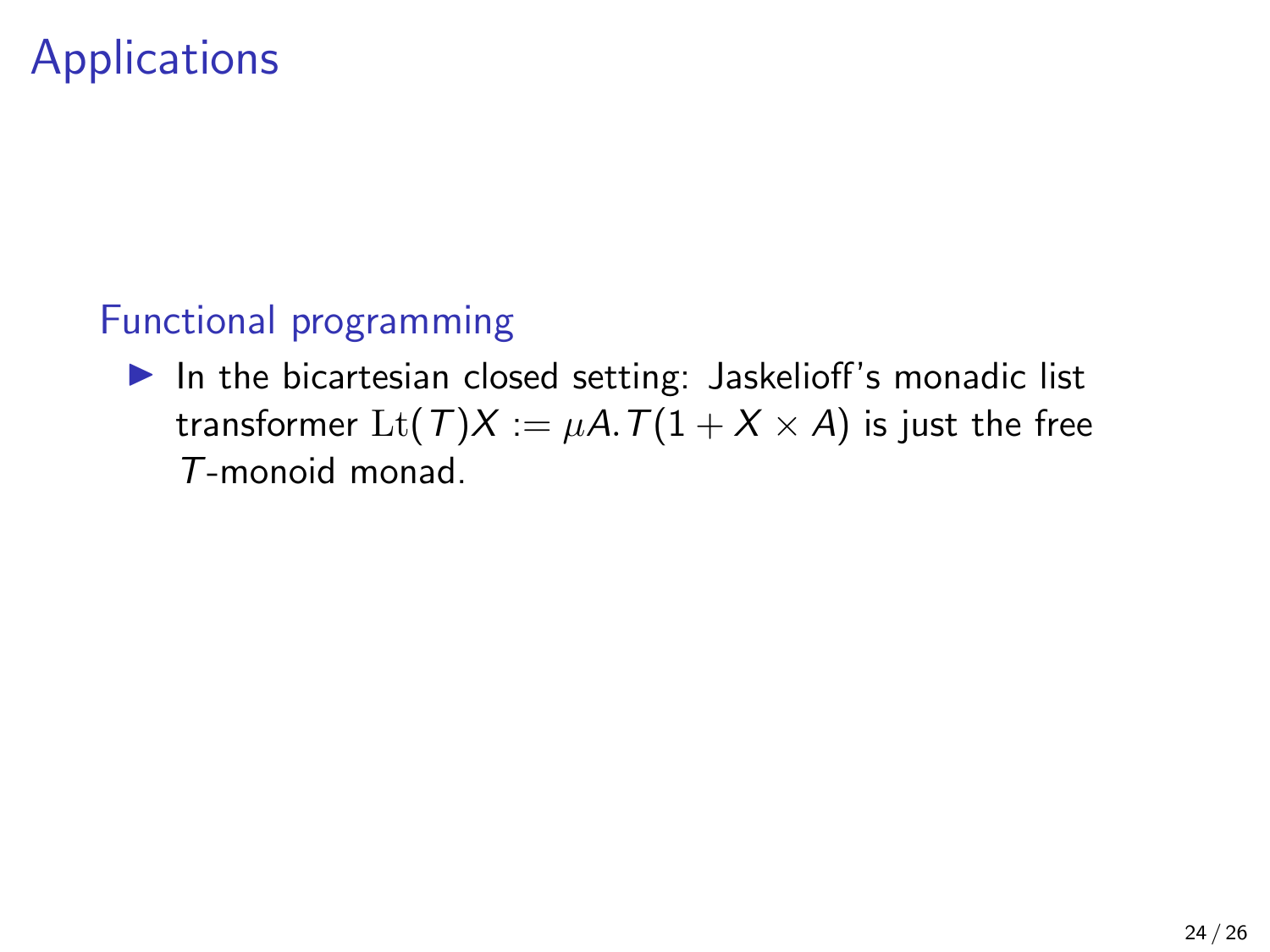#### Functional programming

- $\blacktriangleright$  In the bicartesian closed setting: Jaskelioff's monadic list transformer  $\mathrm{Lt}(T)X := \mu A \cdot T(1 + X \times A)$  is just the free T-monoid monad.
- $\blacktriangleright$  In the category of endofunctors over a cartesian category: the MonadPlus type class  $Mp(F)X := \mu A.List(X + FA)$  of Rivas et al. is a List-list object.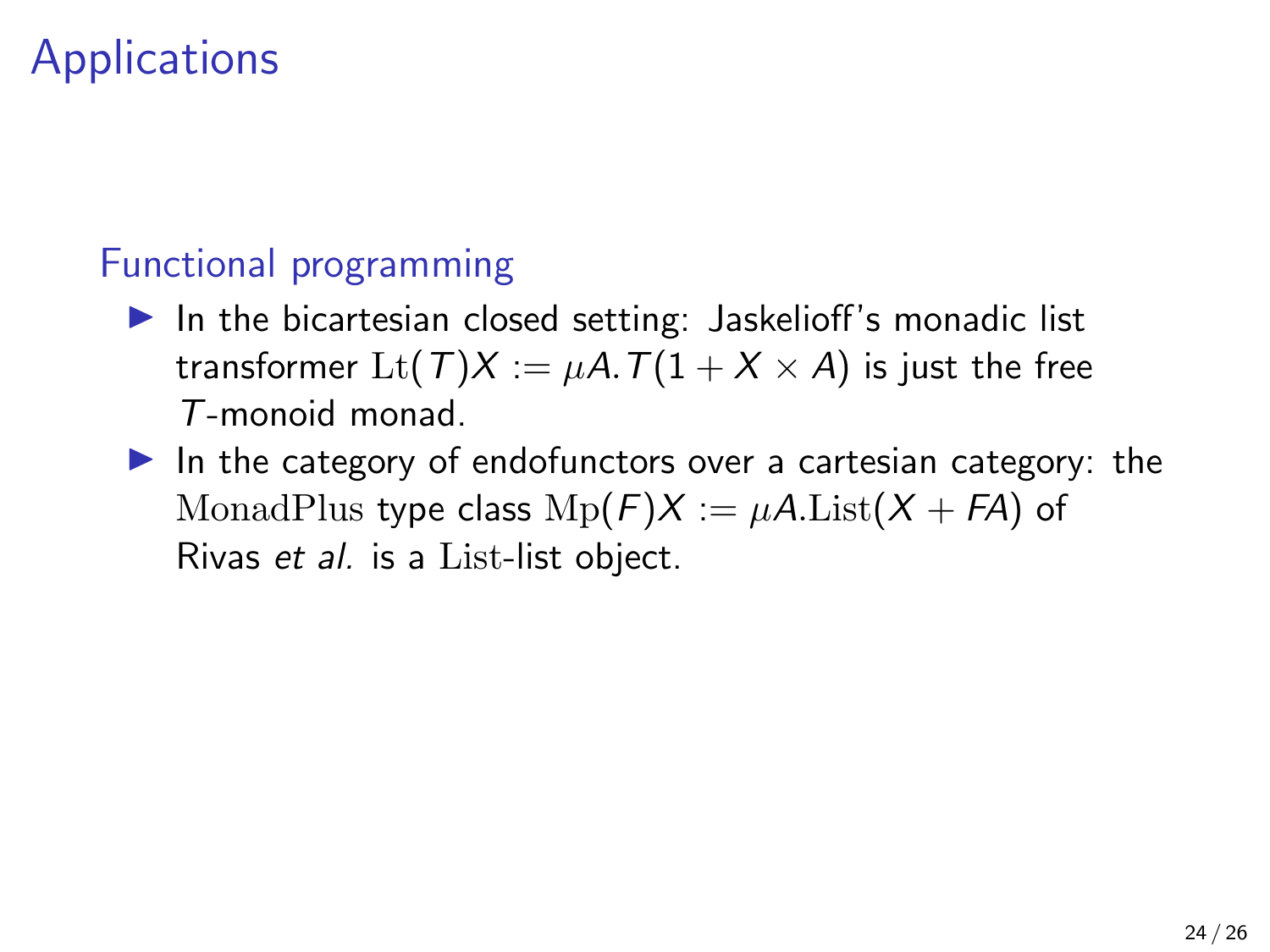#### Functional programming

- $\blacktriangleright$  In the bicartesian closed setting: Jaskelioff's monadic list transformer Lt(T)X :=  $\mu$ A. T(1 + X × A) is just the free T-monoid monad.
- In the category of endofunctors over a cartesian category: the MonadPlus type class  $Mp(F)X := \mu A.List(X + FA)$  of Rivas et al. is a List-list object.
- In the category of endofunctors over a cartesian category: the datatype

$$
Bun(F)X := \mu A.(1 + X \times A + F(A) \times A + A \times A)
$$

is an instance of Spivey's Bunch type class that is a T-list object for T the extension of the theory of monoids with a unary operator.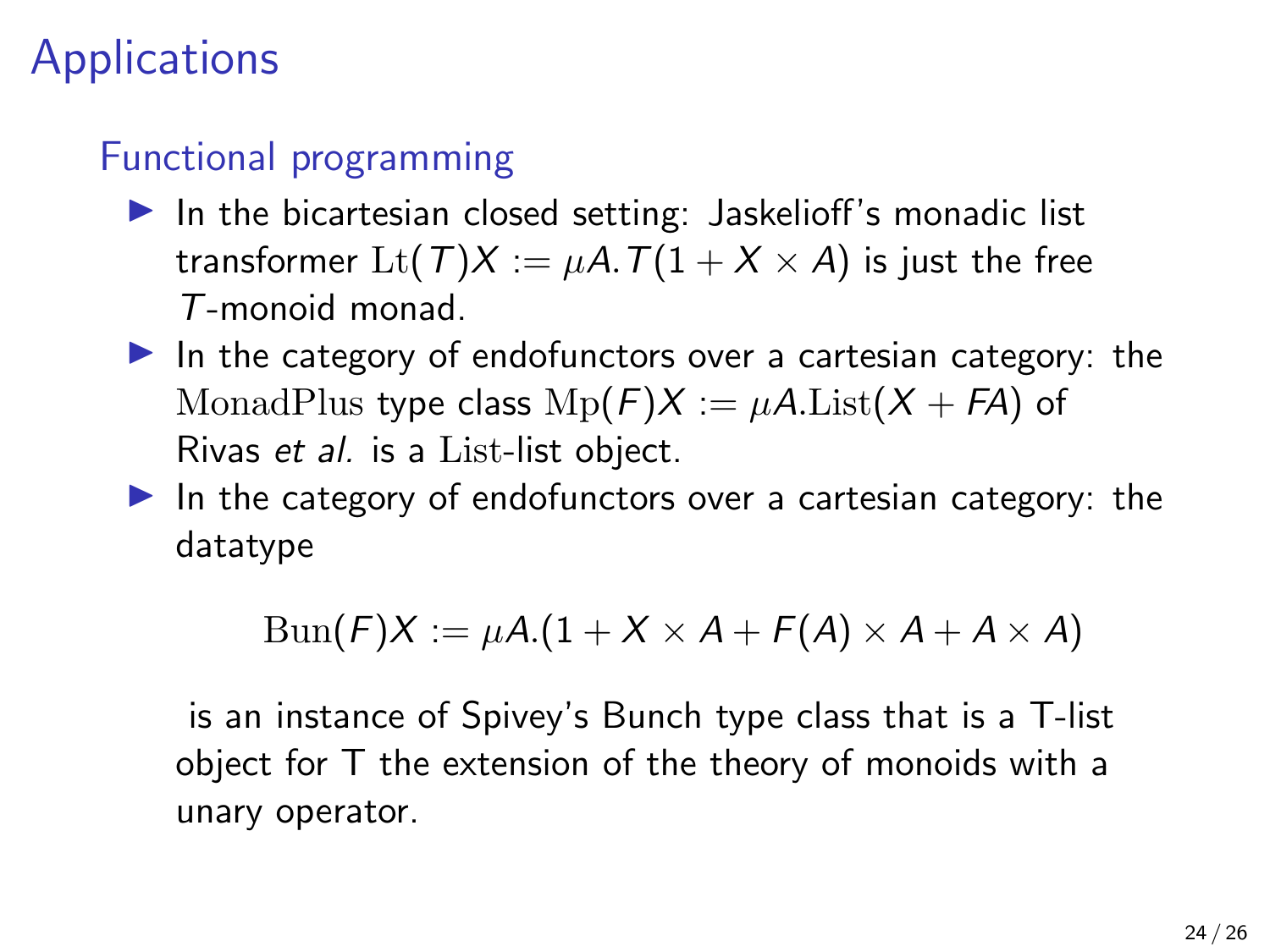#### Functional programming

- $\blacktriangleright$  In the bicartesian closed setting: Jaskelioff's monadic list transformer  $\text{Lt}(T)X := \mu A \cdot T(1 + X \times A)$  is just the free T-monoid monad.
- $\blacktriangleright$  In an nsr-category: the MonadPlus type class  $Mp(F)X := \mu A.List_*(X + F \otimes A)$  is a List<sub>\*</sub>-list object.  $\blacktriangleright$  In an nsr-category:

$$
\operatorname{Bun}(F)X := \mu A.(J + (I + X \otimes A + A) * A)
$$

is an instance of Spivey's Bunch type class that is a T-list object for T the extension of the theory of monoids with a unary operator.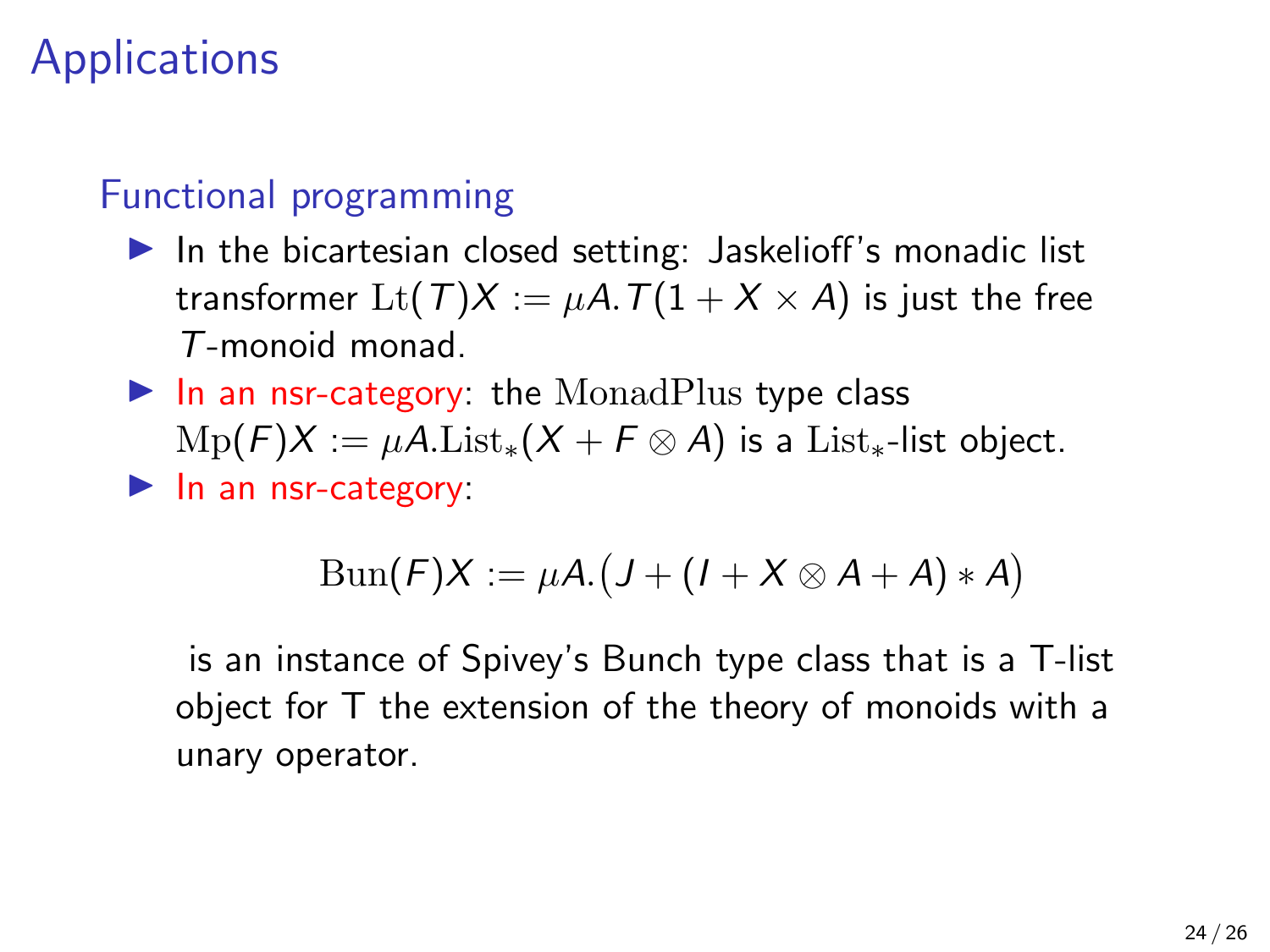#### Abstract syntax and variable binding (Fiore et al.) In the category of presheaves  $\mathbf{Set}^{\mathbb{F}}$  with substitution tensor product

$$
(P\bullet Q)(n)=\int^{m\in\mathbb{F}}(Pm)\times (Qn)^m
$$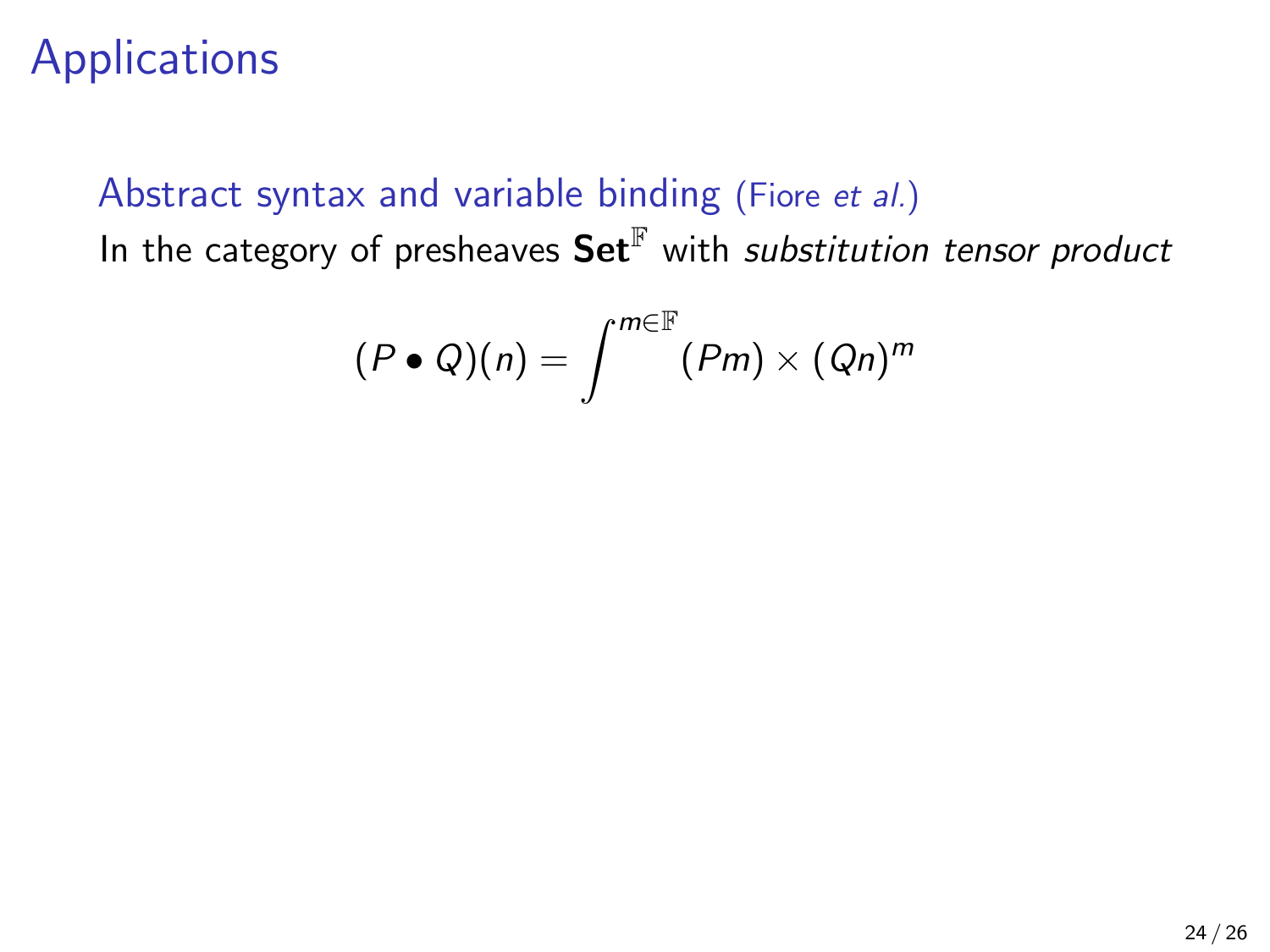# Abstract syntax and variable binding (Fiore et al.)

In the category of presheaves  $\mathbf{Set}^{\mathbb{F}}$  with substitution tensor product

$$
(P\bullet Q)(n)=\int^{m\in\mathbb{F}}(Pm)\times (Qn)^m
$$

we get

abstract syntax  $=$  free *-monoid on variables*  $= \mu A \cdot T(V + X \bullet A)$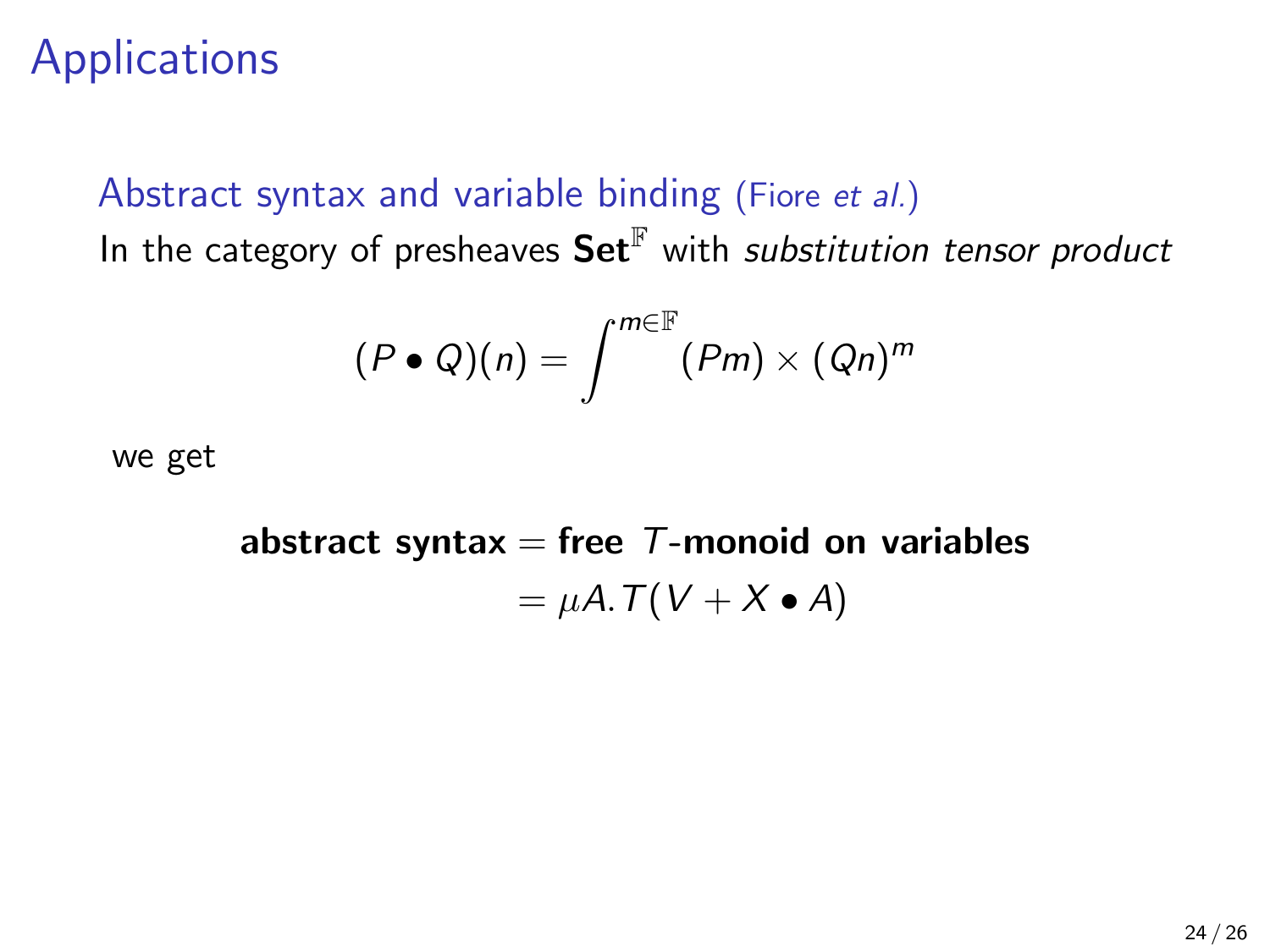#### Abstract syntax and variable binding (Fiore et al.) In the category of presheaves  $\mathbf{Set}^{\mathbb{F}}$  with substitution tensor product

$$
(P\bullet Q)(n)=\int^{m\in\mathbb{F}}(Pm)\times (Qn)^m
$$

we get

abstract syntax  $=$  free *-monoid on variables*  $= \mu A \cdot T(V + X \bullet A)$ 

#### abstract syntax is a list object with algebraic structure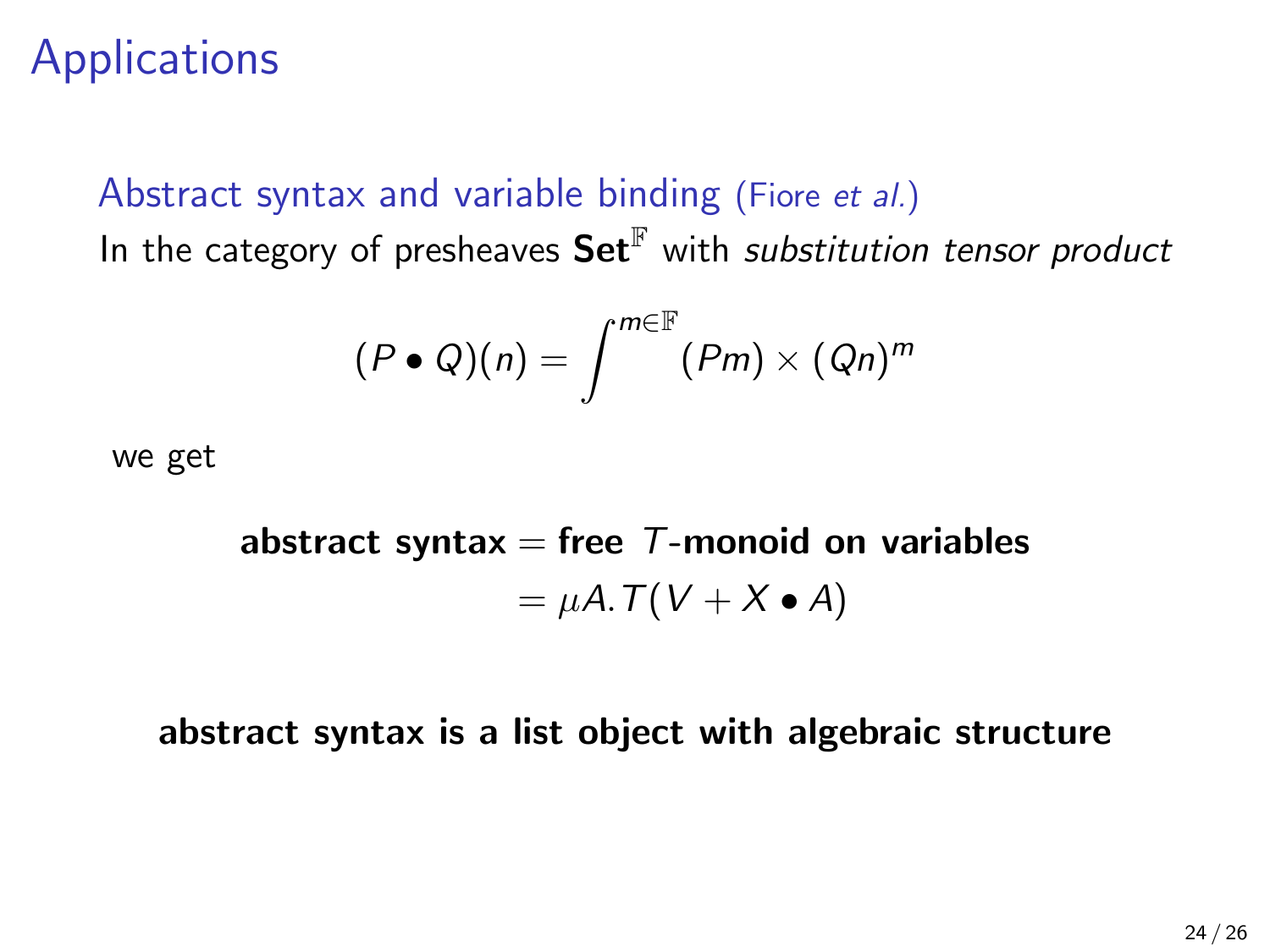#### Abstract syntax and variable binding (Fiore et al.)

In the category of presheaves  $\mathbf{Set}^{\mathbb{F}}$  with substitution tensor product

$$
(P\bullet Q)(n)=\int^{m\in\mathbb{F}}(Pm)\times (Qn)^m
$$

we get

abstract syntax = free T-monoid on variables  
= 
$$
\mu A \cdot T(V + X \cdot A)
$$

#### Remark

This relies on a slightly more general theory, in which the strength  $st_{X,I\rightarrow P}$ :  $T(X) \otimes P \rightarrow T(X \otimes P)$  only acts on pointed objects.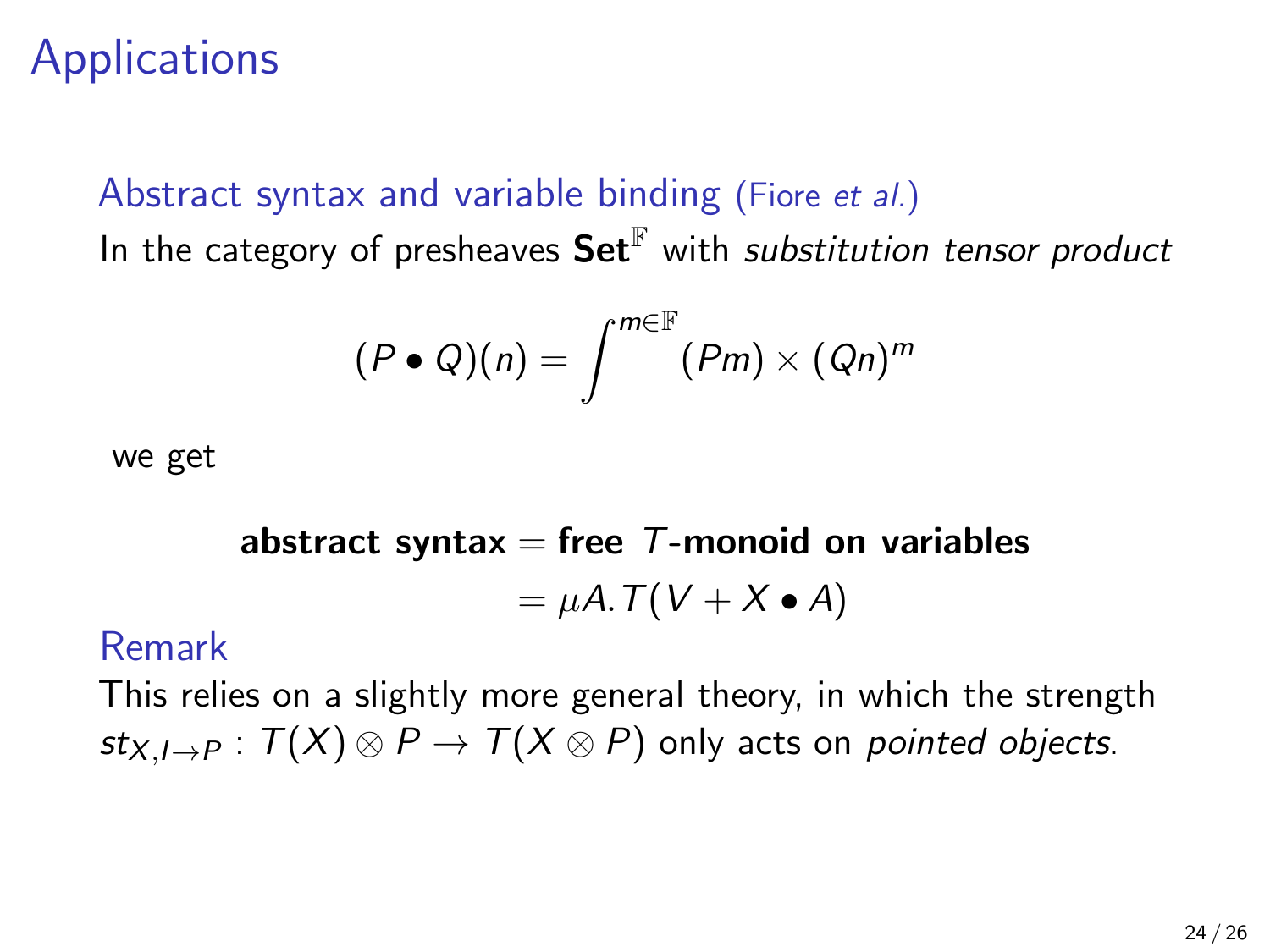#### Higher-dimensional algebra

The web monoid in Szawiel and Zawadowski's construction of opetopes is a T-list object in an nsr-category.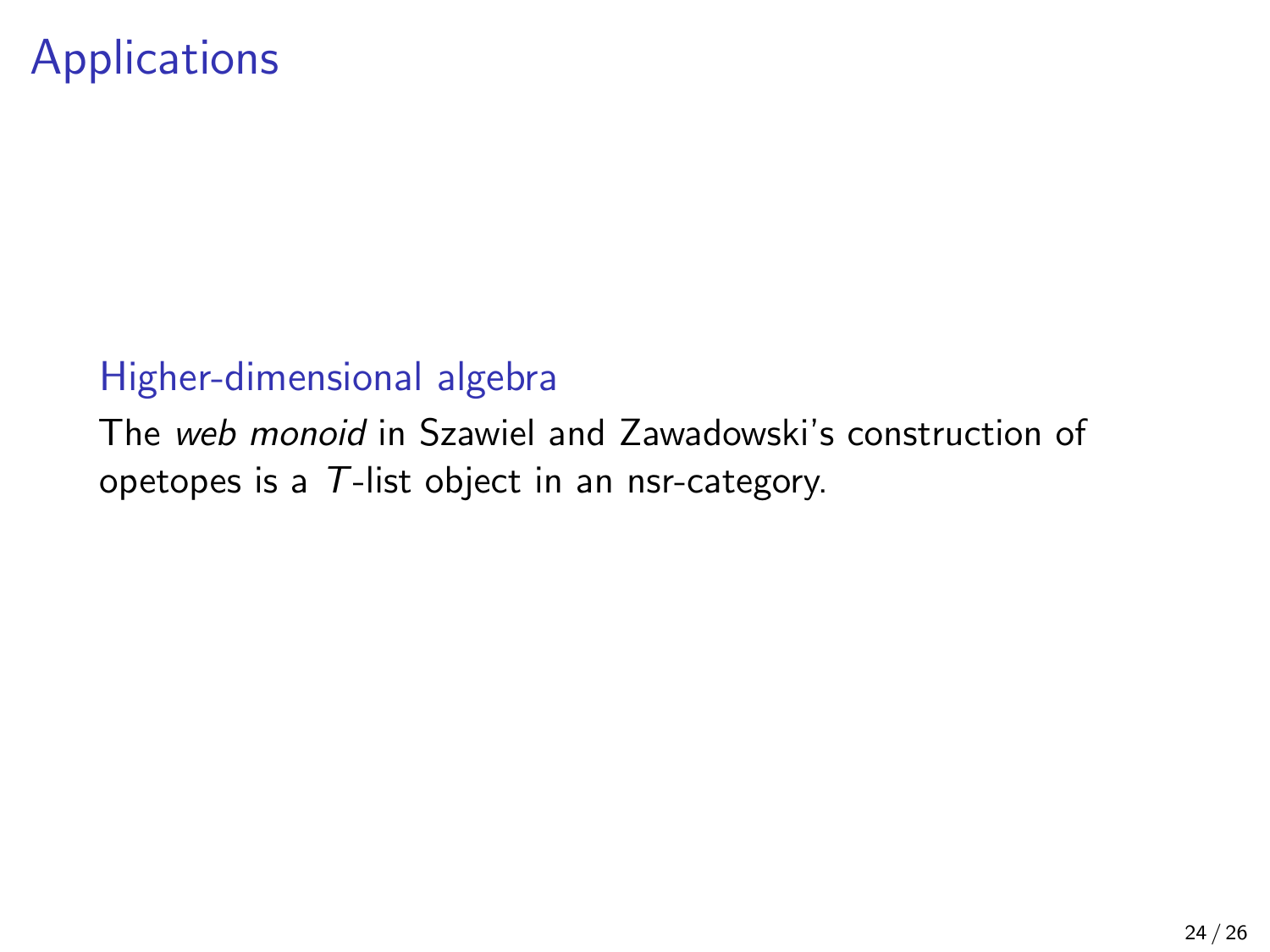Summary: List objects with algebraic structure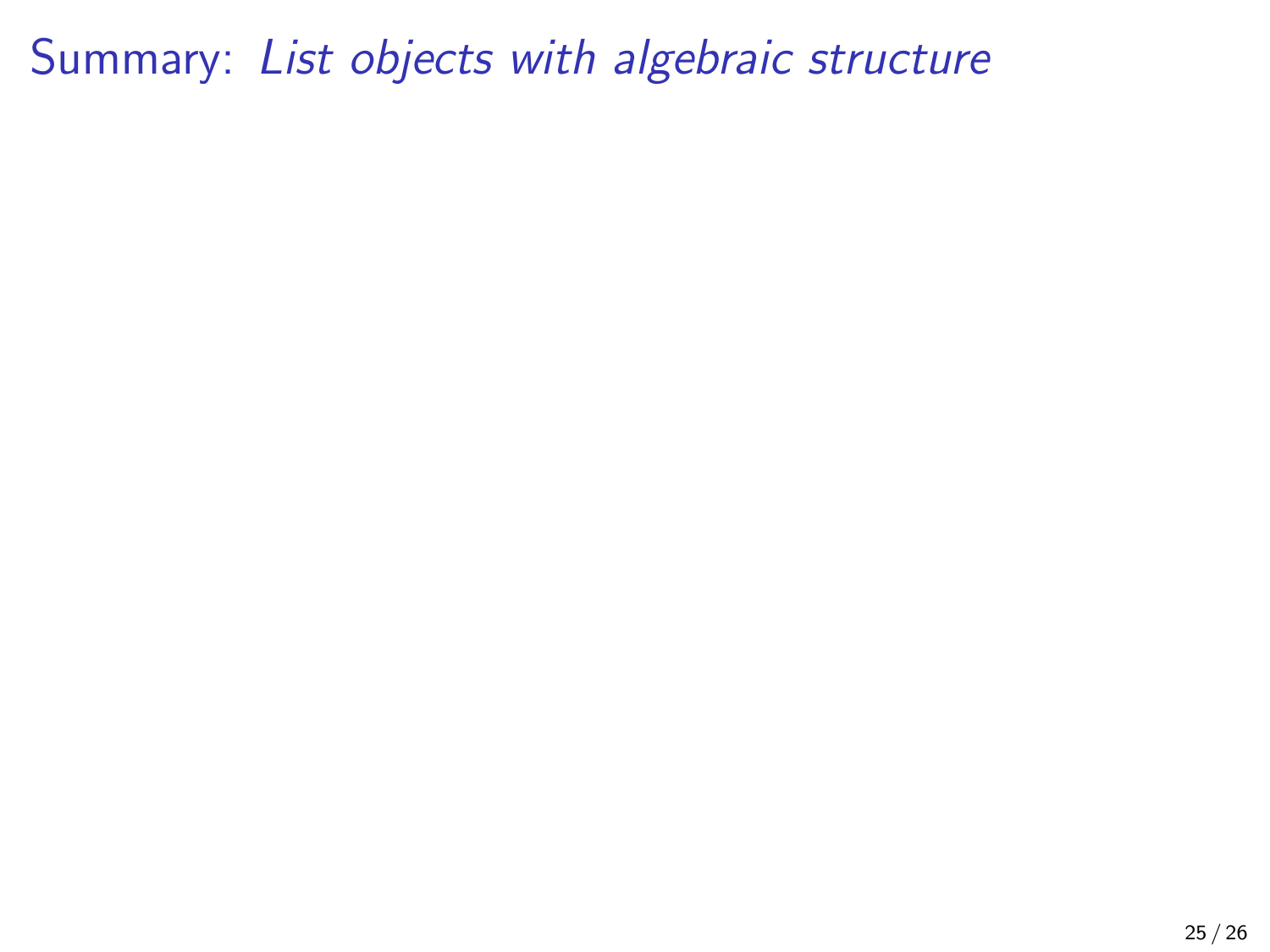Summary: List objects with algebraic structure

 $\mu A$ . $(I + X \otimes A) \rightsquigarrow$  list object  $\rightsquigarrow$  free monoid  $\mu A. T(I + X \otimes A) \rightsquigarrow T$ -list object  $\rightsquigarrow$  free T-monoid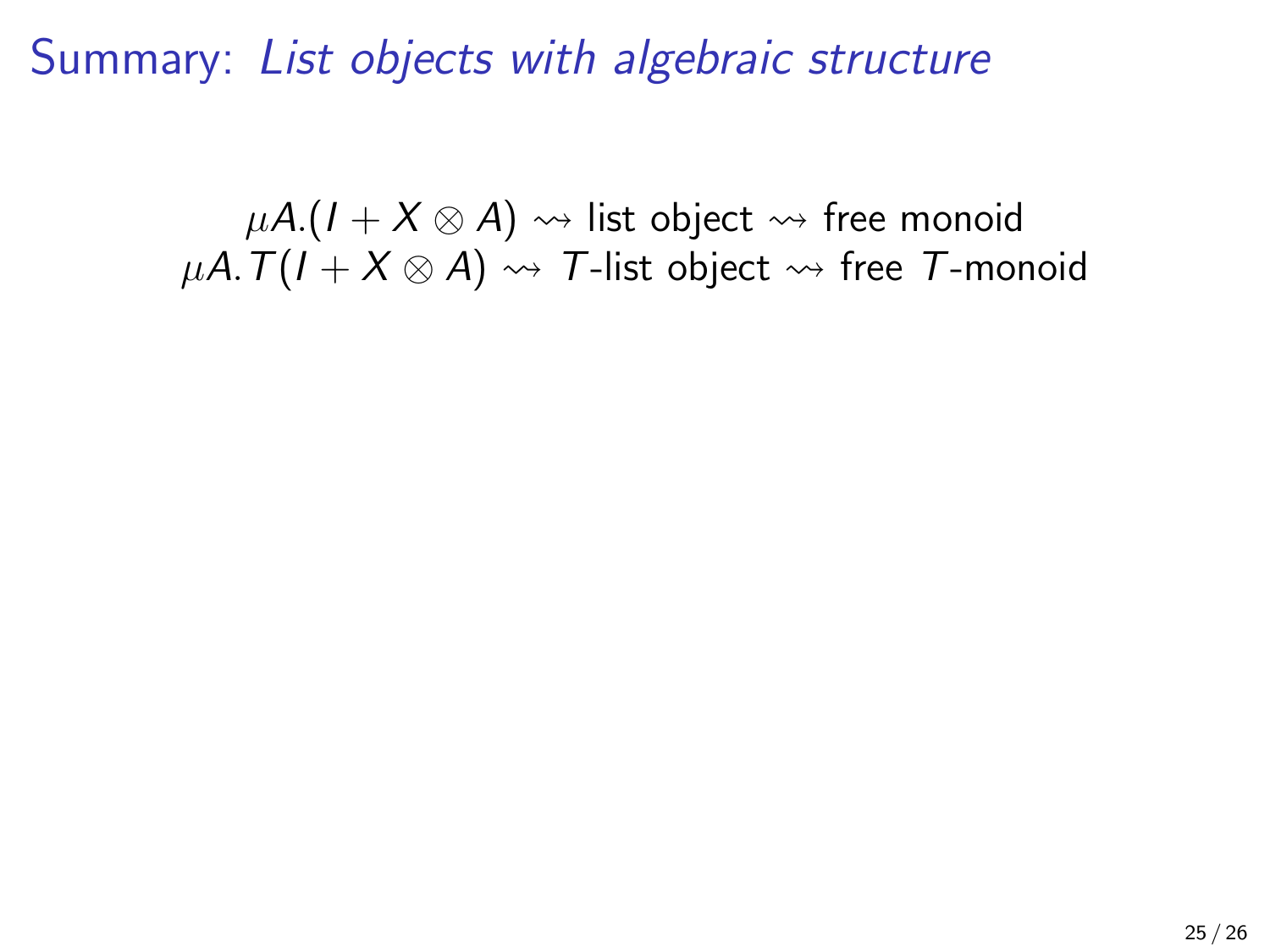$\mu A$ . $(I + X \otimes A) \rightsquigarrow$  list object  $\rightsquigarrow$  free monoid  $\mu A. T(I + X \otimes A) \rightsquigarrow T$ -list object  $\rightsquigarrow$  free T-monoid

Framework unifying a wide range of examples.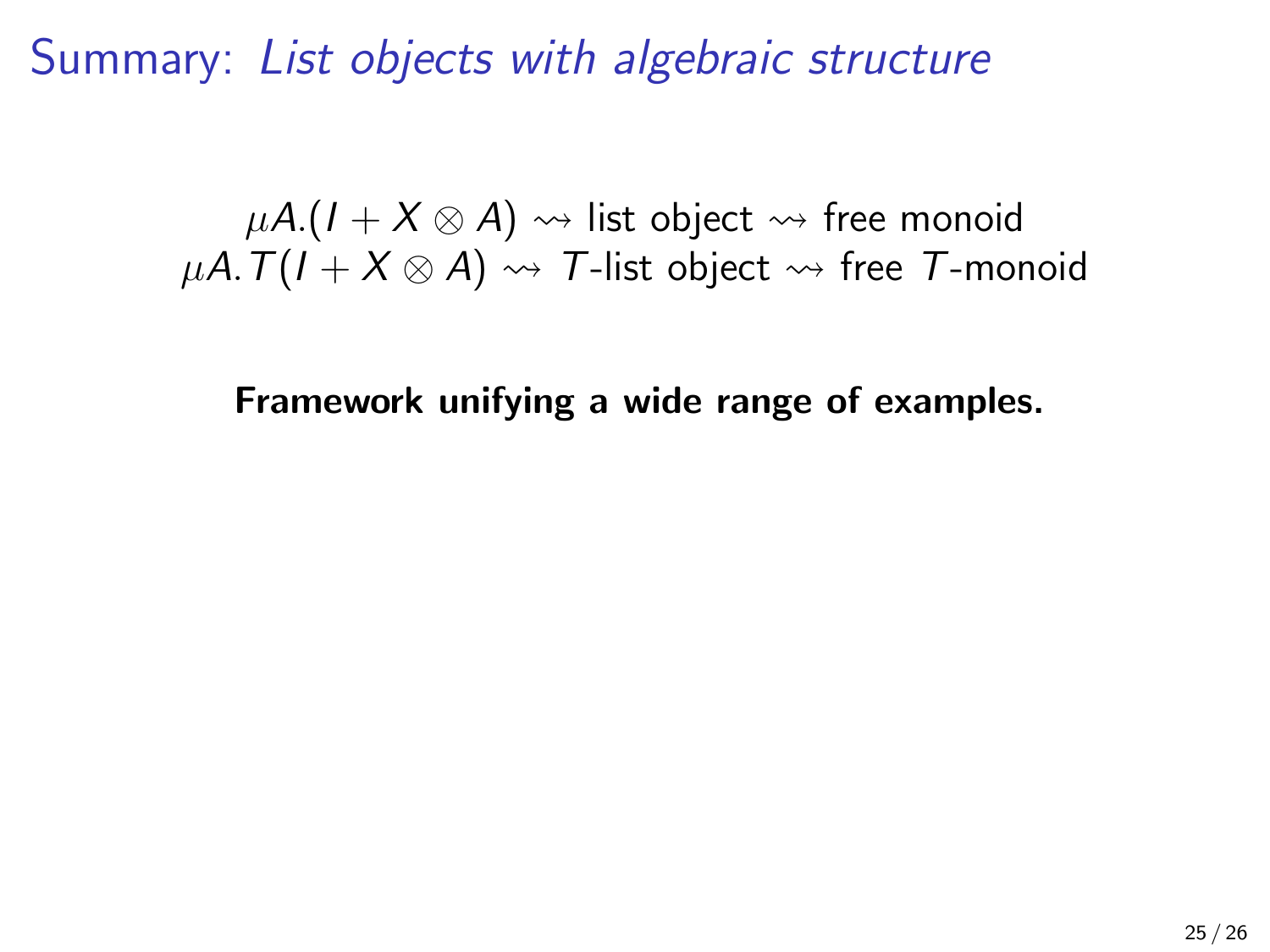$\mu A$ .( $I + X \otimes A$ )  $\rightsquigarrow$  list object  $\rightsquigarrow$  free monoid  $\mu$ A.  $T(I + X \otimes A) \rightsquigarrow T$ -list object  $\rightsquigarrow$  free T-monoid

## Framework unifying a wide range of examples.

Algebraic structure  $\rightsquigarrow$  list-style datatype. Simpler proofs! (e.g. abstract syntax, opetopes?)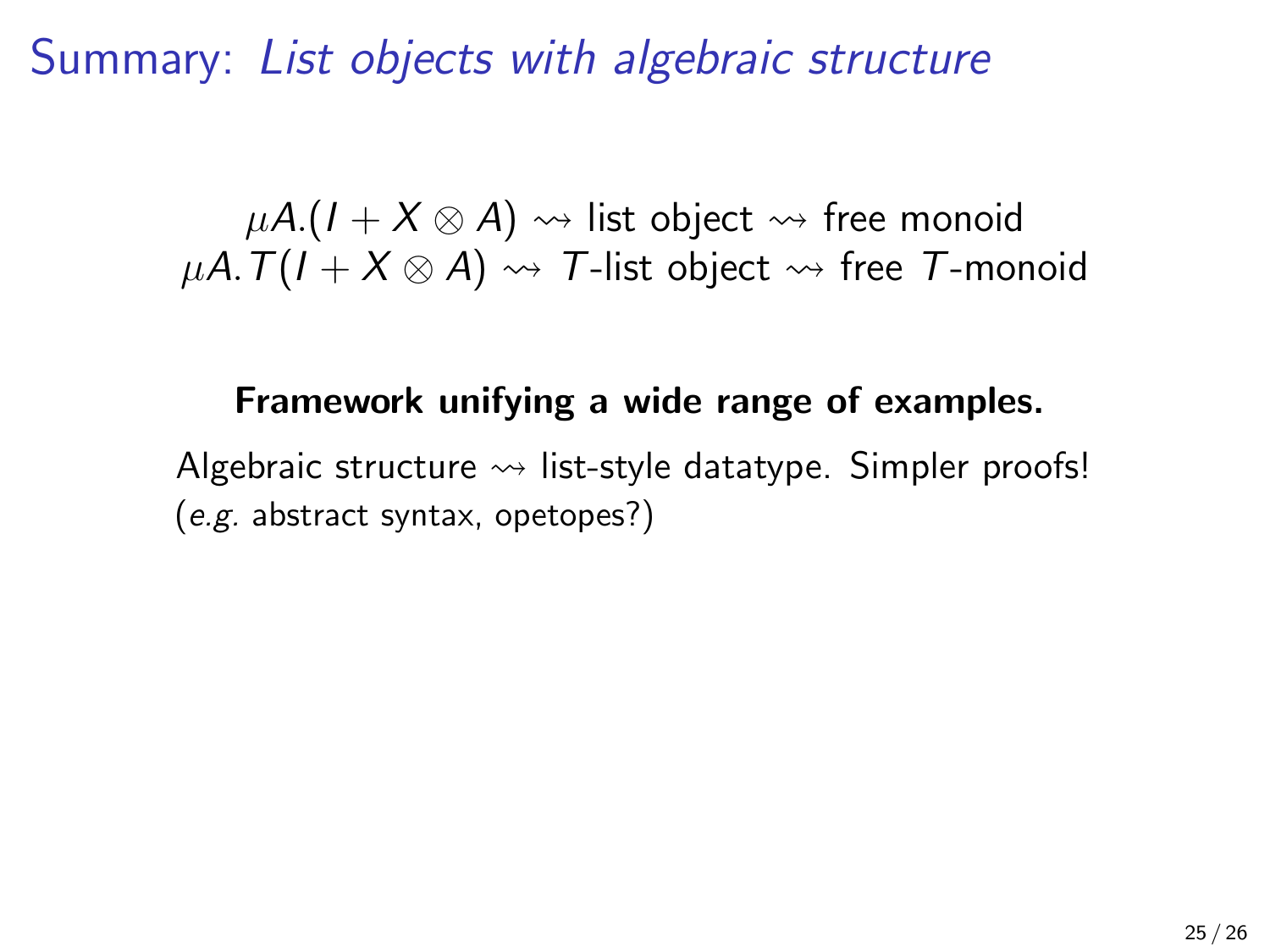$\mu A$ .( $I + X \otimes A$ )  $\rightsquigarrow$  list object  $\rightsquigarrow$  free monoid  $\mu A. T(I + X \otimes A) \rightsquigarrow T$ -list object  $\rightsquigarrow$  free T-monoid

## Framework unifying a wide range of examples.

Algebraic structure  $\rightsquigarrow$  list-style datatype. Simpler proofs! (e.g. abstract syntax, opetopes?)

Initial algebra definition  $\rightsquigarrow$  universal property. (e.g. monadic list transformer, MonadPlus)